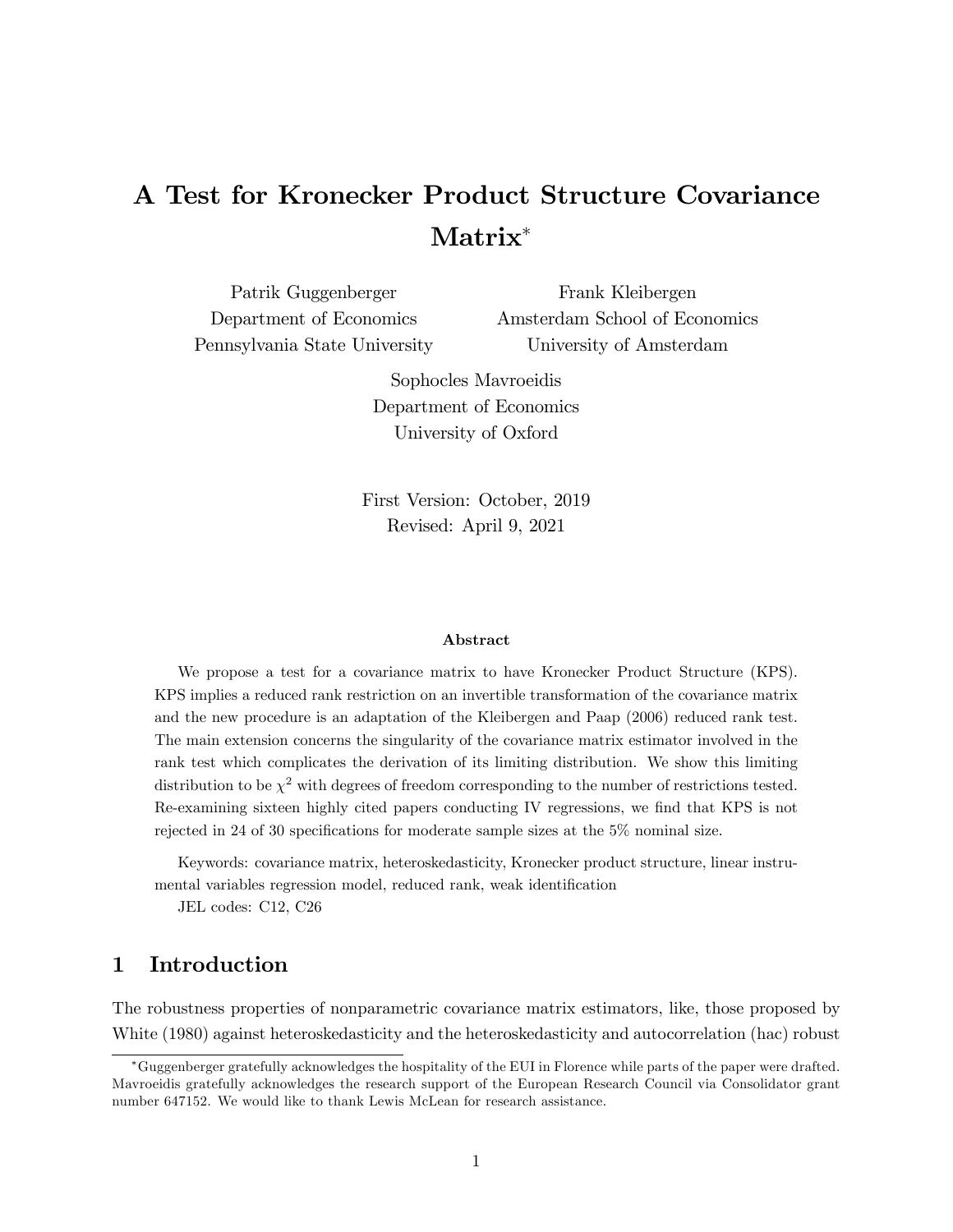ones by, for example, Newey and West (1987) and Andrews (1991), have enabled the current default of conducting semi-parametric inference in econometrics. It is well understood that compared to parametrically specified covariance matrix estimators, these robustness properties come at the cost of a large number of additional estimated components, and this fact affects the precision of semiparametric estimators of the structural parameters compared to parametric ones.

For some structural models estimated by the generalized method of moments (GMM), see Hansen (1982), use of nonparametric covariance matrix estimators, however, may lead to computational challenges for estimation of the structural parameters and makes the distribution theory of the corresponding test statistics under weak identification difficult to derive. Prominent examples of such models are the linear instrumental variables (IV) regression model and the linear factor model in asset pricing. The literature on weak-identification-robust inference in GMM models has produced a number of weak-identification-robust tests on the structural parameters based on statistics centered around the continuous updating estimator (CUE) of Hansen et al. (1996). When using a nonparametric covariance matrix estimator, the CUE objective function is often ill behaved, like, for example, being multi modal, making the CUE cumbersome to compute.

Furthermore, the favorable power properties of certain weak-identification-robust tests are only available for joint hypotheses specified on all structural parameters and not for tests specified on a subvector of the structural parameter vector which are typically what applied researchers care about most.

When we use a Kronecker Product Structure (KPS) covariance matrix estimator instead of a nonparametric covariance matrix estimator for the CUE objective function in linear IV and factor asset pricing models, the CUE, which is then typically referred to as the limited information maximum likelihood (LIML) estimator, is straightforward to compute and weak-identificationrobust tests specified on a subvector of the structural parameter vector with uniformly better power than projected robust full vector tests are available, see e.g. Guggenberger et al. (2019), Guggenberger et al. (2021), and Kleibergen (2021). The KPS structure of the covariance matrix also allows for an analytical computation of the confidence sets of the structural parameters using the algorithm from Dufour and Taamouti (2005). This all shows that in weakly identified settings where consistency of estimators of the structural parameters cannot be guaranteed, there is a trade-off between the robustness provided by a nonparametric covariance matrix estimator and the ease of conducting accurate statistical inference resulting from the use of a KPS covariance matrix estimator.

To help in the trade-off between robustness and accuracy of GMM estimation and inference, we develop a test for KPS of the covariance matrix of the sample moment vector of the unrestricted linear reduced form encompassing e.g. linear IV and factor asset pricing models. The procedure is based on the insight that KPS implies a reduced rank restriction on an invertible transformation of the covariance matrix, see Van Loan and Pitsianis (1993). We therefore adapt the Kleibergen and Paap  $(2006)$ , henceforth KP, reduced rank statistic to test for KPS.<sup>1</sup> This adaptation in particular

<sup>&</sup>lt;sup>1</sup>Another adaptation of the KP reduced-rank statistic is by Donald et al. (2007), who develop a test for singularity,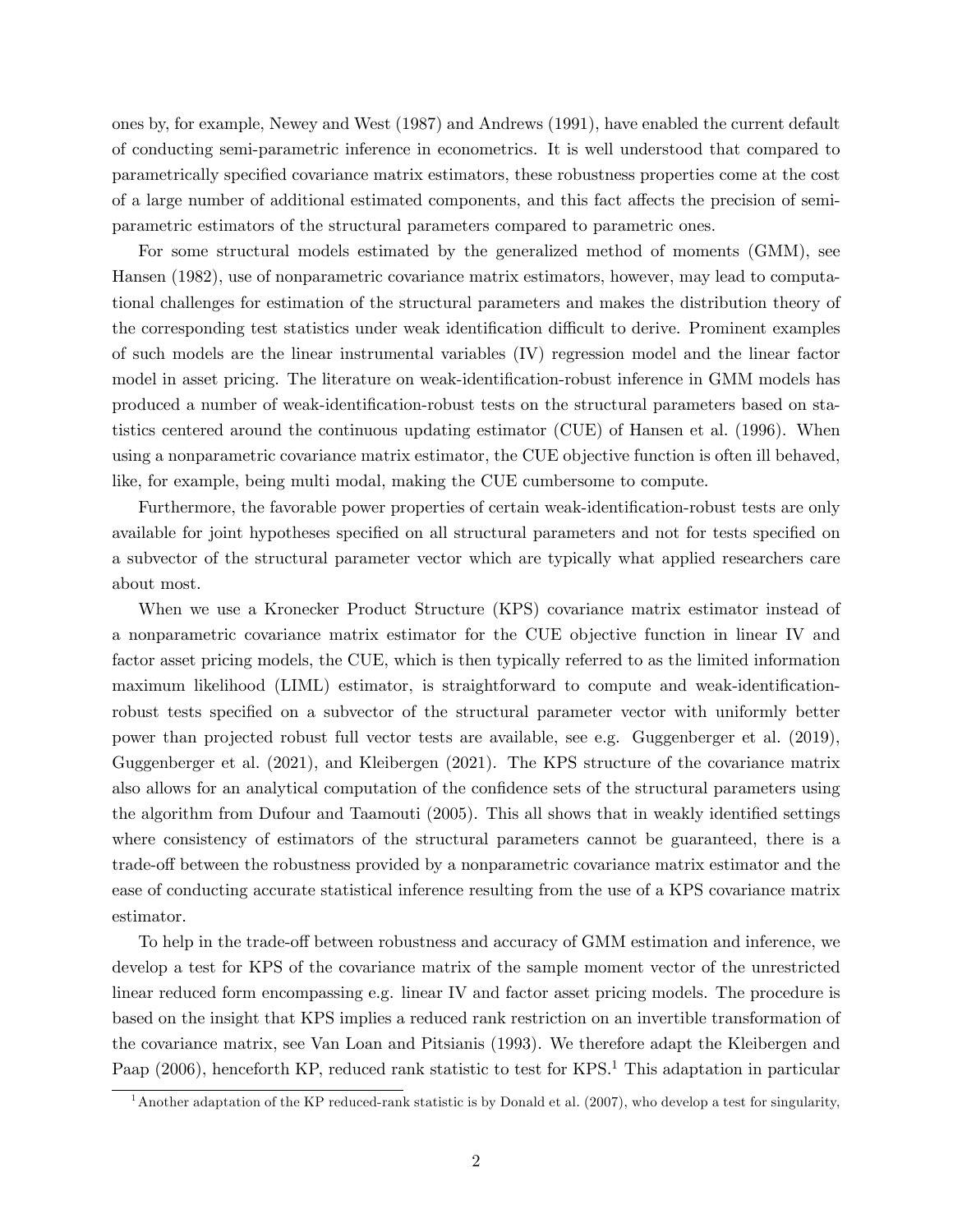concerns the singularity of the covariance matrix of the sample covariance matrix estimator because of which it is not obvious if usage of the Moore-Penrose generalized inverse in the expression of the KP reduced rank statistic leads to an appropriate  $\chi^2$  limiting distribution. We therefore derive the limiting distribution of the estimator representing the reduced rank restriction and show it to be degenerate normal. We next show that the probability limit of the Moore-Penrose inverse of the covariance matrix involved in the KP rank statistic is such that it offsets this degeneracy which results in a  $\chi^2$  limiting distribution of the KPS test with degrees of freedom equal to the number of tested restrictions.

We apply the new KPS test to the different specifications of linear IV models employed in sixteen highly cited empirical studies published in top ranked economic journals. We find that for the specifications with moderate numbers of observations KPS is not rejected in 24 of 30 cases at the 5% significance level while for smaller number of observations it is rejected in 14 of 28 cases. The relatively high number of nonrejections illustrates the importance of the KPS test for applied work.

In a companion paper, Guggenberger et al. (2021), we show how the new KPS test statistic can be used as an ingredient for a pre-test for conducting size correct inference on a subvector of the structural parameter vector in the linear IV regression model with a general covariance matrix. Namely, the KPS test is used to test for a KPS of the covariance matrix of the unrestricted reduced form sample moment vector. Depending on whether the resulting value of the KPS test statistic exceeds a sample size dependent threshold, the hypothesis of interest on a subvector of the structural parameters is either tested using the improved subvector Anderson-Rubin test from Guggenberger et al.  $(2019)$  when it is below the threshold or using the size correct AR\AR test procedure from Andrews (2017) when it is above the threshold. The AR\AR procedure from Andrews (2017) is a size correct inference procedure for testing hypothezes on a subvector of the structural parameters for general covariance matrices but is less powerful than the improved subvector Anderson-Rubin test from Guggenberger et al. (2019) in the linear IV regression model which is, however, only size correct under a KPS covariance matrix. Guggenberger et al. (2021) develop the asymptotic theory to show that the switching test procedure is asymptotically size correct and conduct Monte-Carlo experiments which show that it leads to more powerful subvector inference than the  $AR\AR$  test in Andrews (2017).

As in the linear IV regression model, a KPS structure of the covariance matrix of the sample moment vector of the linear regression model encompassing linear asset pricing models also leads to improvements in terms of the power of identification robust tests on individual elements of the vector of risk premia and computational ease of obtaining the estimator of the risk premia. There is increasing awareness that risk premia of many risk factors are just weakly identified, see e.g. Kan and Zhang (1999), Kleibergen (2009) and Kleibergen and Zhan (2020), so it is important to analyze them using inference methods that are robust to weak identification. The current state of the art for conducting weak factor robust inference on risk premia is to assume homoskedasticity.

or reduced rank, of a symmetric matrix.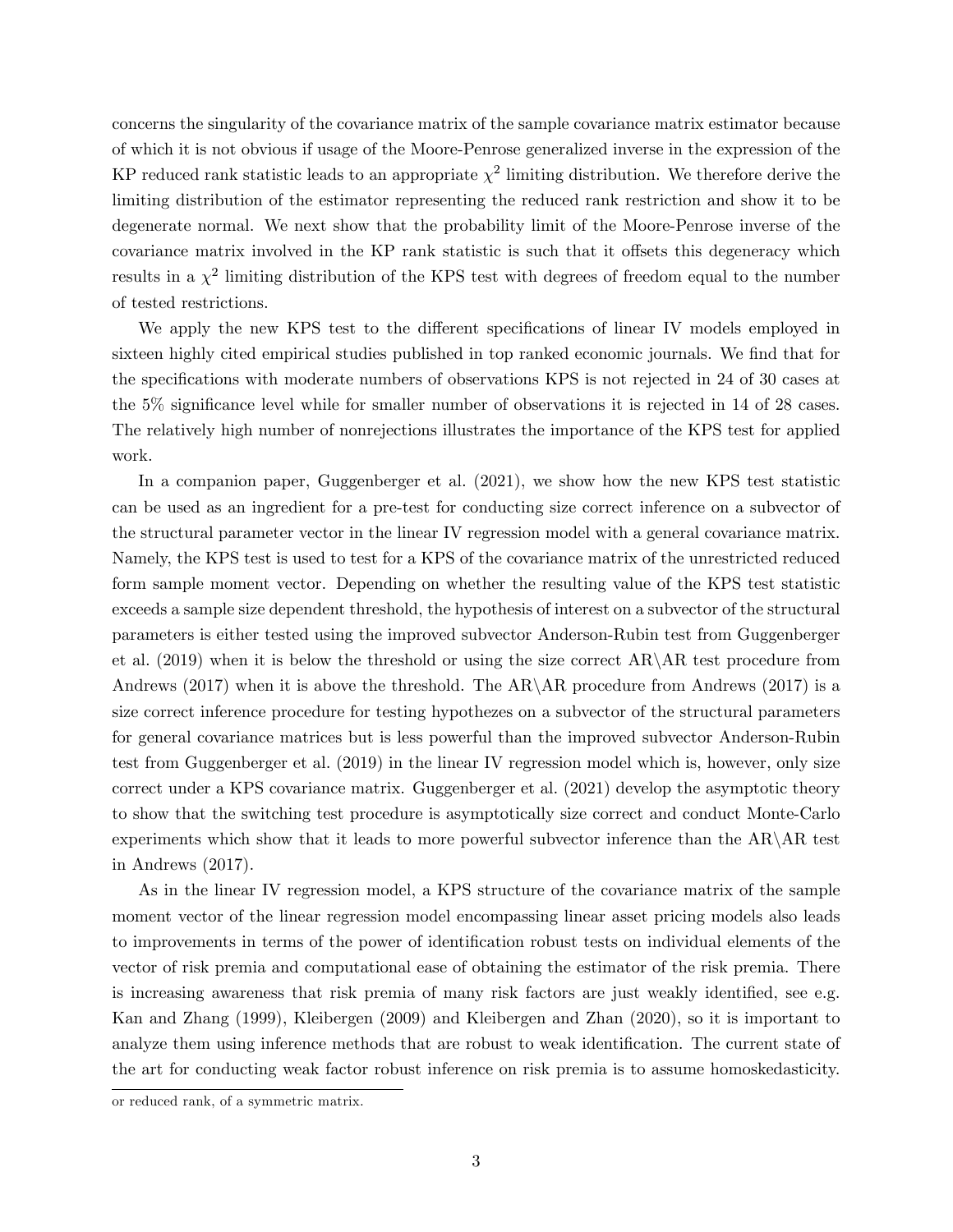Extending homoskedasiticy to KPS or even further by extending the switching test procedure from Guggenberger et al. (2021) would extend the scope of the weak factor robust inference methods for analyzing the individual risk premia in linear asset pricing models. The KPS test would be an integral part of such extensions.

KPS or separability, which is how other fields sometimes refer to KPS, of the covariance matrix is also studied in the statistics and signal processing literature. The distance to a covariance matrix with KPS is considered in Genton (2007) and Velu and Herman (2017), while Lu and Zimmermann (2005) and Mitchell et al. (2006) analyze the likelihood ratio test of KPS of the covariance matrix of Normally distributed data. They estimate the elements of the KPS covariance matrix using a switching algorithm. Exploiting the reduced rank restriction imposed on the reordered covariance matrix by KPS is also done in Werner et al. (2008). Their results are, however, based on a complex Gaussian distribution for the data, which leads to a degrees of freedom parameter of the  $\chi^2$  limiting distribution of their test that is not comparable to the one derived here.

KPS is an example of dimension reduction of a covariance matrix. Other examples result from shrinking the covariance matrix to a matrix with (much) fewer unrestricted elements to estimate, for example, a scalar multiple of the identity matrix, see e.g. Ledoit and Wolf (2012), or by shrinking the population eigenvalues, see e.g. Ledoit and Wolf (2015) and Ledoit and Wolf (2018).

The paper is organized as follows. In the second section, we introduce the new test for a KPS covariance matrix and derive its asymptotic distribution. The third and fourth sections conduct simulation studies to analyze the size and power of the new KPS test. The fifth section summarizes the extensive analysis of testing for a KPS reduced-form covariance matrix in a considerable number of prominent articles. The Önal sixth section concludes. Proofs and detailed empirical results are given in the Appendix.

We use the vec operator of the matrix  $A$ ,  $\text{vec}(A) = (a'_1 \dots a'_k)' \in \mathbb{R}^{mk}$  for a  $m \times k$  dimensional matrix  $A = (a_1 \dots a_k)$ . For a symmetric  $m \times m$  dimensional matrix A, we also use the  $m^2 \times \frac{1}{2}m(m+1)$ dimensional, so-called, duplication matrix  $D_m$  which selects the  $\frac{1}{2}m(m+1)$  unique elements of A in the  $\frac{1}{2}m(m+1)$  dimensional vector  $\text{vech}(A)$  :  $\text{vech}(A) = (D'_m D_m)^{-1} D'_m \text{vec}(A)$  and  $\text{vec}(A) =$  $D_m$  vech $(A)$ .

#### 2 Test for Kronecker Product Structure of a covariance matrix

We propose a test for KPS of a covariance matrix  $R \in \mathbb{R}^{kp \times kp}$ , where

$$
R := E\left(\frac{1}{n}\sum_{i=1}^{n} f_i f'_i\right),\tag{1}
$$

for mean zero, independently distributed random vectors  $f_i \in \mathbb{R}^{kp}$ ,  $i = 1, \ldots, n$ , which satisfy  $f_i = (V_i \otimes Z_i)$ , with  $V_i \in \mathbb{R}^p$  and  $Z_i \in \mathbb{R}^k$  uncorrelated random vectors<sup>2</sup>. The specification of  $f_i$ fits, for example, a setting where  $V_i$  contains the errors of a number of regression equations and  $Z_i$ 

<sup>&</sup>lt;sup>2</sup>We could also allow  $V_i$  and  $Z_i$  to be correlated but this would require recentering of the sample moment vector  $f_i$ . Furthermore, R can depend on the sample size n but for simplicity of notation we do not index R by n.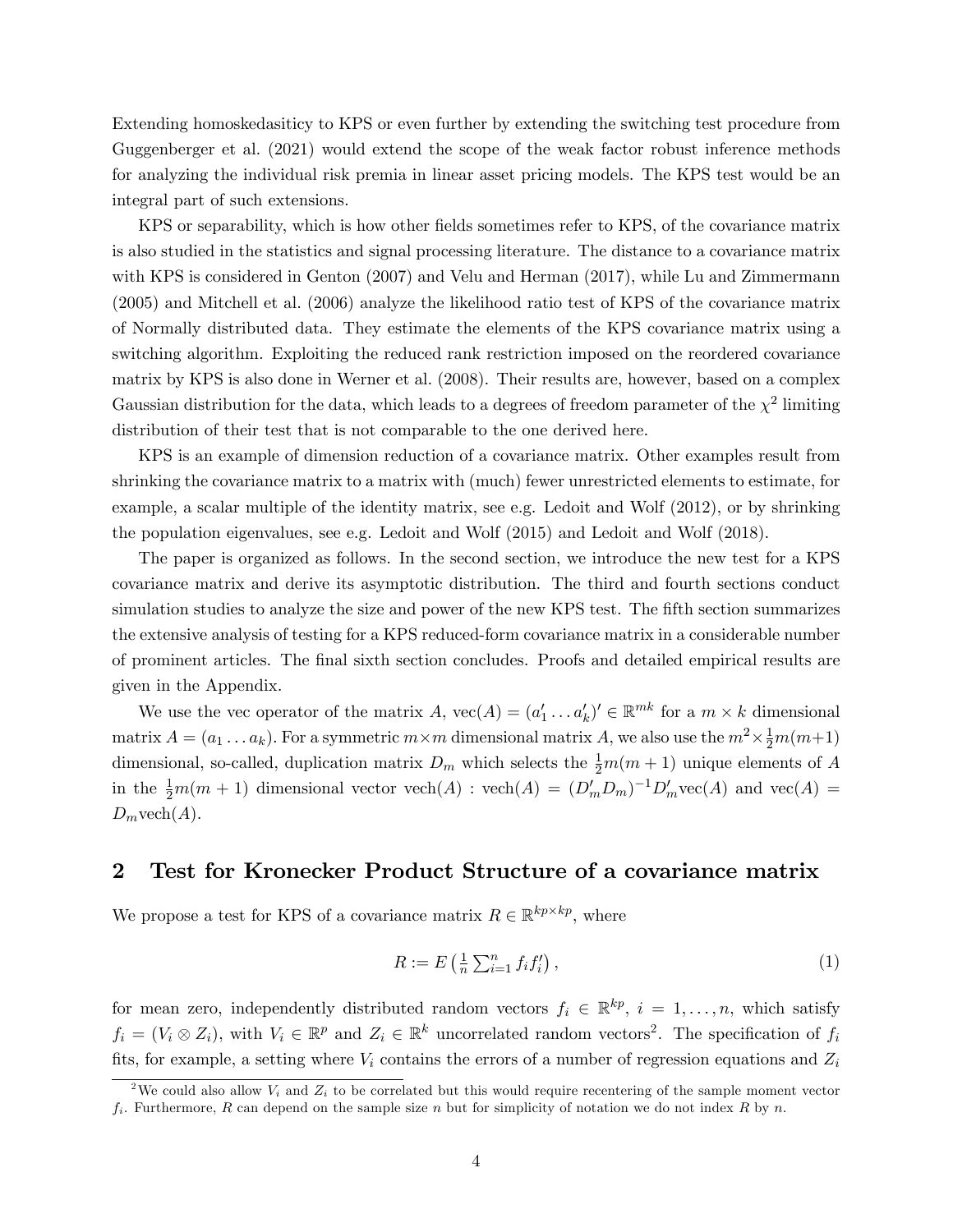contains the regressors, so that  $R$  is then the covariance matrix of the sample covariance between these errors and the regressors.

The covariance matrix has a block structure

$$
R := \left(\begin{array}{ccc} R_{11} & \cdots & R_{1p} \\ \vdots & \ddots & \vdots \\ R_{p1} & \cdots & R_{pp} \end{array}\right),\tag{2}
$$

where  $R_{jl} \in \mathbb{R}^{k \times k}$ ,  $j, l = 1, ..., p$ , and since  $R_{jl} = E\left(\frac{1}{n}\right)$  $\frac{1}{n} \sum_{i=1}^{n} V_{ij} V_{il} Z_i Z_i'$  =  $R'_{lj}$ , for  $V_i$  =  $(V_{i1} \ldots V_{ip})'$ ,  $R_{jl}$  is symmetric. We are interested in testing if the covariance matrix R has KPS:

$$
H_0: R = G_1 \otimes G_2,\tag{3}
$$

with  $G_1 \in \mathbb{R}^{p \times p}$  and  $G_2 \in \mathbb{R}^{k \times k}$  symmetric positive definite matrices of which one for normalization purposes has a diagonal element equal to one (say the upper left element of  $G_1$ ), against the alternative hypothesis of not having KPS. To measure the distance of the sample covariance matrix estimator below from a KPS covariance matrix, we use a convenient (invertible) transformation proposed by Van Loan and Pitsianis (1993):

For a matrix  $A \in \mathbb{R}^{kp \times kp}$  with block structure as in (2) define

$$
\mathcal{R}(A) := \begin{pmatrix} A_1 \\ \vdots \\ A_p \end{pmatrix} \in \mathbb{R}^{p^2 \times k^2}, \quad \text{with } A_j := \begin{pmatrix} vec(A_{1j})' \\ \vdots \\ vec(A_{pj})' \end{pmatrix} \in \mathbb{R}^{p \times k^2}, \tag{4}
$$

for  $j = 1, ..., p$ . One can easily show that

$$
\mathcal{R}(G_1 \otimes G_2) = vec(G_1)vec(G_2)'
$$
\n<sup>(5)</sup>

and by Theorem 2.1 in Van Loan and Pitsianis (1993), we have

$$
||R - G_1 \otimes G_2||_F = ||\mathcal{R}(R) - vec(G_1)vec(G_2)'||_F,
$$

with  $\|.\|_F$  the Frobenius or trace norm of a matrix,  $\|A\|_F^2$  $F^2$  :=  $tr(A'A)$  =  $vec(A)'vec(A)$ , for any rectangular matrix A. Because  $\mathcal{R}(G_1 \otimes G_2)$  is a matrix of rank one, this leads to a more convenient hypothesis to test for compared to directly testing for KPS of the untransformed covariance matrix.

Consider the covariance matrix estimator

$$
\widehat{R} := \frac{1}{n} \sum_{i=1}^{n} \widehat{f}_{i} \widehat{f}'_{i} \in \mathbb{R}^{kp \times kp} \tag{6}
$$

which uses sample values,  $\hat{f}_i$ , of the random vectors  $f_i$ , which are assumed to converge to  $f_i$ ,  $\hat{f}_i = f_i + o_p(1)$ , uniformly for  $i = 1, ..., n$ , as  $n \to \infty$ . Define the distance from a KPS covariance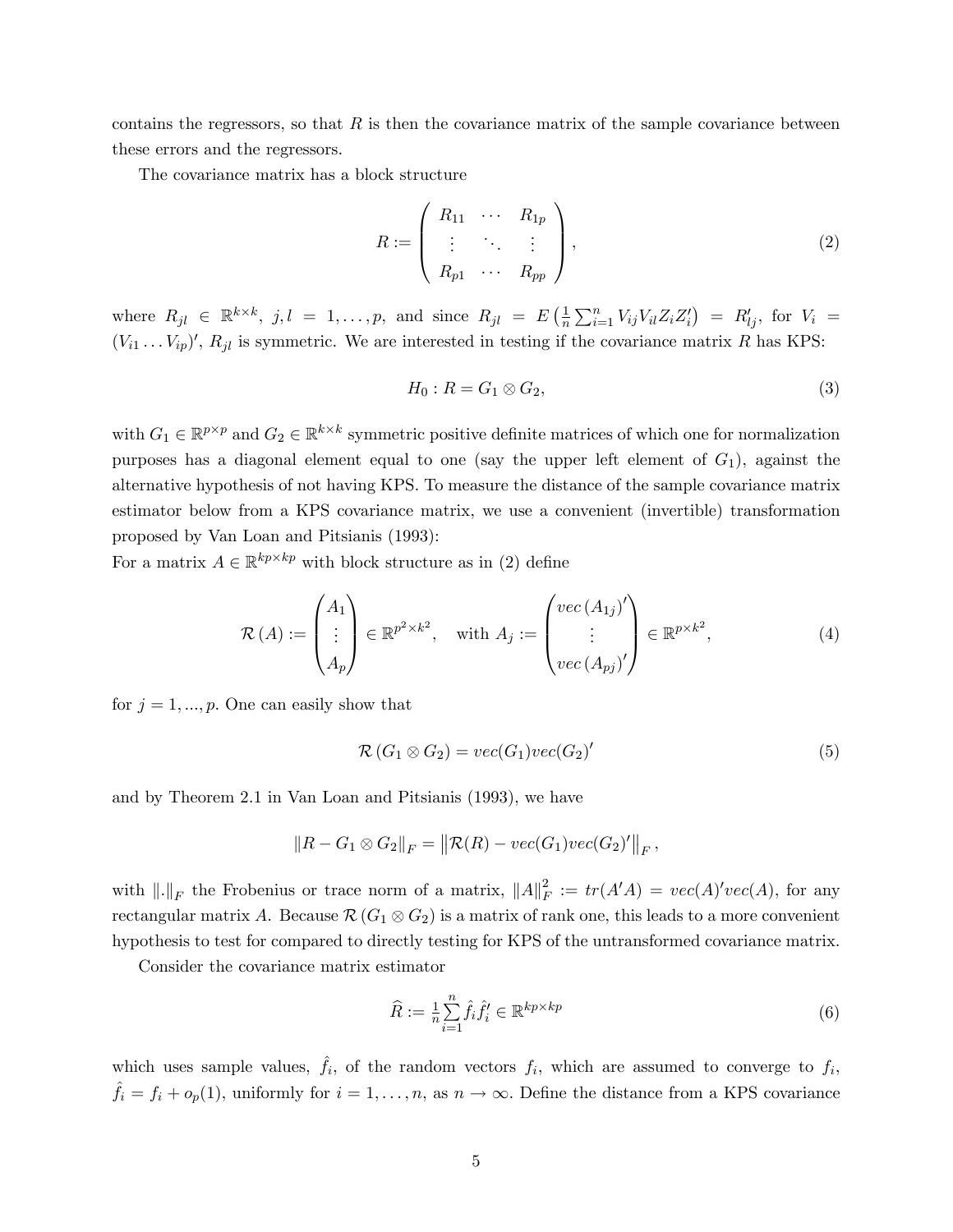matrix by the Frobenius norm:

$$
DS := \min_{G_1 > 0, G_2 > 0} \left\| \mathcal{R}(\hat{R}) - vec(G_1)vec(G_2)'\right\|_F,
$$
\n(7)

where  $G_1, G_2 > 0$  indicates that  $G_1$  and  $G_2$  are positive definite symmetric matrices.

**Theorem 1** The distance measure DS  $(7)$  equals the square root of the sum of squares of all but the largest singular value of  $\mathcal{R}(\hat{R}) \in \mathbb{R}^{p^2 \times k^2}$ , i.e.  $DS^2 = \sum_{i=2}^{\min(p^2, k^2)} \hat{\sigma}_i^2$ , where  $\hat{\sigma}_1 \geq ... \geq \hat{\sigma}_{\min(p^2, k^2)}$ are the ordered singular values of  $\mathcal{R}(\hat{R})$ .

#### **Proof.** see the Appendix. ■

We use the distance between  $\mathcal{R}(\hat{R})$  and a matrix of rank one to test for a KPS of R. The test is based on the limiting distribution of the unique elements of R or equivalently  $\mathcal{R}(R)$ . These elements result from using the  $k^2 \times \frac{1}{2}$  $\frac{1}{2}k(k+1)$  and  $p^2 \times \frac{1}{2}$  $\frac{1}{2}p(p+1)$  dimensional duplication matrices  $D_k$  and  $D_p$ :

$$
\mathcal{R}(\hat{R}) = \mathcal{R}\left(\frac{1}{n}\sum_{i=1}^{n}(\hat{V}_i\hat{V}'_i \otimes Z_iZ'_i)\right)
$$
  
\n
$$
= \frac{1}{n}\sum_{i=1}^{n}vec(\hat{V}_i\hat{V}'_i)vec(Z_iZ'_i)'
$$
  
\n
$$
= D_p\hat{R}^*D'_k,
$$
\n(8)

with

$$
\hat{R}^* := \frac{1}{n} \sum_{i=1}^n \operatorname{vech}(\hat{V}_i \hat{V}'_i) \operatorname{vech}(Z_i Z'_i)'.\tag{9}
$$

The  $\frac{1}{2}p(p+1)\times\frac{1}{2}$  $\frac{1}{2}k(k+1)$  dimensional matrix  $\hat{R}^*$  contains the unique elements of  $\hat{R}$  and  $\mathcal{R}(\hat{R})$ . We assume  $vec(\{R}^*)$  satisfies a central limit theorem:

$$
\sqrt{n}(vec(\hat{R}^*) - vec(R^*)) \quad \underset{d}{\rightarrow} \psi = vec(\Psi), \tag{10}
$$

with  $\psi \sim N(0, V_{R^*})$ ,  $\Psi$  a  $\frac{1}{2}$  $\frac{1}{2}p(p+1)\times\frac{1}{2}$  $\frac{1}{2}k(k+1)$  dimensional normally distributed random matrix and

$$
R^* := E\left(\frac{1}{n}\sum_{i=1}^n vech(V_iV_i')vech(Z_iZ_i')'\right)
$$
  
\n
$$
V_{R^*} := \lim_{n\to\infty} E\left(\frac{1}{n}\sum_{i=1}^n (vech(Z_iZ_i')vech(Z_iZ_i')' \otimes vech(V_iV_i')vech(V_iV_i'))\right).
$$
\n
$$
(11)
$$

In fact, we assume the slightly stronger result that,  $\hat{R}^* = R^* + \frac{1}{\sqrt{2}}$  $\frac{1}{n}\Psi + o_p(n^{-\frac{1}{2}})$ , holds. The central limit theorem (10) holds under mild conditions like those for central limit theorems for non-identical distributed independent random variables such as the Liapounov and Lindeberg-Feller central limit theorems, see White (1984).

We test for  $\mathcal{R}(R)$  being a rank one matrix using the KP rank statistic.

To describe the KP rank statistic consider first a singular value decomposition (SVD) of  $\mathcal{R}(\hat{R})$ :

$$
\mathcal{R}(\hat{R}) = \hat{L}\hat{\Sigma}\hat{N}',\tag{12}
$$

where  $\hat{\Sigma} := diag(\hat{\sigma}_1 \dots \hat{\sigma}_{\min(p^2, k^2)})$  denotes a  $p^2 \times k^2$  dimensional diagonal matrix with the singular values  $\hat{\sigma}_j$  ( $j = 1, ..., \min(p^2, k^2)$ ) on the main diagonal ordered non-increasingly, and with  $\hat{L} \in$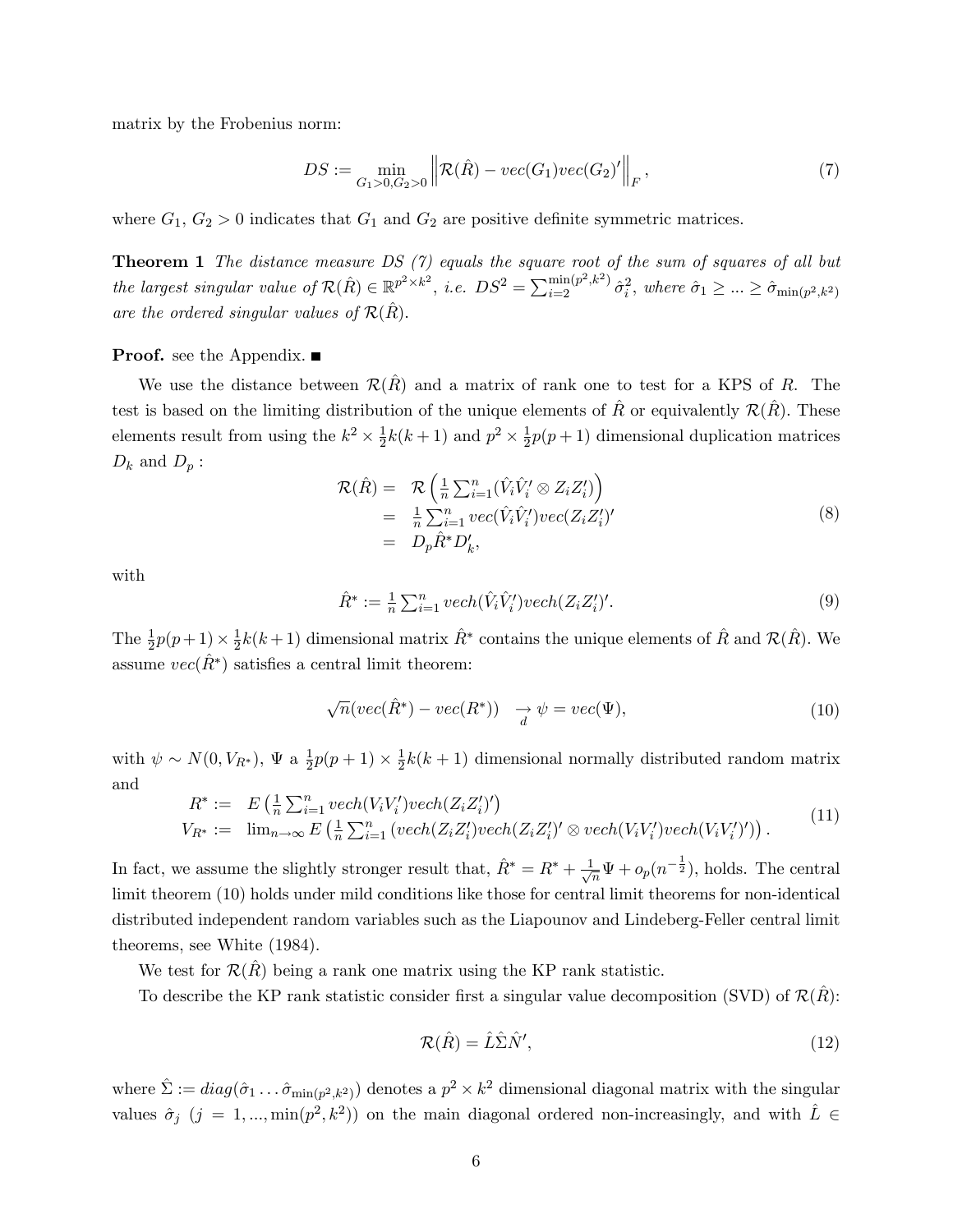$\mathbb{R}^{p^2 \times p^2}$  and  $\hat{N} \in \mathbb{R}^{k^2 \times k^2}$  orthonormal matrices. Decompose

$$
\hat{L} := \begin{pmatrix} \hat{L}_{11} & \hat{L}_{12} \\ \hat{L}_{21} & \hat{L}_{22} \end{pmatrix} = \begin{pmatrix} \hat{L}_1 \ \vdots \ \hat{L}_2 \end{pmatrix}, \ \hat{\Sigma} := \begin{pmatrix} \hat{\sigma}_1 & 0 \\ 0 & \hat{\Sigma}_2 \end{pmatrix}, \ \hat{N} := \begin{pmatrix} \hat{N}_{11} & \hat{N}_{12} \\ \hat{N}_{21} & \hat{N}_{22} \end{pmatrix} = (\hat{N}_1 \ \vdots \ \hat{N}_2), \tag{13}
$$

with  $\hat{L}_{11}$ :  $1 \times 1$ ,  $\hat{L}_{12}$ :  $1 \times (p^2 - 1)$ ,  $\hat{L}_{21}$ :  $(p^2 - 1) \times 1$ ,  $\hat{L}_{22}$ :  $(p^2 - 1) \times (p^2 - 1)$ ,  $\hat{\sigma}_1$ :  $1 \times 1$ ,  $\hat{\Sigma}_2 : (p^2 - 1) \times (k^2 - 1), \ \hat{N}_{11} : 1 \times 1, \ \hat{N}_{12} : 1 \times (k^2 - 1), \ \hat{N}_{21} : (k^2 - 1) \times 1, \ \hat{N}_{22} : (k^2 - 1) \times (k^2 - 1)$ dimensional matrices. By having  $\hat{G}_1$  and  $\hat{G}_2$  connected to the largest singular value, we have:<sup>3</sup>

$$
\begin{aligned}\nvec{G}_1 &= \left(\hat{L}_{11}\right) / \hat{L}_{11} &: p^2 \times 1, \\
vec{G}_1)_{\perp} &:= \hat{L}_2 \hat{L}_{22} (\hat{L}_{22} \hat{L}_{22}')^{1/2} &: p^2 \times (p^2 - 1), \\
vec{G}_2)' &:= \hat{L}_{11} \hat{\sigma}_1 \left(\hat{N}_{11} \cdot \hat{N}_{21}'\right) = \hat{L}_{11} \hat{\sigma}_1 \hat{N}_1' &: 1 \times k^2, \\
vec{G}_2)'_{\perp} &:= \left(\hat{N}_{22} \hat{N}_{22}'\right)^{1/2} \hat{N}_{22}' \hat{N}_2' &: (k^2 - 1) \times k^2,\n\end{aligned} \tag{14}
$$

and  $A^-$  is the Moore-Penrose generalized inverse of a matrix A. Define:

$$
\hat{\Lambda} := \left(\hat{L}_{22}\hat{L}_{22}'\right)^{-1/2} \hat{L}_{22}\hat{\Sigma}_2\hat{N}_{22}' \left(\hat{N}_{22}\hat{N}_{22}'\right)^{-1/2} \quad : (p^2 - 1) \times (k^2 - 1). \tag{15}
$$

It can be shown that  $\hat{\Lambda} = vec(\hat{G}_1)'_{\perp} \mathcal{R}(\hat{R})vec(\hat{G}_2)_{\perp}$ , see Kleibergen and Paap (2006). Theorems 5.3-5.6 from Van Loan and Pitsianis (1993) show that if R is a symmetric positive definite matrix then so are  $\hat{G}_1$  and  $\hat{G}_2$  because the SVD is unique. We then have

$$
\mathcal{R}(\hat{R}) = vec(\hat{G}_1) vec(\hat{G}_2)' + vec(\hat{G}_1)_{\perp} \hat{\Lambda} vec(\hat{G}_2)'_{\perp}.
$$
\n(16)

The KP rank test statistic is a quadratic form of the vectorization of  $\Lambda$ . Its specification directly extends to the new KPS test but since the covariance matrix of  $\mathcal{R}(\hat{R})$  is singular, the (degenerate) asymptotic normality of  $vec(\hat{\Lambda})$  and the resulting degrees of freedom parameter of the  $\chi^2$  limiting distribution of the KP rank test statistic are not obvious.

We define the statistic KPST for testing  $H_0$  in (3) as

$$
KPST := n \times vec(\hat{\Lambda})' \left(\hat{J}'\hat{V}\hat{J}\right)^{-} vec(\hat{\Lambda}), \text{ where}
$$
  

$$
\hat{J} := \left(\left[vec(\hat{G}_2)\right]_{\perp} \otimes \left[vec(\hat{G}_1)\right]_{\perp}\right), \quad \hat{V} := \widehat{cov}(vec(\mathcal{R}(\hat{R}))) \in \mathbb{R}^{p^2 k^2 \times p^2 k^2},
$$
 (17)

and

$$
\begin{array}{rcl}\n\widehat{\text{cov}}(\text{vec}(\mathcal{R}(\hat{R}))) & = & \frac{1}{n} \sum_{i=1}^{n} \left( \text{vec}(Z_i Z_i') \text{vec}(Z_i Z_i')' \otimes \text{vec}(\hat{V}_i \hat{V}_i') \text{vec}(\hat{V}_i \hat{V}_i')' \right) \\
& = & (D_k \otimes D_p) \widehat{\text{cov}}(\text{vec}(\hat{R}^*)) (D_k \otimes D_p)'\n\end{array}
$$
\n
$$
\widehat{\text{cov}}(\text{vec}(\hat{R}^*)) = \frac{1}{n} \sum_{i=1}^{n} \left( \text{vec}h(Z_i Z_i') \text{vec}h(Z_i Z_i')' \otimes \text{vec}h(\hat{V}_i \hat{V}_i') \text{vec}h(\hat{V}_i \hat{V}_i')' \right).
$$

<sup>&</sup>lt;sup>3</sup>If A is a positive semi definite  $m \times m$  symmetric matrix  $A = EL^2E'$ , where L is a diagonal  $m \times m$  matrix containing the square roots of the eigenvalues of A, and E is a  $m \times m$  matrix that contains the orthonormal eigenvectors of A, define  $A^{1/2} := ELE'$  and  $A^{-1/2} := E_1 L_1^{-1} E_1'$ , where  $L_1$  is a diagonal matrix containing the non-zero eigenvalues of A and  $E_1$  consists of the corresponding eigenvectors.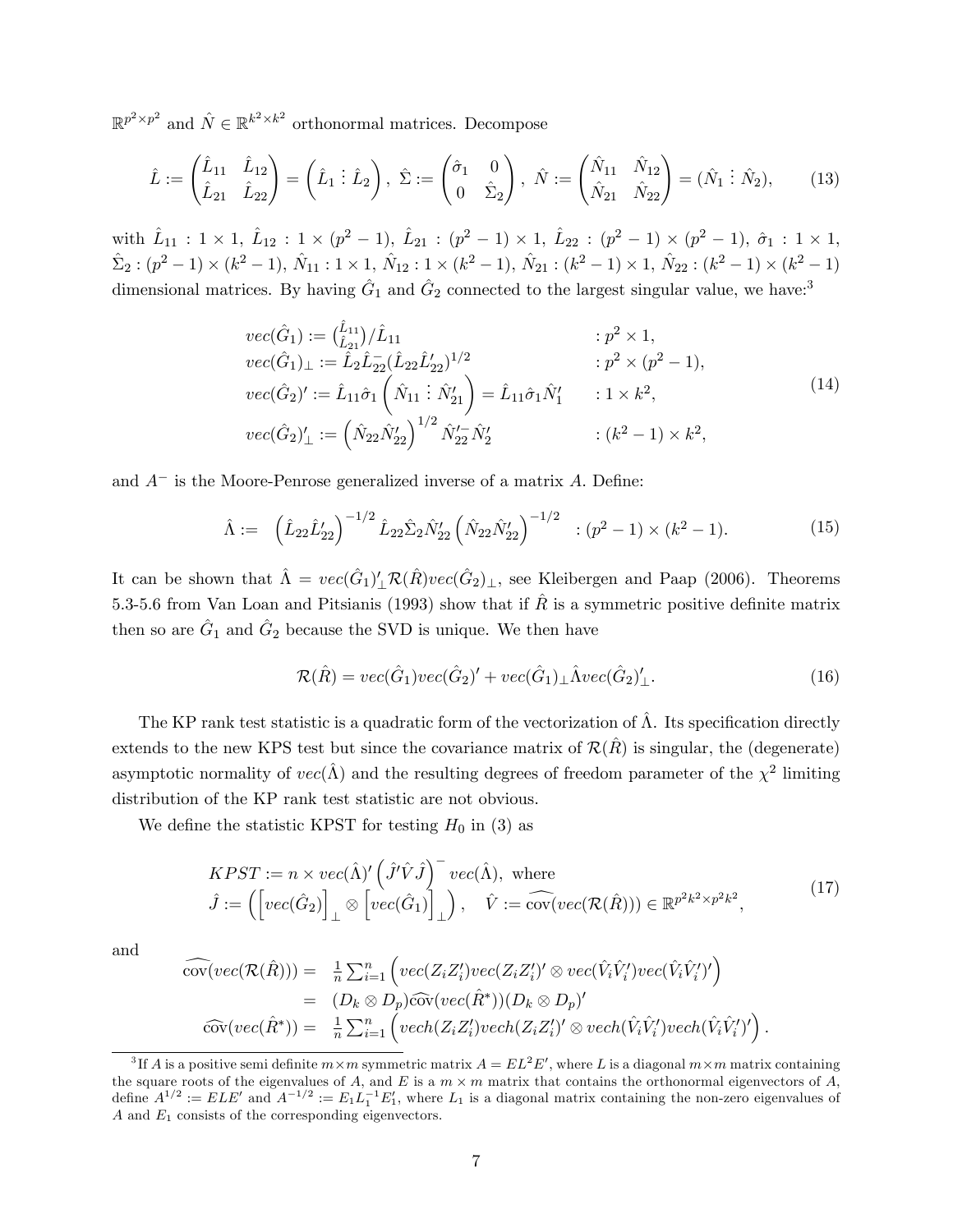Using  $\mathcal{R}(R)$ , our hypothesis of interest  $H_0$  (3) is transformed into

$$
H_0: \mathcal{R}(R) = vec(G_1)vec(G_2)' \text{ or } H_0: vec(G_1)'_{\perp} \mathcal{R}(R)vec(G_2)_{\perp} = 0,
$$
\n(18)

where  $vec(G_1)_\perp$  and  $vec(G_2)_\perp$  are  $p^2 \times (p^2 - 1)$  and  $k^2 \times (k^2 - 1)$  dimensional matrices that contain the orthogonal complements of  $vec(G_1)$  and  $vec(G_2)$ ,  $vec(G_1)'_\perp vec(G_1) \equiv 0$ ,  $vec(G_1)'_\perp vec(G_1)_\perp \equiv 0$  $I_{p^2-1}$ ,  $vec(G_2)'_ \perp vec(G_2) \equiv 0$ ,  $vec(G_2)'_ \perp vec(G_2)_ \perp \equiv I_{k^2-1}$ . KPST uses the sample analog of the last component in (18) to test  $H_0$ . It further results from identifying  $vec(G_1)$  and  $vec(G_2)$  using the eigenvectors associated with the first singular value of  $\mathcal{R}(R)$ .

Since  $vec(G_1) = D_pvech(G_1)$ ,  $vec(G_2) = D_kvech(G_2)$ , the hypothesis of interest (18) can also be specified as:

$$
H_0: R^* = vech(G_1)vech(G_2)' \text{ or } H_0: vech(G_1)' \_R^* vech(G_2) \_1 = 0,
$$
\n(19)

where  $vech(G_1)_{\perp}$  and  $vech(G_2)_{\perp}$  are  $\frac{1}{2}p(p+1) \times (\frac{1}{2})$  $\frac{1}{2}p(p+1)-1$  and  $\frac{1}{2}k(k+1) \times (\frac{1}{2})$  $\frac{1}{2}k(k+1)$  – 1) dimensional matrices that contain the orthogonal complements of  $vech(G_1)$  and  $vech(G_2)$ ,  $vech(G_1)'_ \perp vech(G_1) \equiv 0, \ vech(G_1)'_ \perp vech(G_1)_ \perp \equiv I_{\frac{1}{2}p(p+1)-1}, \ vech(G_2)'_ \perp vech(G_2) \equiv 0, \ vec(G_2)'_ \perp$  $vec(G_2)_\perp \equiv I_{\frac{1}{2}k(k+1)-1}$ . This specification of the hypothesis fits directly in the setup of the KP rank test since the covariance matrix of  $\hat{R}^*$  is non-singular so the corresponding specification of  $vec(\hat{\Lambda})$ converges to a normal distributed random vector. It therefore also shows the number of restrictions tested, which equals  $\left(\frac{1}{2}\right)$  $\frac{1}{2}k(k+1)-1$   $\left(\frac{1}{2}p(p+1)-1\right)$ , but the resulting rank statistic does not equal KPST and tests for a KPS on a matrix which differs from  $R$ , as shown in the following Theorem.

**Theorem 2** In parts **a.**, **c.**, and **d.** assume  $E\left(\Vert f_i \Vert^8\right) < \kappa$  for some  $\kappa < \infty$ ,  $\hat{f}_i = f_i + o_p(1)$ , uniformly for  $i = 1, ..., n$ , as  $n \to \infty$ , and that the central limit theorem in (10) holds. Then: **a.** Under  $H_0$ ,  $KPST \rightarrow \chi_a^2$  with

$$
a := \left(\frac{1}{2}k(k+1) - 1\right)\left(\frac{1}{2}p(p+1) - 1\right)
$$
\n(20)

degrees of freedom.

**b.** The expression for KPST simplifies to:

$$
KPST = n \times \left( vec \left( \hat{\Sigma}_2 \right) \right)' \left[ \left( \hat{N}_2 \otimes \hat{L}_2 \right)' \hat{V} \left( \hat{N}_2 \otimes \hat{L}_2 \right) \right]^{-} \left( vec \left( \hat{\Sigma}_2 \right) \right). \tag{21}
$$

c. Define KPST<sup>\*</sup> as KPST defined in (17) but with  $\hat{R}$ <sup>\*</sup> defined in (9) replacing  $\mathcal{R}(\hat{R})$ . Then under  $H_0$ , KPST<sup>\*</sup>  $\rightarrow \chi^2_a$ . But KPST and KPST<sup>\*</sup> are not numerically identical and while KPST<sup>\*</sup> is not invariant to orthonormal transformations of the data in  $\hat{V}_i$  and  $Z_i$ , KPST is invariant. **d.** Under  $H_0$ , for sequences p, k, n that satisfy

$$
\frac{(pk)^{16}}{n^3} \to 0,\tag{22}
$$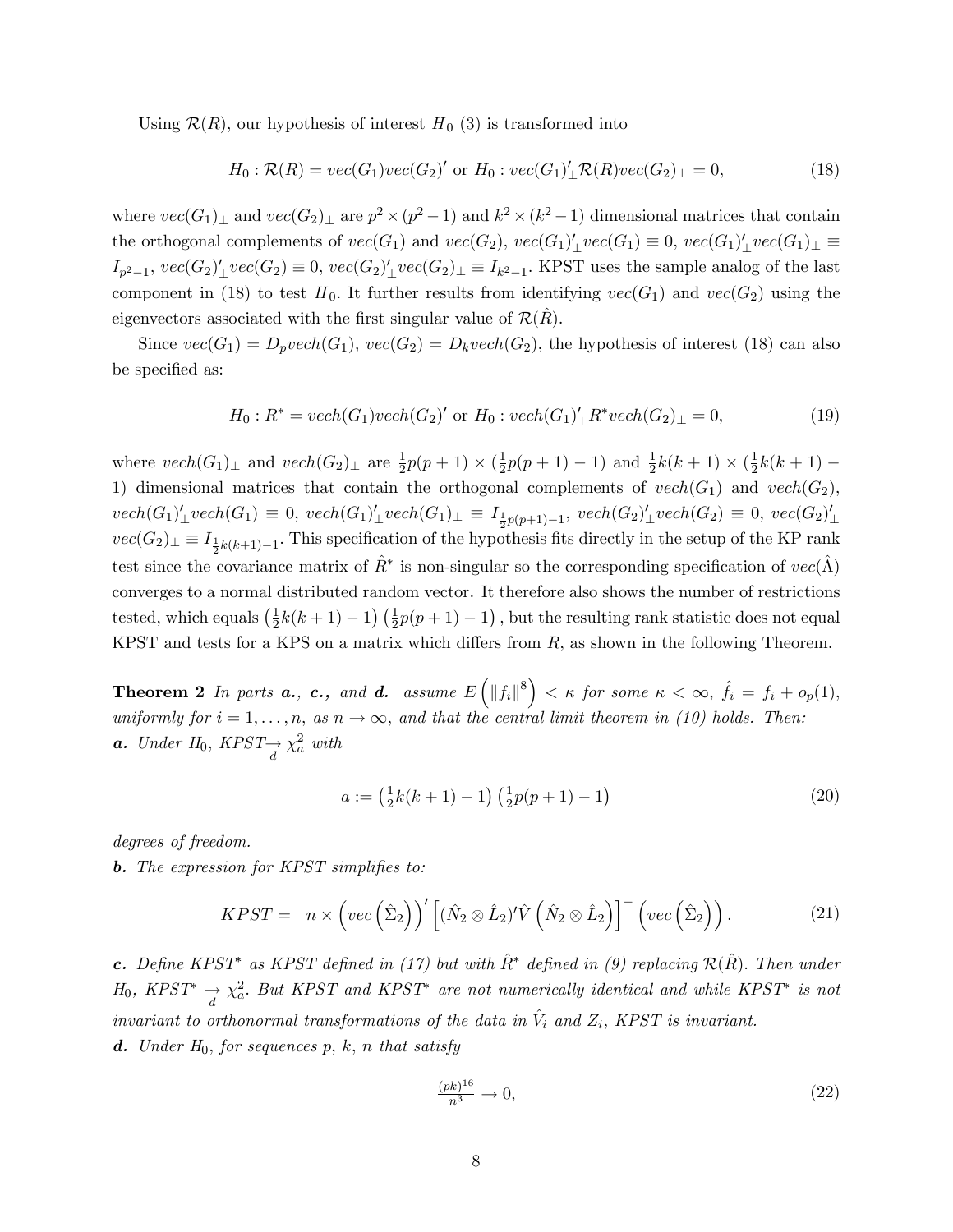we have

$$
\lim_{n,p,k\to\infty} \Pr\left[KPST < \chi^2_{a,1-\alpha}\right] \le \alpha,\tag{23}
$$

where  $\chi^2_{a,1-\alpha}$  denotes the  $1-\alpha$  quantile of a  $\chi^2_a$  distribution.

**Proof.** see the Appendix.<sup>4</sup>

Based on Theorem 2a and d, the new KPST test rejects  $H_0$  in (3) at nominal size  $\alpha$  if

$$
KPST > \chi^2_{a,1-\alpha}.
$$

Theorem 2b provides an expression for KPST which is easier to compute. On the other hand, it cannot be directly used to obtain the  $\chi^2$  limiting distribution since  $\hat{\Sigma}_2$  does not have an asymptotic normal distribution while  $vec(\hat{\Lambda})$  does.

Theorem 2c shows that KPSTs based on  $\mathcal{R}(\hat{R})$  and  $\hat{R}^*$  are not identical. This difference results since Wald statistics, like KPST, are in general not invariant to non-linear transformations. KPST conducts a test using  $\hat{\Lambda}$  which is a non-linear transformation of  $\mathcal{R}(\hat{R})$  or  $\hat{R}^*$  so while the null hypotheses tested using the specifications  $\mathcal{R}(\hat{R})$  and  $\hat{R}^*$  are equivalent, Wald tests of these hypotheses are not.

Theorem 2d provides a sufficient condition for uniform convergence of  $\hat{\Lambda}$  and its covariance matrix estimator for settings where  $p, k$ , and  $n$  jointly go to infinity so the main results for the limiting distribution of KPST remain unaltered. It is needed to assess the validity of the asymptotic approximation for settings where  $p$  and  $k$  are relatively large compared to the number of observations  $\boldsymbol{n}.$ 

The conditions in Theorem 2d are slightly less strict than those in Newey and Windmeijer (2009). They prove the validity of the asymptotic approximation of test statistics where the number of observations grows faster than the cube of the number of moment restrictions. The number of moment restrictions here is proportional to  $(pk)^2$  so their rate would be  $(pk)^6/n \rightarrow 0$  which is more restrictive than the rate in (22).

**Clustered data** In case of clustered data, we assume there are n clusters of  $N_i$  observations each, so the total number of data points is  $\sum_{i=1}^{n} N_i$ :

$$
f_i = \sum_{j=1}^{N_i} f_{ij},\tag{24}
$$

for mean zero kp dimensional random vectors  $f_{ij}, j = 1, \ldots, N_i, i = 1, \ldots, n$ . Observations  $f_{ij}$ within cluster *i* can be arbitrarily dependent, i.e.,  $E(f_{ij}f_{is})$  is unrestricted for all j,  $s = 1, ..., N_i$ , while observations across clusters are independent. The  $kp \times kp$  dimensional (positive semi-definite) covariance matrix of the sample moments then results as:

$$
R = \frac{1}{n} \sum_{i=1}^{n} E(f_i f_i').
$$
\n(25)

<sup>4</sup>We thank an anonymous associate editor for pointing at the vech operator and duplication matrix to simplify the proof and exposition.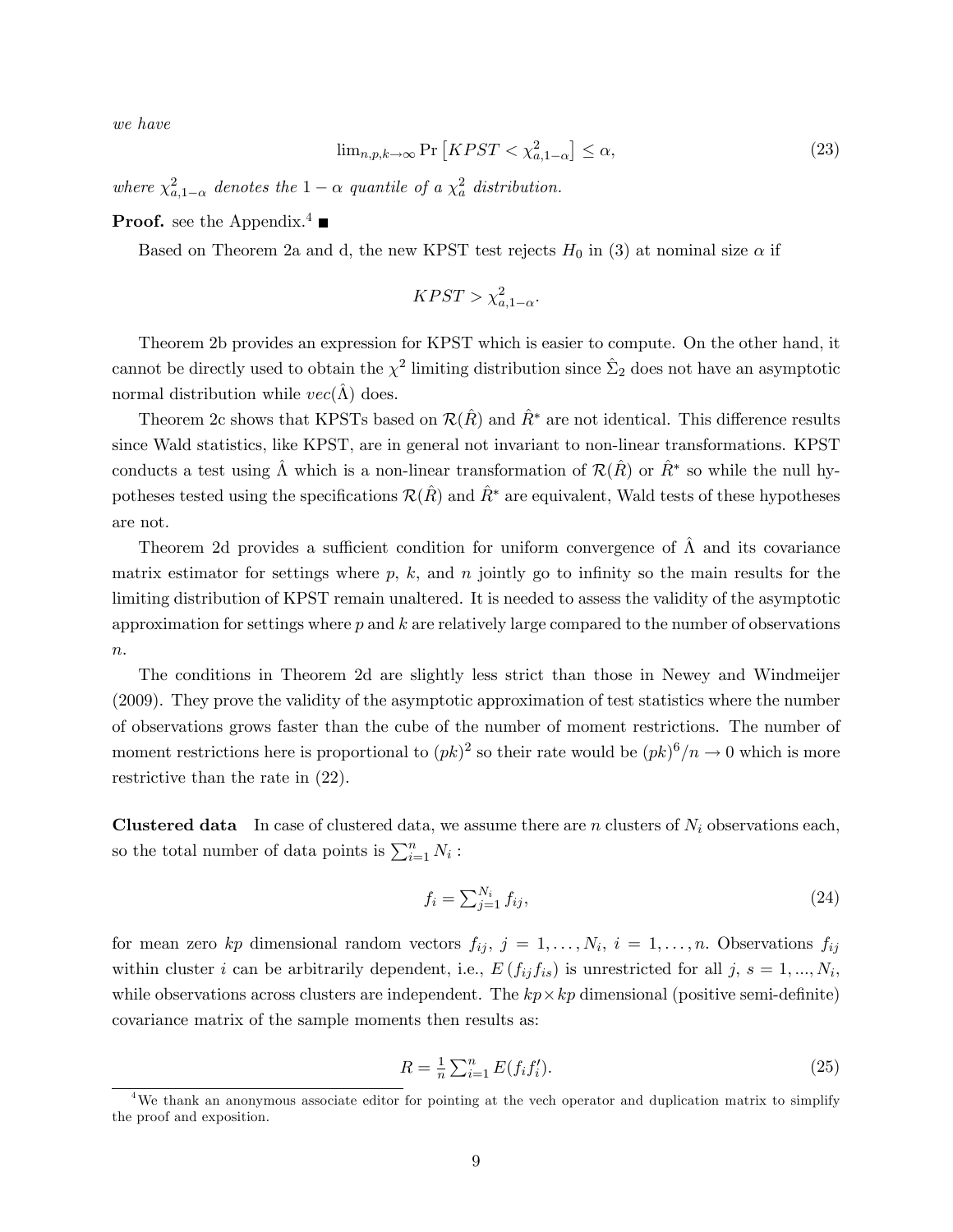#### 3 Simulation study

We evaluate the accuracy of the limiting distribution in Theorem 2 to set critical values for testing for KPS. We do so in a small simulation experiment using the linear regression model:

$$
Y_i = Z_i' \Pi + V_i, \qquad i = 1, ..., n,
$$
\n(26)

where  $Y_i$  is a p dimensional vector of dependent variables,  $Z_i$  is a k dimensional vector of explanatory (exogenous) variables and  $V_i$  is a p dimensional vector of errors. The test statistic results from the moment vector

$$
\hat{f}_i = C_1' \hat{V}_i \otimes C_2' Z_i,\tag{27}
$$

where  $C_1$  and  $C_2$  are used for normalization, see also Kleibergen and Paap (2006). For example,  $C_1C'_1 = \left(\frac{1}{n}\right)$  $\frac{1}{n} \sum_{i=1}^n \widehat{V}_i \widehat{V}'_i$  $\Big)^{-1}$  and  $C_2C_2' = \Big(\frac{1}{n}\Big)$  $\frac{1}{n}\sum_{i=1}^n Z_i Z'_i$ <sup>-1</sup>. We further set  $\Pi$  to zero (which is without loss of generality since KPST uses the residual vectors) and generate the  $Z_i$ 's independently from  $N(0, I_k)$  distributions and  $V_i$  given  $Z_i$  independently from a  $N(0, h(Z_i)I_p)$  distribution. We consider two different specifications of  $h(Z_i)$ . The first leads to homoskedasticity and has  $h(Z_i) = 1$ while the second leads to (scalar) heteroskedasticity and has  $h(Z_i) = ||Z_i||^2 / k$ . For each case, we compute null rejection probabilities (NRPs) using a nominal significance level of 5%. The NRPs are computed using 40.000 Monte Carlo replications for the KPST that uses the asymptotic critical values resulting from Theorem 2. Table 1 reports the NRPs when the sample size depends on the dimensions p and k, specifically  $n = (kp)^{16/3}$ , in accordance with Theorem 2. We notice only a slight underrejection in some cases, but in the remaining cases the NRPs are not significantly different from the test's nominal levels. Table 2 reports NRPs with a smaller sample size  $n = (pk)^4$ . In this case, we find some modest deviations from the nominal size but these are generally quite small.

To investigate NRPs in smaller samples, Figures 1-3 show the NRPs as a function of the sample size n for smaller sample sizes than in Tables 1, 2 for different settings of p and k. Depending on the value of the latter, the NRPs are close to the nominal level for values of n much smaller than  $(pk)^4$ . For larger values of  $pk$ , we therefore do not, like, for the smaller values of  $pk$ , show the rejection frequencies all the way up to  $n = (pk)^{\frac{16}{3}}$ , i.e. the value indicated by Theorem 2d, but just to  $(pk)^4$ , which is for  $p = 2$ ,  $k = 7$  at the bottom right hand side of Figure 1, equal to approximately 40.000, and for  $p = 5$ ,  $k = 4$  at the bottom right hand side of Figure 3 equal to 160.000 (note that the horizontal axis is in log-scale). In many cases, the NRPs are still much closer to the  $5\%$  significance level than indicated by this rate. For example, when  $p = k = 2$  and testing at the 5% significance level, the NRP is close to the nominal level for sample size of around 100. More striking is when when  $p = 2$  and  $k = 5$  for which KPSTs using a 5% significance level have NRPs close to the size for values of  $n$  around two hunderd. Figures 1-3 also show that the KPS test generally over rejects for small  $n$ , which suggests that failure to detect deviations from KPS in small or moderate samples is not likely due to an inflated type 2 error.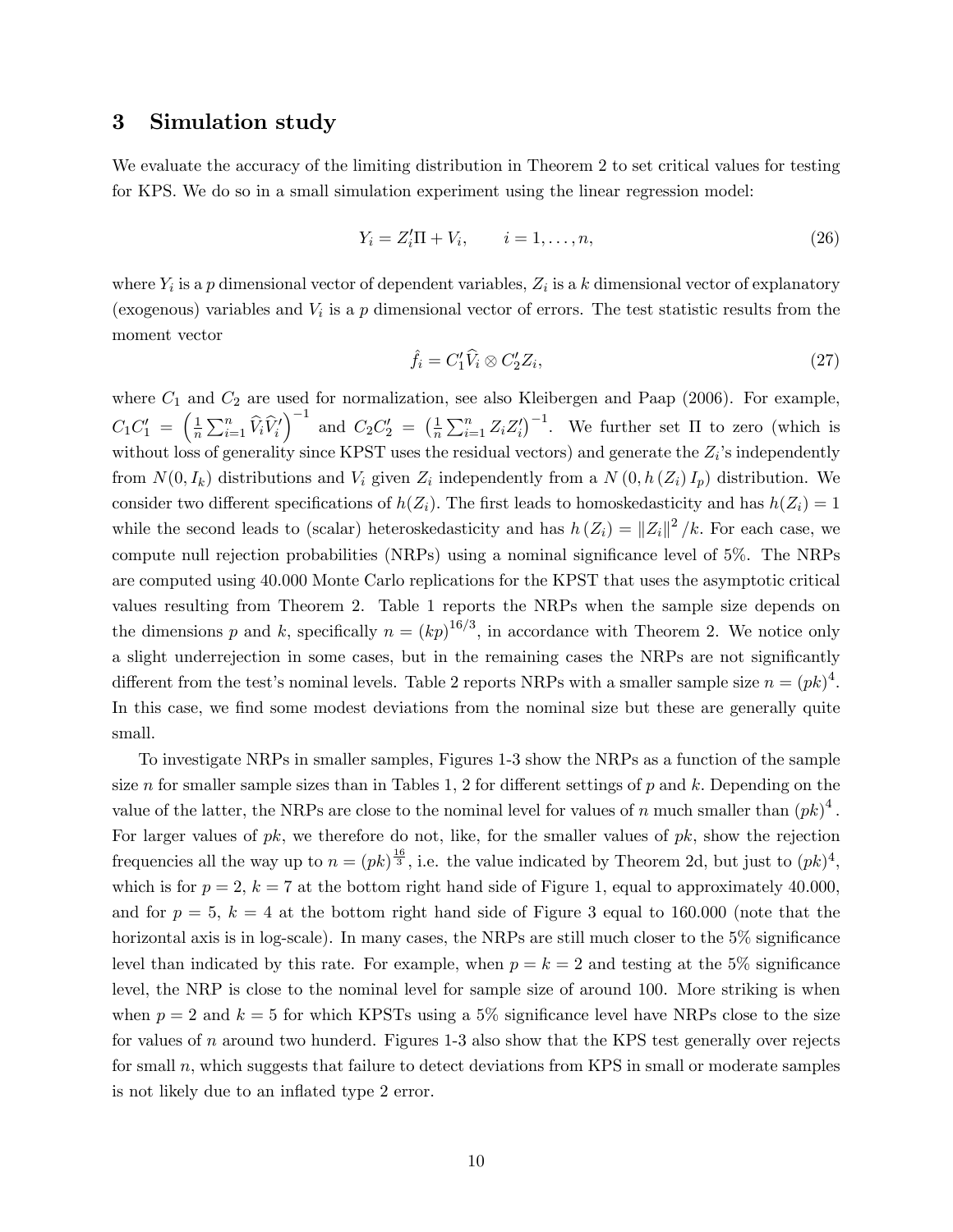| <i>Data Generating Process</i> :   homoskedastic |                             |             |              |    |        |       |         | scalar hetero |       |       |  |
|--------------------------------------------------|-----------------------------|-------------|--------------|----|--------|-------|---------|---------------|-------|-------|--|
| p                                                | k                           | $\mathbf n$ | $\mathbf{a}$ | m  | $10\%$ | $5\%$ | $1\%$   | $10\%$        | $5\%$ | $1\%$ |  |
| $\mathcal{D}$                                    | $\mathfrak{D}$              | 1626        | 4            | 9  | 10.0   | 5.1   | 1.0     | 9.7           | 4.4   | 0.7   |  |
| $\mathcal{D}_{\mathcal{L}}$                      | 3                           | 14130       | 10           | 18 | 10.0   | 5.0   | 0.8     | 9.3           | 4.2   | 0.7   |  |
| $\mathcal{D}$                                    | $\overline{4}$              | 65536       | 18           | 30 | 9.4    | 5.0   | 0.9     | 9.7           | 4.9   | 0.9   |  |
| $\mathcal{D}_{\mathcal{L}}$                      | 5                           | 215444      | 28           | 45 | 9.8    | 4.7   | 0.9     | 9.8           | 5.1   | 1.0   |  |
| 3                                                | $\mathcal{D}_{\mathcal{L}}$ | 14130       | 10           | 18 | 10.2   | 5.0   | 0.9     | 10.0          | 4.7   | 0.9   |  |
| 3                                                | 3                           | 122827      | 25           | 36 | 9.7    | 4.9   | $1.0\,$ | 9.8           | 5.0   | 0.9   |  |

Table 1: Rejection frequencies (in percentages) of KPST at various significance levels.  $\chi^2_a$  critical values.  $n = (pk)^{16/3}$ , a: number of restrictions given in eq. (20), m: number of estimated parameters. Computed using 40.000 MC replications.

|                           |                | Data Generating Process: |              |     |      | homoskedastic |       | scalar hetero |       |       |  |  |
|---------------------------|----------------|--------------------------|--------------|-----|------|---------------|-------|---------------|-------|-------|--|--|
| $\boldsymbol{\mathrm{p}}$ | k              | $\mathbf n$              | $\mathbf{a}$ | m   | 10%  | $5\%$         | $1\%$ | 10%           | $5\%$ | $1\%$ |  |  |
| $\overline{2}$            | $\overline{2}$ | 256                      | 4            | 9   | 11.2 | 5.3           | 0.9   | 11.4          | 4.8   | 0.5   |  |  |
| $\overline{2}$            | 3              | 1296                     | 10           | 18  | 10.2 | 4.9           | 0.9   | 9.3           | 4.0   | 0.5   |  |  |
| $\overline{2}$            | 4              | 4096                     | 18           | 30  | 9.9  | 5.1           | 1.0   | 9.1           | 4.2   | 0.8   |  |  |
| $\overline{2}$            | 5              | 10000                    | 28           | 45  | 9.7  | 4.6           | 0.8   | 8.8           | 4.0   | 0.6   |  |  |
| $\overline{2}$            | 6              | 20736                    | 40           | 63  | 10.0 | 5.1           | 1.0   | 9.5           | 4.5   | 0.7   |  |  |
| $\overline{2}$            | 7              | 38416                    | 54           | 84  | 9.8  | 4.8           | 0.9   | 9.5           | 4.5   | 0.8   |  |  |
| 3                         | $\overline{2}$ | 1296                     | 10           | 18  | 9.9  | 4.8           | 0.7   | 9.0           | 3.7   | 0.5   |  |  |
| 3                         | 3              | 6561                     | 25           | 36  | 9.8  | 5.0           | 0.9   | 9.6           | 4.4   | 0.7   |  |  |
| 3                         | 4              | 20736                    | 45           | 60  | 10.7 | 5.6           | 1.2   | 10.2          | 5.1   | 0.9   |  |  |
| 3                         | 5              | 50625                    | 70           | 90  | 10.4 | 5.2           | 1.0   | 10.2          | 5.0   | 0.7   |  |  |
| 3                         | 6              | 104976                   | 100          | 126 | 10.2 | 5.0           | 1.1   | 10.1          | 5.0   | 1.0   |  |  |
| 3                         |                | 194481                   | 135          | 168 | 10.2 | 5.0           | 1.0   | 10.0          | 5.0   | 1.0   |  |  |

Table 2: Rejection frequencies (in percentages) of KPST test at various significance levels.  $\chi^2_a$ critical values.  $n = (pk)^4$ , a: number of restrictions given in eq. (20), m: number of estimated parameters. Computed using 40.000 MC replications.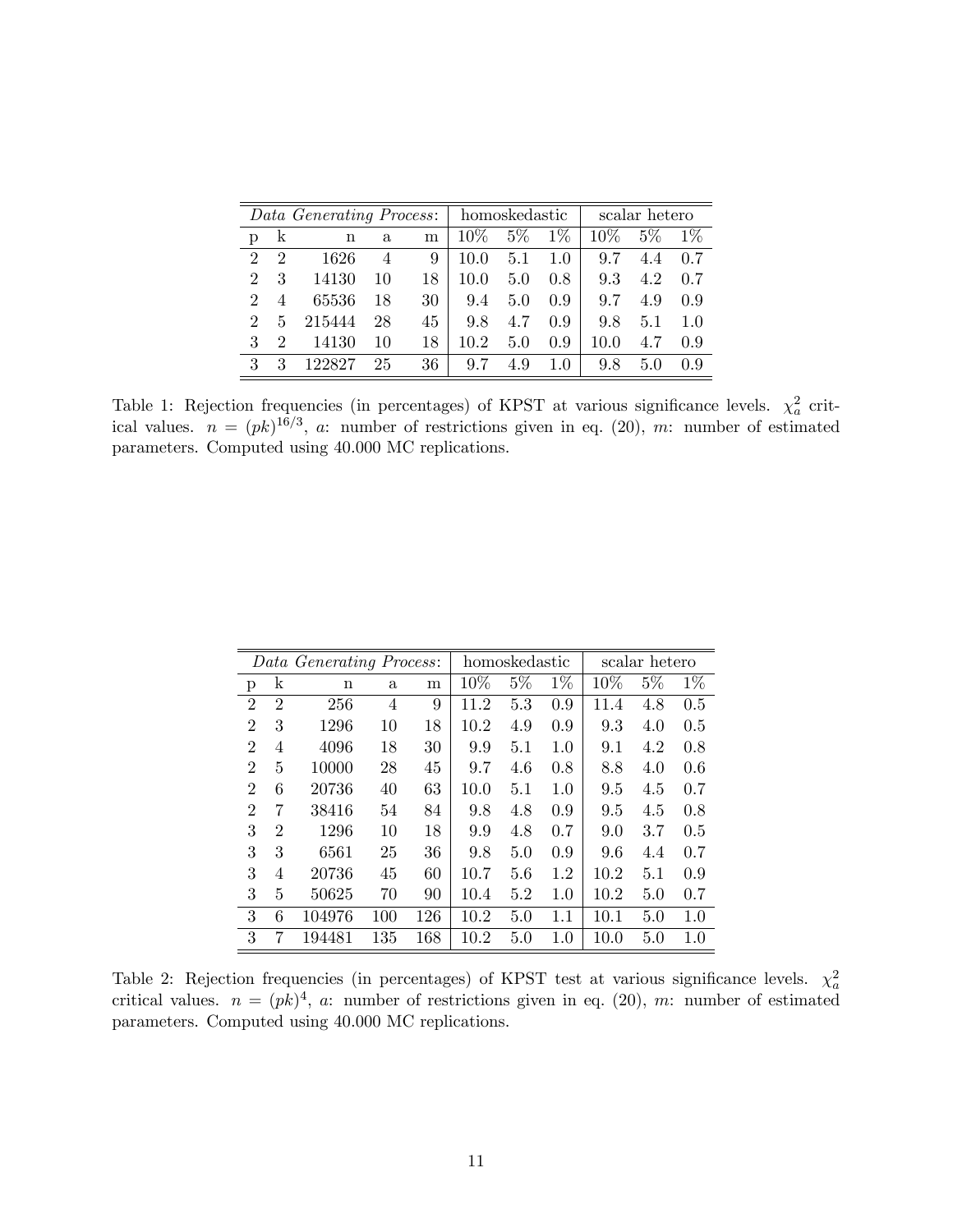

Figure 1: Null rejection probabilities of KPST at different sample sizes and DGPs, hom: conditional homoskedastic; het: scalar heteroskedastic. Computed using 40.000 MC replications.



Figure 2: Null rejection probabilities of KPST at different sample sizes and DGPs, hom: conditional homoskedastic; het: scalar heteroskedastic. Computed using 40.000 MC replications.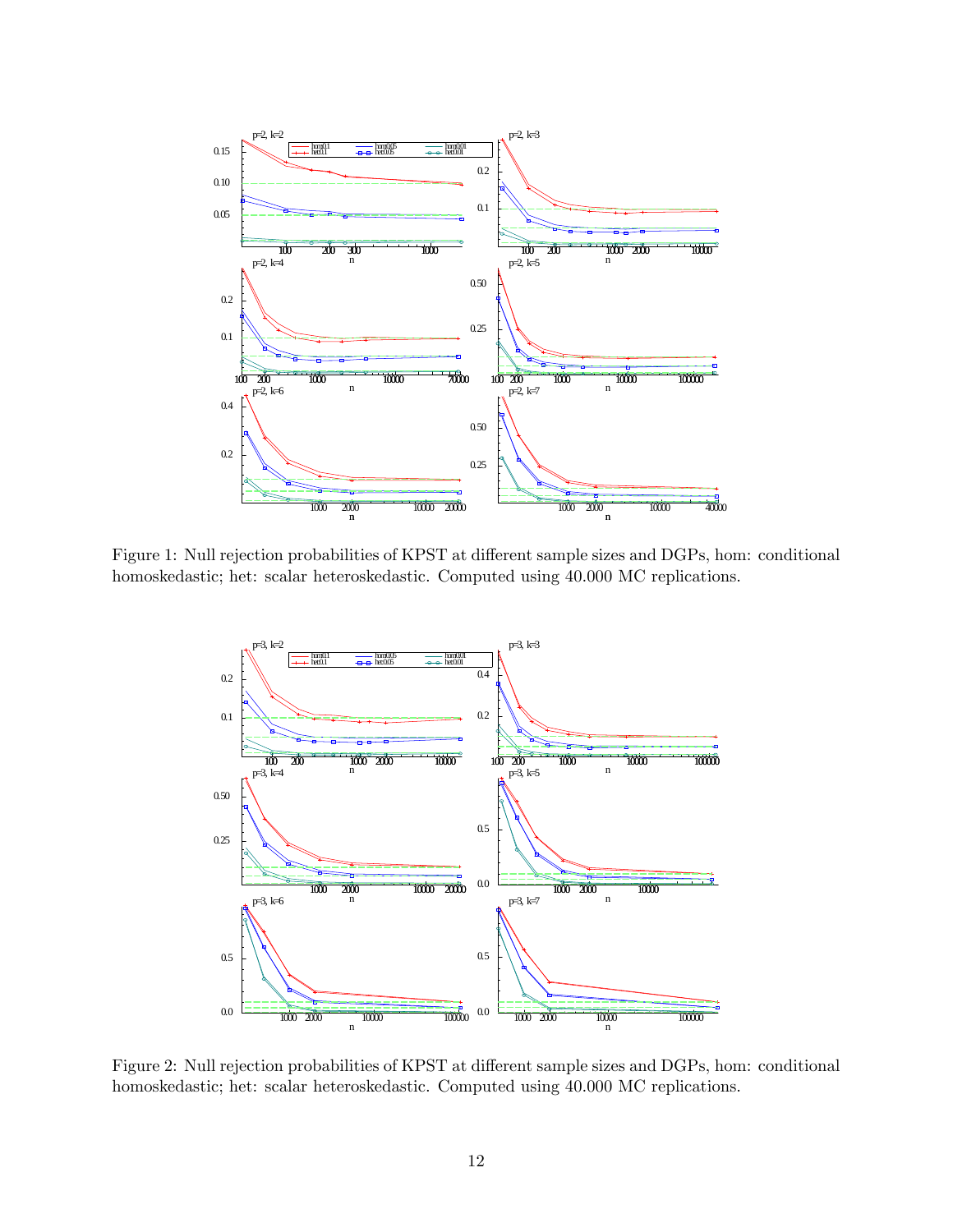

Figure 3: Null rejection probabilities of KPST at different sample sizes and DGPs, hom: conditional homoskedastic; het: scalar heteroskedastic. Computed using 40.000 MC replications.

### 4 Power

To analyze the power of the KPST test, we analyze settings where the covariance matrix of the moments  $R \in \mathbb{R}^{kp \times kp}$  is local to KPS:

$$
R = (G_1 \otimes G_2) + \frac{1}{\sqrt{n}} A_0,\tag{28}
$$

where  $G_1 \in \mathbb{R}^{p \times p}$  and  $G_2 \in \mathbb{R}^{k \times k}$  are symmetric positive definite matrices and

$$
A_0 := \left( \begin{array}{ccc} A_{11} & \cdots & A_{1p} \\ \vdots & \ddots & \vdots \\ A_{p1} & \cdots & A_{pp} \end{array} \right) \in \mathbb{R}^{kp \times kp} \tag{29}
$$

is a fixed symmetric matrix, where  $A_{ij} \in \mathbb{R}^{k \times k}$  for  $i, j = 1, ..., p$ . The re-arranged matrix  $\mathcal{R}(R)$ used to pin down the KPS is:

$$
\mathcal{R}(R) = vec(G_1)vec(G_2)' + \frac{1}{\sqrt{n}} \mathcal{R}(A_0)
$$
  
= vec(\bar{G}\_{1,n})vec(\bar{G}\_{2,n})' + \frac{1}{\sqrt{n}}vec(\bar{G}\_{1,n}) \perp \Lambda\_n vec(\bar{G}\_{2,n})'\_{\perp}, (30)

with  $\bar{G}_{1,n} \in \mathbb{R}^{p \times p}$  and  $\bar{G}_{2,n} \in \mathbb{R}^{k \times k}$  symmetric positive definite matrices potentially different from  $G_1$  and  $G_2$  but converging to them as n goes to infinity.<sup>5</sup> The decomposition in the last line of (30) is identical to the one in (16).

<sup>&</sup>lt;sup>5</sup>The specification in (30) results from a generic SVD of  $\mathcal{R}(A_0)$ . For  $\bar{G}_{1,n}$  and  $\bar{G}_{2,n}$  to equal  $G_1$  and  $G_2$ , one needs  $vec(G_1)'R(A_0)vec(G_2) = 0$  which we do not assume but do in the next example.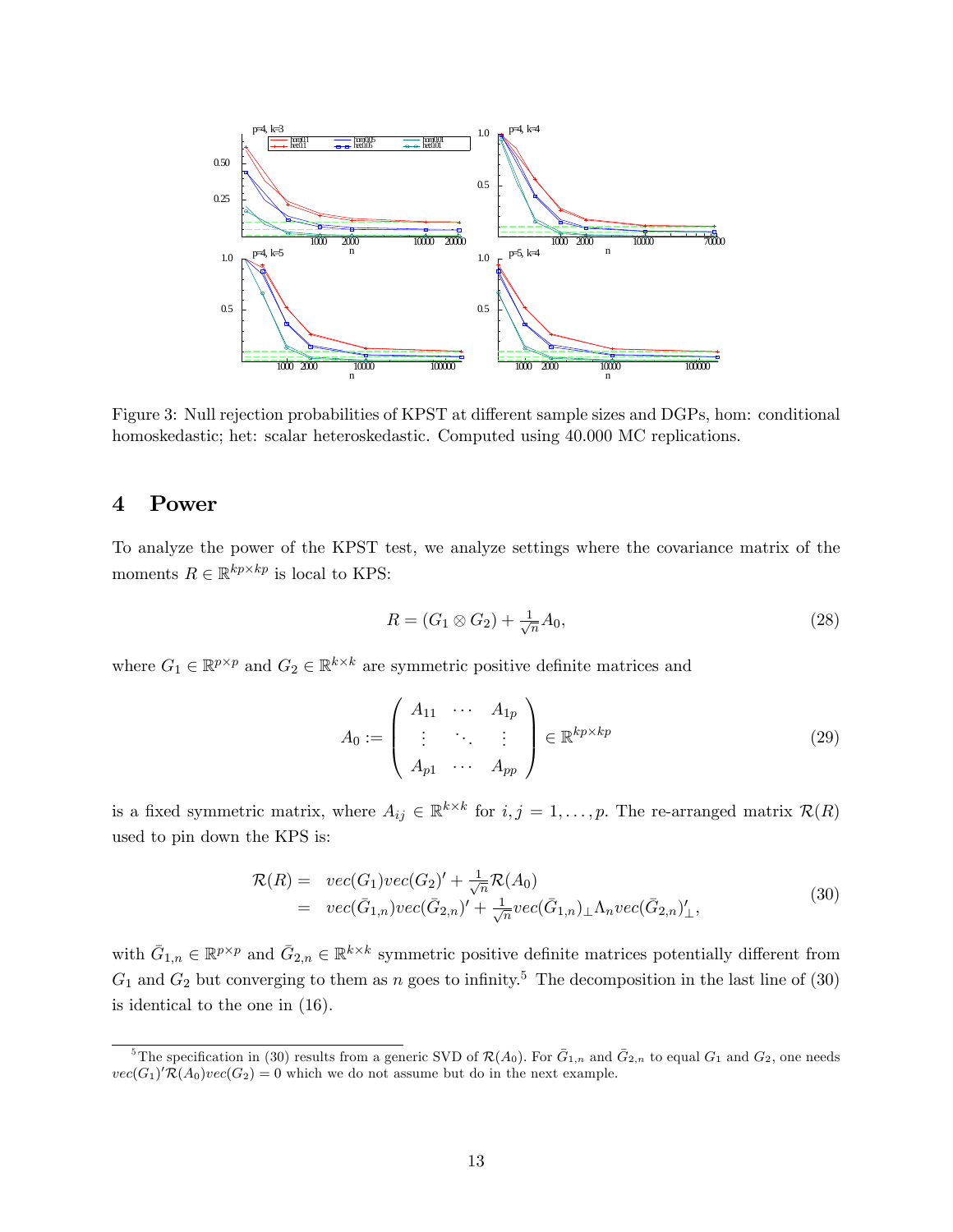Theorem 3 Assume that

$$
\delta := \lim_{n \to \infty} \operatorname{vec}(\Lambda_n)' \left[ \left( \left[ \operatorname{vec}(\bar{G}_{2,n}) \right]_{\perp}' \otimes \left[ \operatorname{vec}(\bar{G}_{1,n}) \right]_{\perp}' \right) \right] \operatorname{cov}(\operatorname{vec}(\mathcal{R}(\hat{R}_n)) \left( \left[ \operatorname{vec}(\bar{G}_{2,n}) \right]_{\perp} \otimes \left[ \operatorname{vec}(\bar{G}_{1,n}) \right]_{\perp} \right) \right]^{-} \operatorname{vec}(\Lambda_n)
$$
\n(31)

exists. Then, under local to KPS sequences of covariance matrices as in (28) and for mean zero, independently distributed random vectors  $f_i \in \mathbb{R}^{kp}$  with finite eighth moments, KPST has a  $\chi^2_a(\delta)$ limiting distribution as  $n \to \infty$  (with k, p fixed).

**Proof.** Follows directly from the proof of Theorem 2 in the Appendix. ■

**Power simulation** We simulate the power of the KPST test using the asymptotic  $\chi^2$  critical values stated in Theorem 2. The Data Generating Process (DGP) is generated by a model with  $p = k = 2$ , where  $Y_i = Z_i \Pi + V_i$  and  $\Pi = 0$ , see (26). The two dimensional vectors containing the regressors  $Z_i$  and errors  $V_i$  are simulated according to:

$$
V_i \sim iid \left\{ \begin{array}{ll} N(0, \Omega_1), & Z_i \sim iid \left\{ \begin{array}{ll} N(0, Q_{zz,1}), & i = 1, ..., [n/2] \\ N(0, \Omega_2), & N(0, Q_{zz,2}), & i = [n/2] + 1, ..., n, \end{array} \right. \end{array} \right. \tag{32}
$$

with  $\Omega_1 = diag(b,1)$  ,  $\Omega_2 = diag(1,b)$  ,  $Q_{zz,1} = diag(1,c)$  ,  $Q_{zz,2} = diag(c,1)$  , and

$$
b := \frac{1}{2} \frac{\sigma}{\sqrt{n}} - \frac{1}{2} \sqrt{\frac{\sigma}{\sqrt{n}} \left( \frac{\sigma}{\sqrt{n}} + 8 \right)} + 1, \quad c := \frac{1}{2} \frac{\sigma}{\sqrt{n}} + \frac{1}{2} \sqrt{\frac{\sigma}{\sqrt{n}} \left( \frac{\sigma}{\sqrt{n}} + 8 \right)} + 1, \tag{33}
$$

for  $\sigma \in [0, \sqrt{n})$ . The covariance matrix R is then such that:

$$
R = \frac{1}{n}var\left(\sum_{i=1}^{n} (V_i \otimes Z_i)\right) = \frac{1}{2}diag(b+c, 1+bc, 1+bc, b+c)
$$
  
= 
$$
\underbrace{I_4}_{G_1 \otimes G_2} + \frac{\sigma}{\sqrt{n}} \times diag(1, -1, -1, 1),
$$
 (34)

and  $G_1 = G_2 = I_2$ . Since

$$
\mathcal{R}(diag(1,-1,-1,1)) = \begin{pmatrix} 1 & 0 & 0 & -1 \\ 0 & 0 & 0 & 0 \\ 0 & 0 & 0 & 0 \\ -1 & 0 & 0 & 1 \end{pmatrix},
$$
\n(35)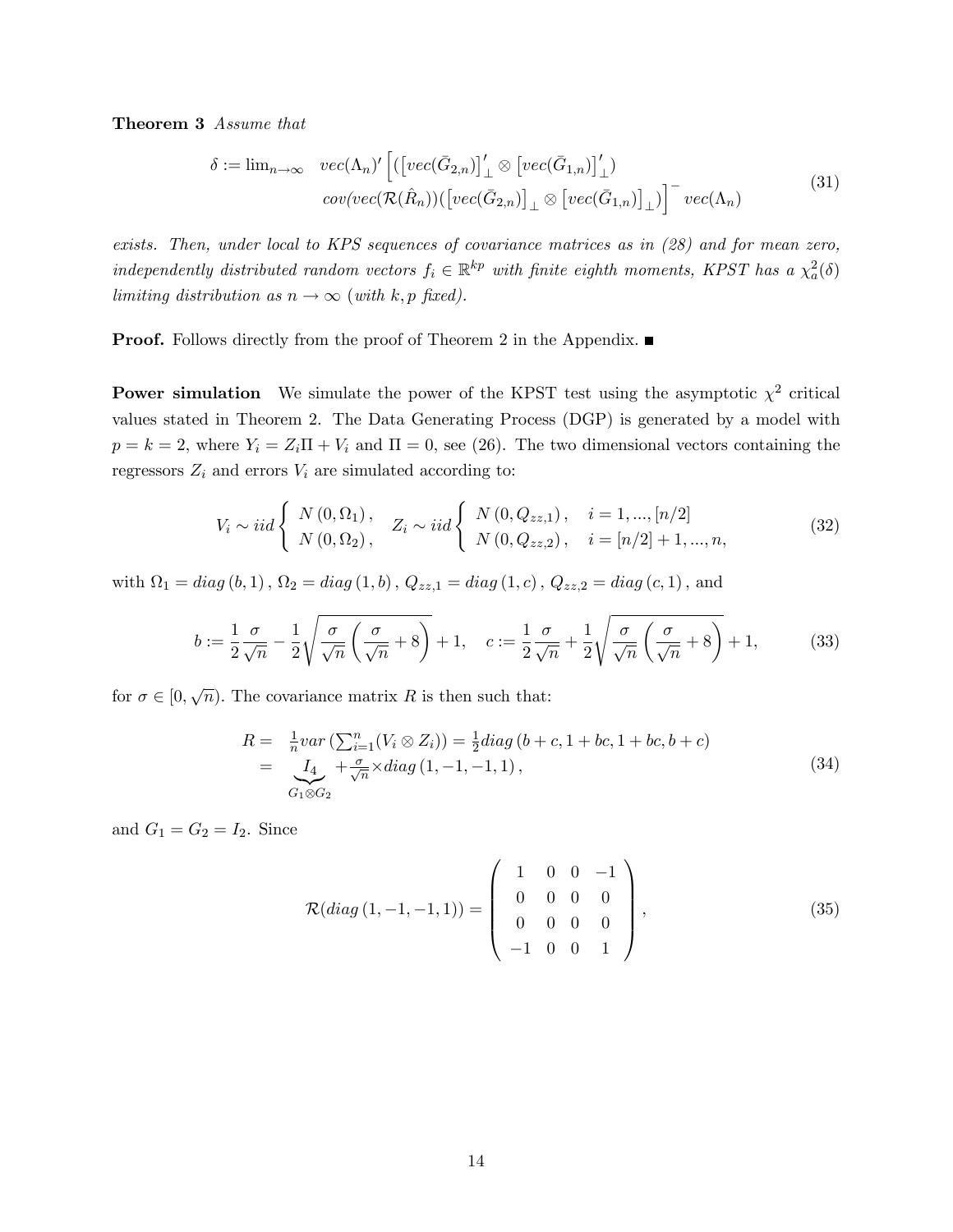$vec(G_1)R(diag(1,-1,-1,1))vec(G_2) = 0$ , the re-arranged specification of R (30) has  $\bar{G}_{1,n}$  and  $\bar{G}_{2,n}$  coinciding with  $G_1$  and  $G_2$ :

$$
\mathcal{R}(R) = vec(G_1)vec(G_2)' + \frac{\sigma}{\sqrt{n}} \begin{pmatrix} 1 & 0 & 0 & -1 \\ 0 & 0 & 0 & 0 \\ 0 & 0 & 0 & 0 \\ -1 & 0 & 0 & 1 \end{pmatrix}
$$
(36)  
= vec(G\_1)vec(G\_2)' +  $\frac{1}{\sqrt{n}}vec(G_1) \perp \Lambda_n vec(G_2)'$ ,

with

$$
vec(G_1)_{\perp} = vec(G_2)_{\perp} = \frac{1}{\sqrt{2}} \begin{pmatrix} 1 & 0 & 0 \\ 0 & \sqrt{2} & 0 \\ 0 & 0 & \sqrt{2} \\ -1 & 0 & 0 \end{pmatrix}, \ \Lambda_n = \sigma \begin{pmatrix} 1 & 0 & 0 \\ 0 & 0 & 0 \\ 0 & 0 & 0 \end{pmatrix}.
$$
 (37)

In this case  $\Lambda_n$  does not depend on n because  $\bar{G}_{1,n}$  and  $\bar{G}_{2,n}$  coincide with  $G_1$  and  $G_2$ . For  $\sigma = 0$ , R has KPS, so the null hypothesis in (3) holds. For the limiting case of  $\sigma = \sqrt{n}$ :  $b = 0$ , so  $\Omega_1$  and  $\Omega_2$  are singular.

We compute the power function for the KPST test at three significance levels  $10\%$ ,  $5\%$  and 1% for a sample of size  $n = 1626 \approx (kp)^{16/3}$ , using 10<sup>4</sup> Monte Carlo replications. The results are reported in Figure 4. Alongside the simulated power curve, Figure 4 also shows its asymptotic approximation that results from Theorem 3. The non-centrality parameter of this asymptotic approximation results from noting that

$$
(e_1 \otimes e_1)' \left[ \left( \left[ vec(\bar{G}_{2,n}) \right]_{\perp}' \otimes \left[ vec(\bar{G}_{1,n}) \right]_{\perp}' \right) \right]
$$
  
 
$$
cov( vec(\mathcal{R}(\hat{R})) \left( \left[ vec(\bar{G}_{2,n}) \right]_{\perp} \otimes \left[ vec(\bar{G}_{1,n}) \right]_{\perp} \right) \right]^{-} (e_1 \otimes e_1) = \frac{1}{4}
$$
 (38)

where  $\bar{G}_{i,n} = G_i = I_2$  for  $i = 1, 2$ , and  $e_1 = (1, 0, 0)$ , so, since  $vec(\Lambda_n) = 2\sigma(e_1 \otimes e_1)$ , the noncentrality parameter is

$$
\delta = \frac{1}{4}\sigma^2. \tag{39}
$$

We see that the asymptotic approximation to the power of the KPST is reasonable, if somewhat optimistic, especially at the  $1\%$  level of significance.

#### 5 Empirical applications

We investigate whether KPS covariance matrices are relevant for applied work by analyzing the covariance matrices of estimators in published empirical studies to see if they satisfy KPS. We have therefore taken sixteen highly cited papers conducting instrumental variables regressions from top journals in economics and test for KPS of the joint covariance matrix of the (unrestricted reduced form) least squares estimators which result from regressing all endogenous variables on the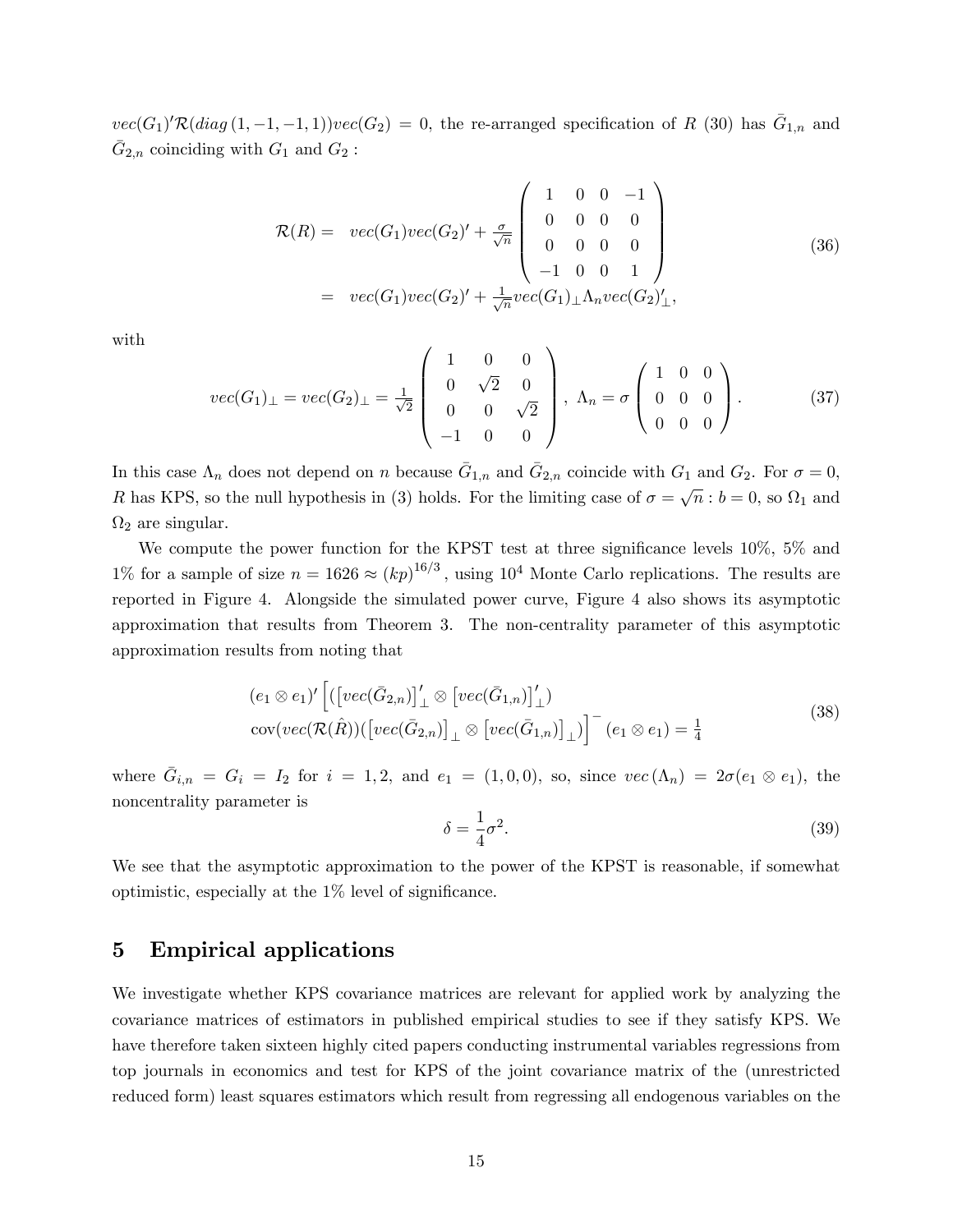

Figure 4: Power of KPST with  $\chi^2$  critical values (red solid), and asymptotic power from Theorem 3 (blue dashed). 10000 MC replications.  $\sigma$  measures deviation from KPS in Frobenius norm. Sample size is  $n = 1626$ .

instruments.<sup>6</sup> The involved papers, and the acronyms we use to refer to them, are listed in Table 3. Tables 6 and 7 in the Supplementary Appendix report our KPS test results for the hundred sixteen different specifications we analyzed. Table  $6$  does so for the studies using independent data while Table 7 lists the results for studies with clustered data. Since these tables are rather extensive, Tables 4 and 5 report a summary of our findings on the KPS tests.

Table 4, summarizing our results on KPS tests for the papers using independent data, shows considerable support for KPS covariance matrices especially when the number of observations is not too large. For the fifty eight different specifications using independent data reported in Table 4, we reject KPS at the 5% significance level for about one third of them: twenty two.

Table 5, summarizing our results for papers using clustered data, shows that for the fifty eight different specifications with clustered data, we reject KPS at the  $5\%$  significance level for forty eight specifications when using the unrestricted covariance matrix estimator  $(6)$  and for forty when using the clustered covariance matrix estimator (25). The number of observations in the involved papers using clustered data is typically much larger than for the papers using independent observations which largely explains our different findings for independent compared to clustered observations.

Our analysis on the KPS of covariance matrices of moment condition vectors in a considerable number of prominent empirical studies shows that KPS is often not rejected especially for moderate sample sizes.

 $6B$ oth the endogenous variables and the instruments are first regressed on the control, or included exogenous, variables and only the residuals from these regressions are used.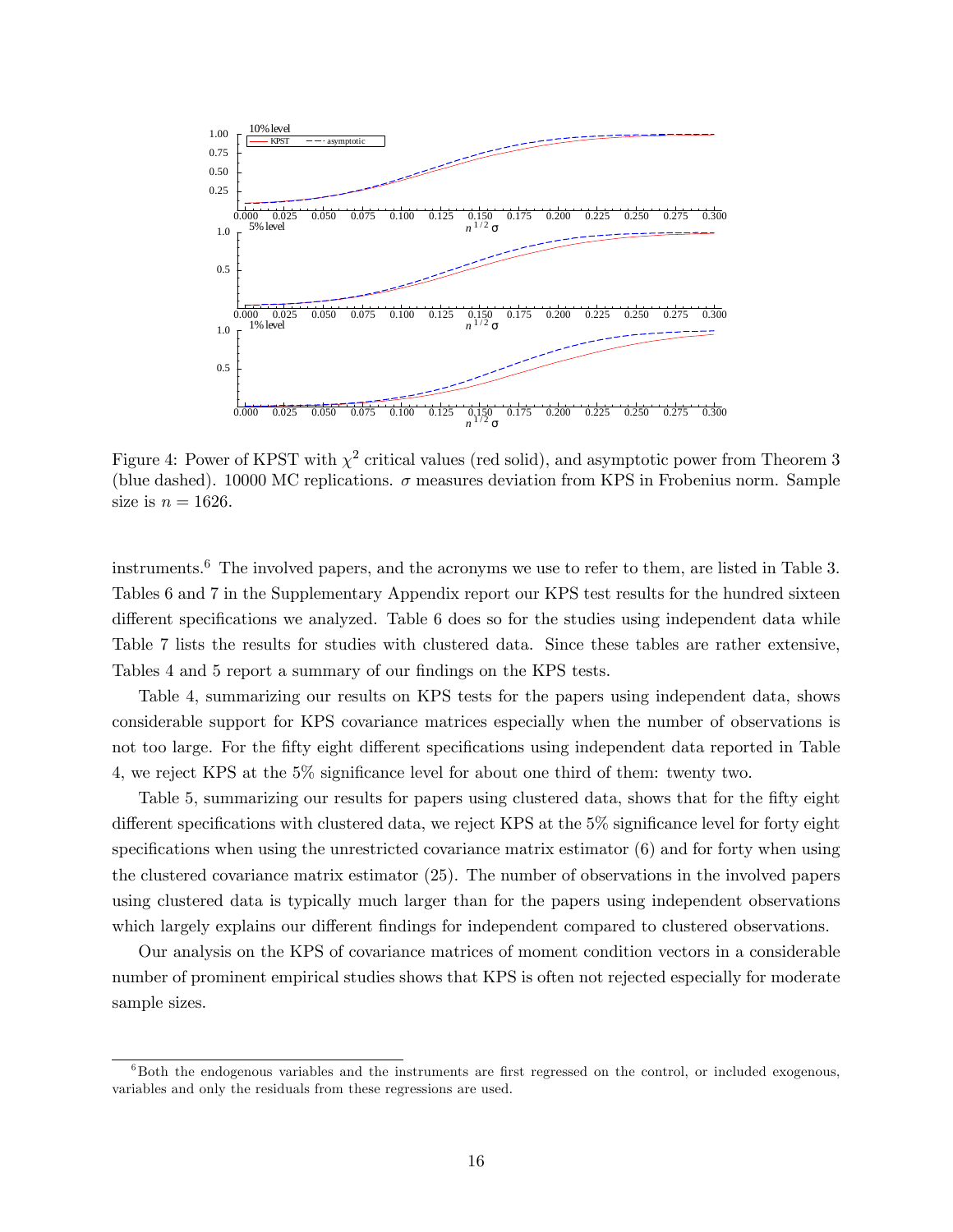| Acronym          | Paper                       |
|------------------|-----------------------------|
| ACJR 11          | Acemoglu et al. (2011)      |
| AD <sub>13</sub> | Autor and Dorn (2013)       |
| ADG 13           | Autor et al. $(2013)$       |
| AGN 13           | Alesina et al. $(2013)$     |
| A.J 05           | Acemoglu and Johnson (2005) |
| AJRY 08          | Acemoglu et al. (2008)      |
| DT 11            | Duranton and Turner (2011)  |
| HG 10            | Hansford and Gomez (2010)   |
| <b>JPS 06</b>    | Johnson et al. $(2006)$     |
| <b>MSS 04</b>    | Miguel et al. (2004)        |
| Nunn 08          | Nunn (2008)                 |
| PSJM 13          | Parker et al. $(2013)$      |
| TCN 10           | Tanaka et al. $(2010)$      |
| V et al $12$     | Voors et al. $(2012)$       |
| Yogo $04$        | Yogo (2004)                 |

Table 3: List of papers used in the empirical applications.

| Paper      | $#$ specifications | KPS rejection | $#$ observations |
|------------|--------------------|---------------|------------------|
| $TCN$ $10$ |                    | none          | moderate         |
| Nunn 08    |                    |               | small            |
| $AJ$ 05    | 24                 | 10            | small            |
| HG 10      | 2                  |               | huge             |
| AGN 13     |                    |               | moderate         |
| Yogo $04$  | 22                 | 5             | moderate         |

Table 4: Summary of results of 5 percent significance KPST tests for specifications in papers using independent observations

| Paper            | $\#$ specific. | KPS rej. | $#$ obs. | clustered KPS rej. | $#$ clusters |
|------------------|----------------|----------|----------|--------------------|--------------|
| <b>DT 11</b>     |                | n        | large    | 5                  | moderate     |
| AJRY 08          |                |          | large    | 5                  | moderate     |
| <b>JPS 06</b>    | 4              | 4        | huge     | 4                  | huge         |
| PSJM 13          | 2              |          | huge     | $\overline{2}$     | huge         |
| ADH 13           | 18             | 18       | large    | 13                 | small        |
| AD <sub>13</sub> |                |          | huge     |                    | small        |
| ACJR 11          |                |          | small    |                    | very small   |
| <b>MSS 04</b>    | 3              |          | large    | 3                  | small        |
| V etal 12        | 6              |          | moderate |                    | small        |

Table 5: Summary of results of 5 percent signficance KPST tests for specifications in papers using clustered observations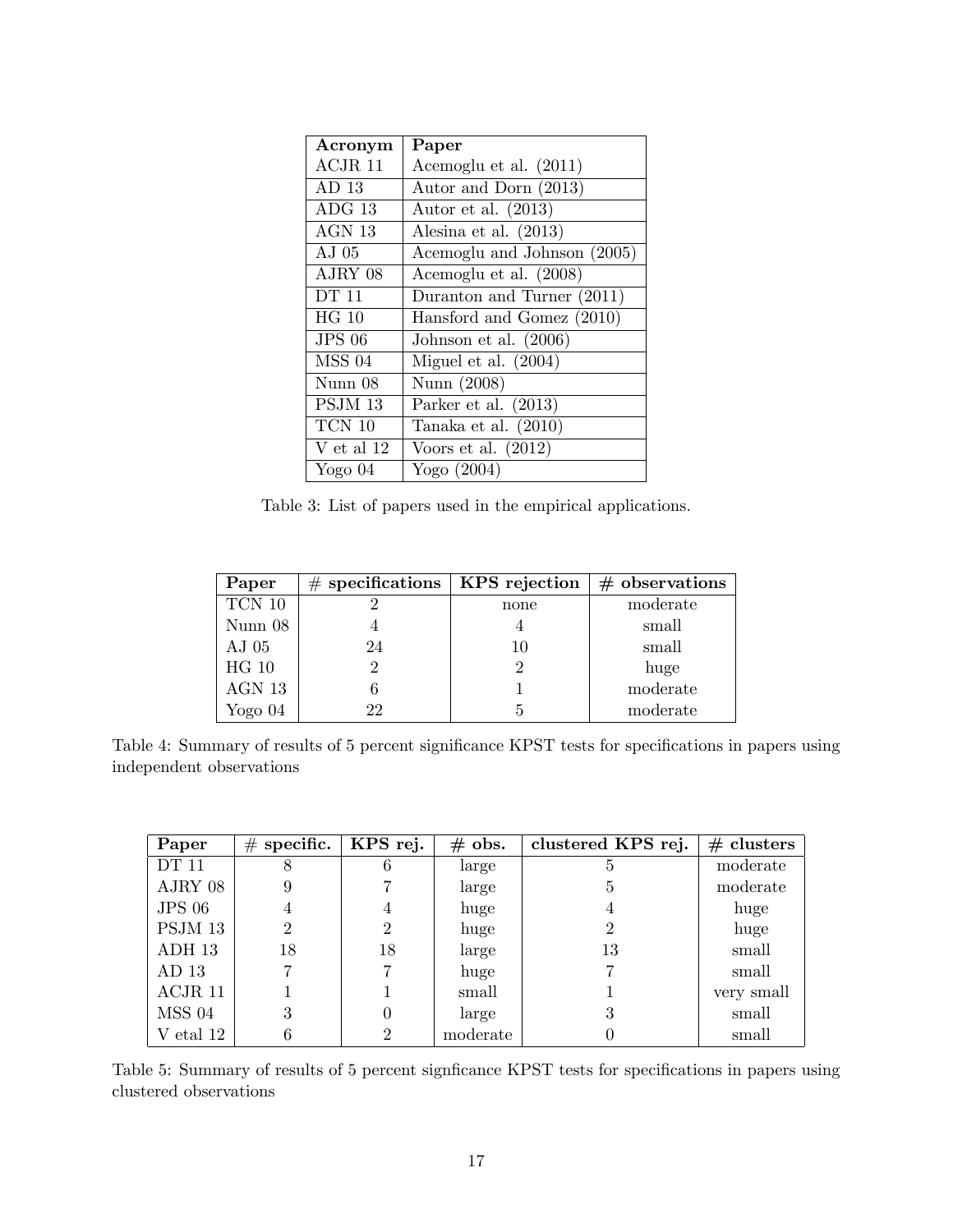## 6 Conclusions

We propose a test for a covariance matrix of a vector of moment equations to have a KPS. The test is an extension of the KP rank test and is easy to use. We apply it to data used in a considerable number of prominent applied studies conducting IV regressions and find that KPS of the covariance matrix of the least squares estimator of the unrestricted reduced form is mostly not rejected for moderate sample sizes. In linear IV regression, a KPS covariance matrix brings considerable advantages for both computation and inference in weakly identified settings. Given the common occurrence of weak identification in applications, our empirical findings underscore the contribution that the use of KPS covariance matrices can make in applied work. In a companion paper, Guggenberger et al. (2021), we develop a two-step test procedure that in the first step uses our KPS covariance matrix test and, depending on its outcome, in the second step conducts a weak-identification-robust test on a subset of the structural parameters. The two-step procedure is constructed such that the overall size of the test is controlled. Another promising area for application of testing for KPS is in linear factor models for establishing risk premia. The default setting in this area is to assume homoskedasticity and weak identification is commonly present.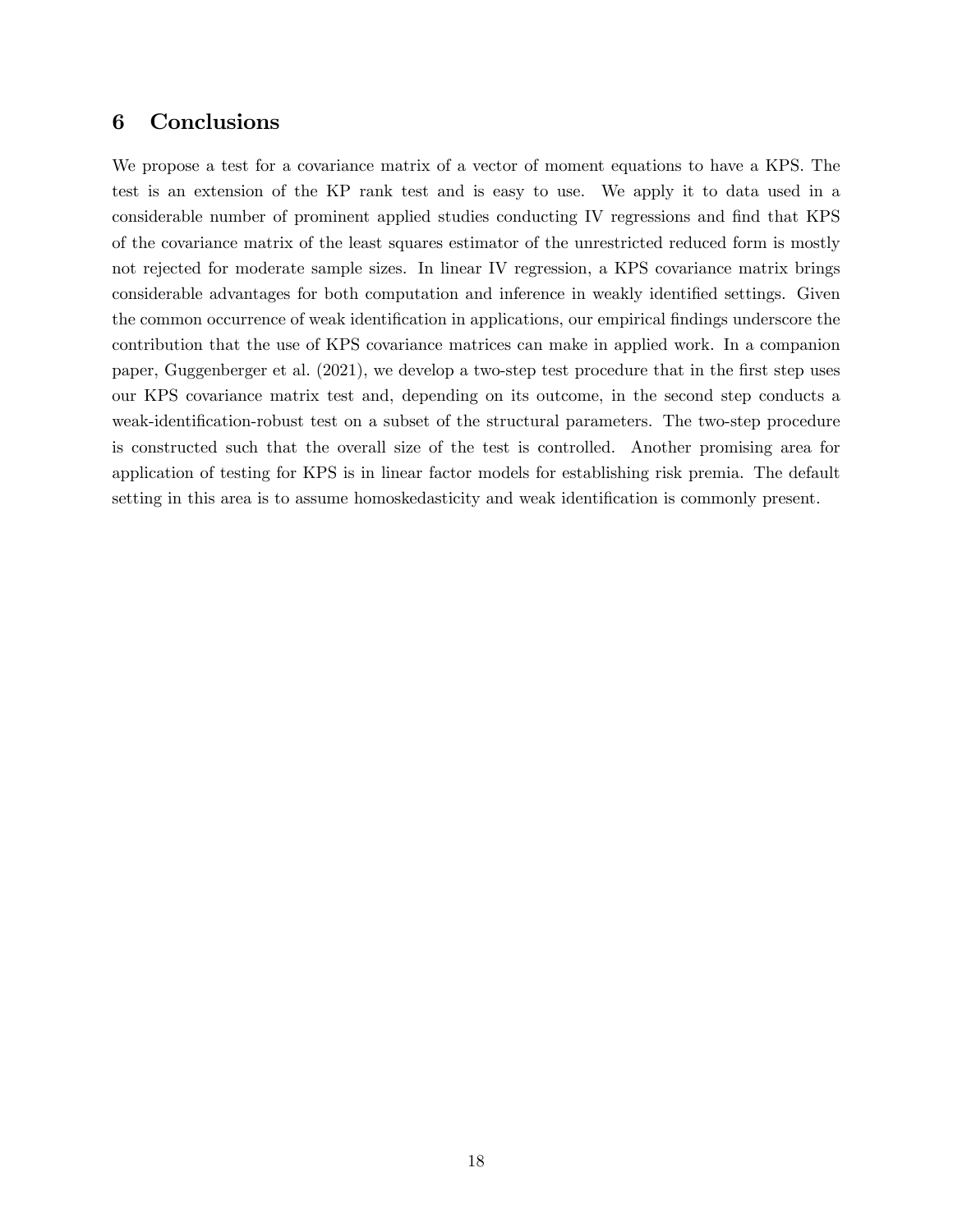### Appendix

### A Proofs

#### Proof of Theorem 1: Let

$$
\mathcal{R}(\hat{R}) = \hat{L}\hat{\Sigma}\hat{N}',\tag{40}
$$

the SVD of  $\mathcal{R}(\hat{R})$  with  $\hat{\Sigma} = diag(\hat{\sigma}_1 \dots \hat{\sigma}_{\min(l,q)})$  a  $l \times q$  dimensional diagonal matrix with the singular values ordered non-increasingly on the main diagonal, and  $\hat{L}$  and  $\hat{N}$  l  $\times$  l and  $q \times q$  dimensional orthonormal matrices, we have

$$
\left\| \mathcal{R}(\hat{R}) - vec(G_1)vec(G_2)' \right\|_F^2 = \sum_{i=1}^{\min(l,q)} \hat{\sigma}_i^2 - 2vec(G_1)'\hat{L}\hat{\Sigma}\hat{N}'vec(G_2) + vec(G_1)'vec(G_1)vec(G_2)'\text{vec}(G_2).
$$

This expression shows that it is minimized with respect to  $G_1 > 0, G_2 > 0$  at  $vec(\hat{G}_1) = \hat{L}_1/\hat{L}_{11}$ ,  $vec(\hat{G}_2) = \hat{L}_{11}\hat{\sigma}_1\hat{N}_1$  with  $\hat{L}_1$  and  $\hat{N}_1$  the first columns of  $\hat{L}$  and  $\hat{N}$  resp. and further defined in (13). (So  $(DS)^2 = \sum_{i=2}^{\min(l,q)} \hat{\sigma}_i^2$ . Theorem 5.8 in Van Loan and Pitsianis (1993) states that if  $\hat{R}$  is symmetric positive definite then symmetric positive definite matrices  $\hat{G}_1$  and  $\hat{G}_2$  exist that minimize the Frobenius norm. Because the SVD is unique,  $\hat{G}_1$  and  $\hat{G}_2$  must then be symmetric positive definite, see also Lemma 2 in Guggenberger et al.  $(2021)$ .

**Proof of Theorem 2a:** The hypothesis of interest in (18) is:  $H_0: vec(G_1)'_L \mathcal{R}(R) vec(G_2)_\perp = 0.$ We test this hypothesis using a SVD of  $\mathcal{R}(R)$  :

$$
\mathcal{R}(\hat{R}) = \hat{L}\hat{\Sigma}\hat{N}',
$$

whose elements can be specified as

$$
\begin{array}{rcl} \hat{L}=&(D_p\hat{A}\ \vdots\ D_{p\perp}),\qquad &&\hat{N}=&(D_k\hat{B}\ \vdots\ D_{k\perp}),\\ \hat{\Sigma}=&\left(\begin{array}{cc}\hat{\sigma}_1&0\\0&\hat{\Sigma}_2\end{array}\right),\qquad &&\hat{\Sigma}_2=&\left(\begin{array}{cc}\hat{\Sigma}_{22}&0\\0&0\end{array}\right), \end{array}
$$

where  $\hat{A}$  is a  $\frac{1}{2}p(p+1)\times\frac{1}{2}$  $\frac{1}{2}p(p+1)$  dimensional matrix,  $\hat{A}^{\prime}D_{p}^{\prime}D_{p}\hat{A} = I_{\frac{1}{2}p(p+1)},$   $\hat{B}$  is a  $\frac{1}{2}k(k+1)\times\frac{1}{2}$  $\frac{1}{2}k(k+$ 1) dimensional matrix,  $\hat{B}^{\prime}D_{k}^{\prime}D_{k}\hat{B} = I_{\frac{1}{2}k(k+1)}, \hat{\Sigma}_{22}$  is a diagonal  $(\frac{1}{2})$ dimensional matrix,  $D_{p,\perp}$  and  $D_{k,\perp}$  are  $p^2 \times \frac{1}{2}$  $\frac{1}{2}p(p+1)-1)\times(\frac{1}{2})$  $\frac{1}{2}k(k+1)-1)$  $\frac{1}{2}p(p-1)$  and  $k^2 \times \frac{1}{2}$  $\frac{1}{2}k(k-1)$  dimensional matrices which are the orthogonal complements of  $D_p$  and  $D_k$ ,  $D'_p D_{p,\perp} \equiv 0$ ,  $D'_{p,\perp} D_{p,\perp} \equiv I_{\frac{1}{2}p(p-1)}$ ,  $D'_k D_{k,\perp} \equiv 0$  and  $D'_{k,\perp}D_{k,\perp} \equiv I_{\frac{1}{2}k(k-1)}$ . We also use an identical SVD of the population counterpart  $\mathcal{R}(R)$  of  $\mathcal{R}(\hat{R})$ :

$$
\mathcal{R}(R)=L\Sigma N',
$$

with an identical specification of its elements (but without " $\degree$ "'s) and where under  $H_0 : \Sigma_{22} = 0$ .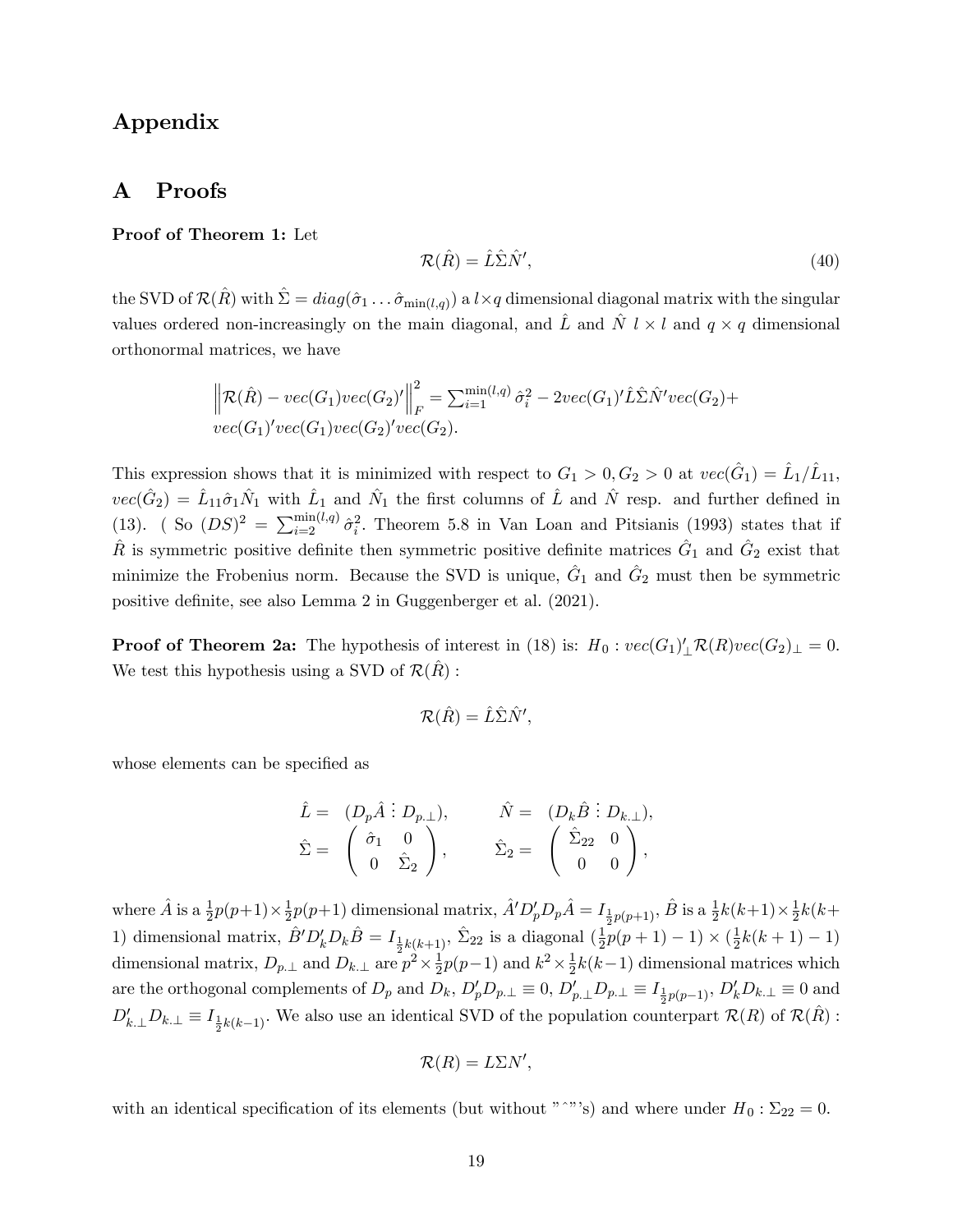To obtain the limit distribution of the sample analog of the parameter tested under  $H_0$ :

$$
\hat{\Lambda} = vec(\hat{G}_1)'_{\perp} \mathcal{R}(\hat{R}) vec(\bar{G}_2)_{\perp},
$$

we use that  $vec(\hat{G}_1)_\perp = vec(G_1)_\perp + O_p(n^{-\frac{1}{2}}), vec(\hat{G}_2)_\perp = vec(G_2)_\perp + O_p(n^{-\frac{1}{2}})$ , which holds under our imposed conditions, see Kleibergen and Paap (2006), so under  $H_0$ :

$$
\hat{\Lambda} = vec(\hat{G}_1)'_{\perp} \mathcal{R}(\hat{R}) vec(\hat{G}_2)_{\perp} \n= \left[ vec(G_1)_{\perp} + O_p(n^{-\frac{1}{2}}) \right]' \left[ vec(G_1) vec(G_2)' + \frac{1}{\sqrt{n}} D_p \Psi D'_k + o_p(n^{-\frac{1}{2}}) \right] \left[ vec(G_2)_{\perp} + O_p(n^{-\frac{1}{2}}) \right] \n= \frac{1}{\sqrt{n}} vec(G_1)'_{\perp} D_p \Psi D'_k vec(G_2)_{\perp} + o_p(n^{-\frac{1}{2}}).
$$

To construct the limit distribution of  $\hat{\Lambda}$ , we use that

$$
vec(G_1)_{\perp} = L_2 L_{22}^{-}(L_{22} L_{22}')^{1/2}, \qquad vec(G_2)_{\perp} = N_2 N_{22}^{-}(N_{22} N_{22}')^{1/2},
$$
  
\n
$$
L_2 = \begin{pmatrix} e'_{1, \frac{1}{2}p(p+1)}A_2 & 0 \\ D_{2,p}A_2 & D_{2,p\perp} \end{pmatrix}, \qquad N_2 = \begin{pmatrix} e'_{1, \frac{1}{2}k(k+1)}B_2 & 0 \\ D_{2,k}B_2 & D_{2,k\perp} \end{pmatrix},
$$
  
\n
$$
L_{22} = \begin{pmatrix} D_{2,p}A_2 & D_{2,p\perp} \end{pmatrix}, \qquad N_{22} = \begin{pmatrix} D_{2,k}B_2 & D_{2,k\perp} \end{pmatrix},
$$
  
\n
$$
A = \begin{pmatrix} a_1 & A_2 \end{pmatrix}, \qquad B = \begin{pmatrix} b_1 & B_2 \end{pmatrix},
$$

where we use that  $D_p = (e_{1,\frac{1}{2}p(p+1)})$  $\therefore$   $D'_{2,p}$ ,  $D_{2,p}$  :  $(p^2-1) \times \frac{1}{2}$  $\frac{1}{2}p(p+1)$  and  $D_k = (e_{1,\frac{1}{2}k(k+1)})$ . . .  $D'_{2,k}$ ',  $D_{2,k}$ :  $(k^2-1) \times \frac{1}{2}$  $\frac{1}{2}k(k+1)$  with  $e_{1,i}$  the first *i* dimensional unity vector (i.e. the first column of  $I_i$ ). We also use that  $a_1 : \frac{1}{2}$  $\frac{1}{2}p(p+1)\times 1, A_2: \frac{1}{2}$  $\frac{1}{2}p(p+1)\times(\frac{1}{2})$  $\frac{1}{2}p(p+1)-1), b_1: \frac{1}{2}$  $\frac{1}{2}k(k+1) \times 1,$  $B_2$  :  $\frac{1}{2}$  $\frac{1}{2}k(k+1) \times (\frac{1}{2})$  $\frac{1}{2}k(k+1)-1), D_{p\perp} = (0 \stackrel{\cdot}{.} D'_{2,p\perp})', D_{2,p\perp} : (p^2-1) \times \frac{1}{2}$  $\frac{1}{2}p(p-1), D_{k\perp} = (0$  $D'_{k,p\perp}$ )',  $D_{k,p\perp}$ :  $(k^2-1) \times \frac{1}{2}$  $\frac{1}{2}k(k-1)$ , where the specifications of  $D_{p\perp}$  and  $D_{k\perp}$  result from those of  $D_p$  and  $D_k$ .

We next use the spectral decompositions of  $A'_2D'_{2,p}D_{2,p}A_2$ :  $(\frac{1}{2}p(p+1)-1) \times (\frac{1}{2}p(p+1)-1)$  $\frac{1}{2}p(p+1)-1)$ and  $B'_2D'_{2,k}D_{2,k}B_2$ :  $(\frac{1}{2}k(k+1)-1) \times (\frac{1}{2}$  $\frac{1}{2}k(k+1)-1)$ :

$$
A_2'D_{2,p}'D_{2,p}A_2 = L_{D_{2p}A_2}\Lambda_{D_{2,p}A_2}^2L'_{D_{2p}A_2}
$$
  

$$
B_2'D_{2,p}'D_{2,p}B_2 = L_{D_{2k}B_2}\Lambda_{D_{2,k}B_2}^2L'_{D_{2k}B_2},
$$

with  $L_{D_{2p}A_2}$  and  $L_{D_{2k}B_2}$  orthonormal  $(\frac{1}{2})$  $\frac{1}{2}p(p+1)-1)\times(\frac{1}{2})$  $\frac{1}{2}p(p+1)-1)$  and  $(\frac{1}{2})$  $\frac{1}{2}k(k+1)-1)\times(\frac{1}{2})$  $\frac{1}{2}k(k + )$ 1) – 1) dimensional matrices and  $\Lambda_{D_{2,p}A_2}^2$  and  $\Lambda_{D_{2,k}B_2}^2$  diagonal  $(\frac{1}{2})$  $\frac{1}{2}p(p+1)-1)\times(\frac{1}{2})$  $rac{1}{2}p(p+1)-1)$ and  $\left(\frac{1}{2}\right)$  $\frac{1}{2}k(k+1)-1 \times (\frac{1}{2})$  $\frac{1}{2}k(k+1)-1$  dimensional matrices with the squared singular values in non-increasing order on the diagonal. The above spectral decomposition feature in the SVDs of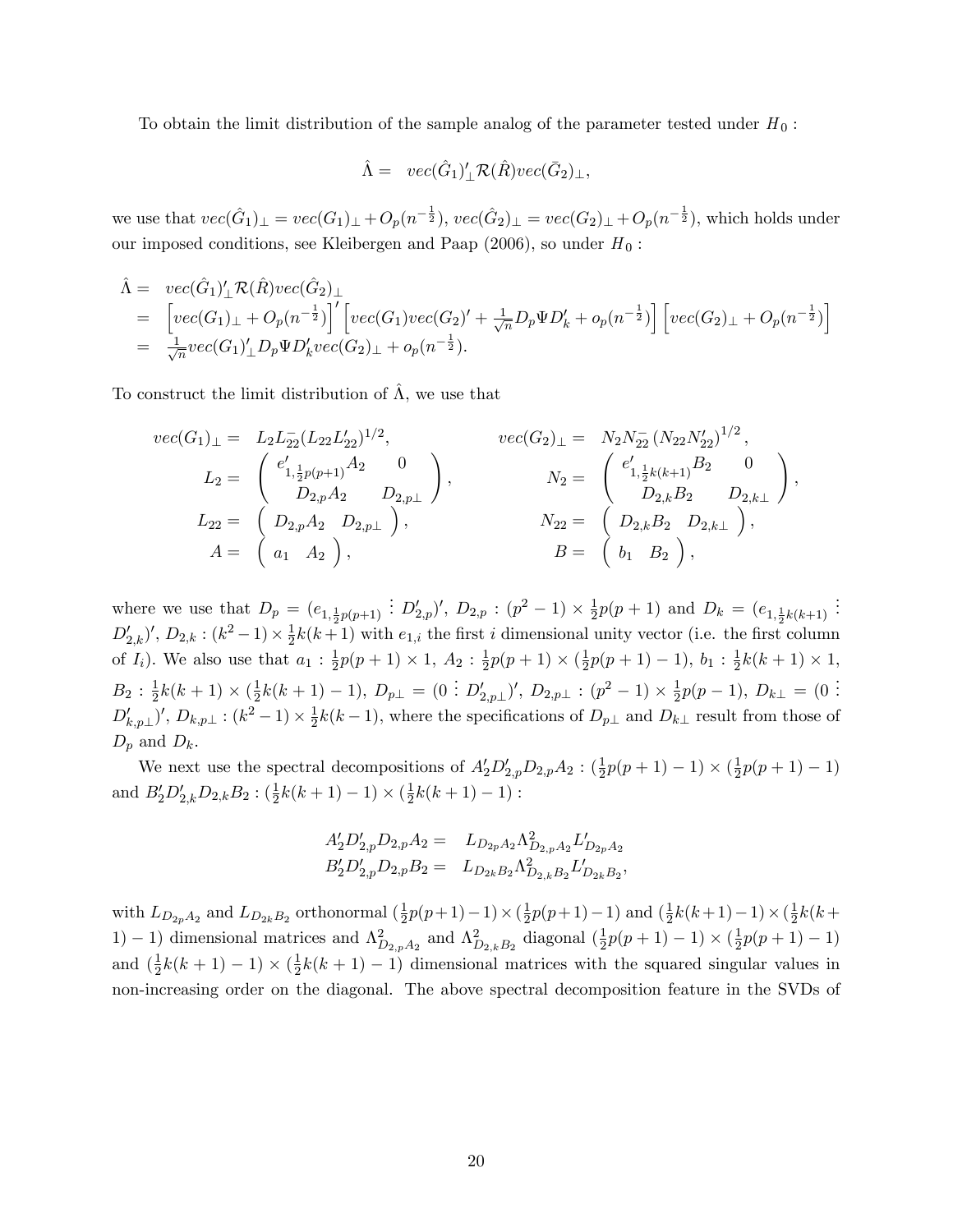$L_{22}$ , and  $N_{22}$ , using which we can specify:

$$
L_{22} = \begin{pmatrix} D_{2,p}A_2 & D_{2,p} \end{pmatrix}
$$
  
\n
$$
= \begin{pmatrix} D_{2,p}A_2 (L_{D_{2p}A_2} \Lambda_{D_{2,p}A_2}^2 L_{D_{2p}A_2}^{\prime})^{-\frac{1}{2}} L_{D_{2p}A_2} \Lambda_{D_{2,p}A_2} L_{D_{2,p}A_2}^{\prime} L_{D_{2,p}A_2}^{\prime} L_{D_{2,p}A_2}^{\prime} L_{D_{2,p}A_2}^{\prime} L_{D_{2,p}A_2}^{\prime} L_{D_{2,p}A_2}^{\prime} L_{D_{2,p}A_2}^{\prime} L_{D_{2,p}A_2}^{\prime} L_{D_{2,p}A_2}^{\prime} L_{D_{2,p}A_2}^{\prime} L_{D_{2,p}A_2}^{\prime} L_{D_{2,p}A_2}^{\prime} L_{D_{2,p}A_2}^{\prime} L_{D_{2,p}A_2}^{\prime} L_{D_{2,p}A_2}^{\prime} L_{D_{2,p}A_2}^{\prime} L_{D_{2,p}A_2}^{\prime} L_{D_{2,p}A_2}^{\prime} L_{D_{2,p}A_2}^{\prime} L_{D_{2,p}A_2}^{\prime} L_{D_{2,p}A_2}^{\prime} L_{D_{2,p}A_2}^{\prime} L_{D_{2,p}A_2}^{\prime} L_{D_{2,p}A_2}^{\prime} L_{D_{2,p}A_2}^{\prime} L_{D_{2,p}A_2}^{\prime} L_{D_{2,p}A_2}^{\prime} L_{D_{2,p}A_2}^{\prime} L_{D_{2,p}A_2}^{\prime} L_{D_{2,p}A_2}^{\prime} L_{D_{2,p}A_2}^{\prime} L_{D_{2,p}A_2}^{\prime} L_{D_{2,p}A_2}^{\prime} L_{D_{2,p}A_2}^{\prime} L_{D_{2,p}A_2}^{\prime} L_{D_{2,p}A_2}^{\prime} L_{D_{2,p}A_2}^{\prime} L_{D_{2,p}A}^{\prime} L_{D_{2,p}A}^{\prime} L_{D_{2,p}A}^{\prime} L_{D_{2,p}A}^{\prime} L_{D_{2,p}A}^{\prime} L_{D_{2,p}A}
$$

where in the third line of the first equation we have the three components of the SVD and we note that the specification of the Moore-Penrose generalized inverse  $L_{22}^-$  results directly from the SVD of  $L_{22}$  since  $L_{22}$  is invertible.

Then, under  $H_0$ :

$$
\sqrt{n}\hat{\Lambda} = vec(G_1)'_{\perp} D_p \Psi D'_k vec(G_2)_{\perp} + o_p(1)
$$
  
\n
$$
= (L_{22}L'_{22})^{1/2} L_{22}L'_{2}D_p \Psi D'_k N_2 N_{22}^{-}(N_{22}N'_{22})^{1/2} + o_p(1)
$$
  
\n
$$
= \begin{pmatrix} (A'_2D'_{2,p}D_{2,p}A_2)^{-\frac{1}{2}}A'_2D'_{2,p} \\ D'_{2,p\perp} \end{pmatrix}^{\prime} \begin{pmatrix} (D_pA_2 & D_{p,\perp})^{\prime} D_p \Psi D'_k \\ D_RA_2 & D_{p,\perp} \end{pmatrix} \begin{pmatrix} D_pA_2 & D_{p,\perp} \end{pmatrix}^{\prime} D_p \Psi D'_k
$$
  
\n
$$
= \begin{pmatrix} (A'_2D'_{2,p}D_{2,p}A_2)^{-\frac{1}{2}}A'_2D'_{2,p} \\ D'_{2,k\perp} \end{pmatrix}^{\prime} \begin{pmatrix} (A'_2D'_pD_p\Psi D'_kD_kB_2 & 0 \\ 0 & 0 \end{pmatrix}
$$
  
\n
$$
= \begin{pmatrix} (B'_2D'_{2,k}D_{2,k}B_2)^{-\frac{1}{2}}B'_2D'_{2,k} \\ (B'_2D'_{2,k}D_{2,k}B_2)^{-\frac{1}{2}}B'_2D'_{2,k} \\ D'_{2,k\perp} \end{pmatrix} + o_p(1)
$$
  
\n
$$
= D_{2,p}A_2\bar{\Lambda}B'_2D'_{2,k} + o_p(1), \qquad (41)
$$

with

$$
\bar{\Lambda} = (A_2' D_{2,p}' D_{2,p} A_2)^{-\frac{1}{2}} A_2' D_p' D_p \Psi D_k' D_k B_2 (B_2' D_{2,k}' D_{2,k} B_2)^{-\frac{1}{2}},
$$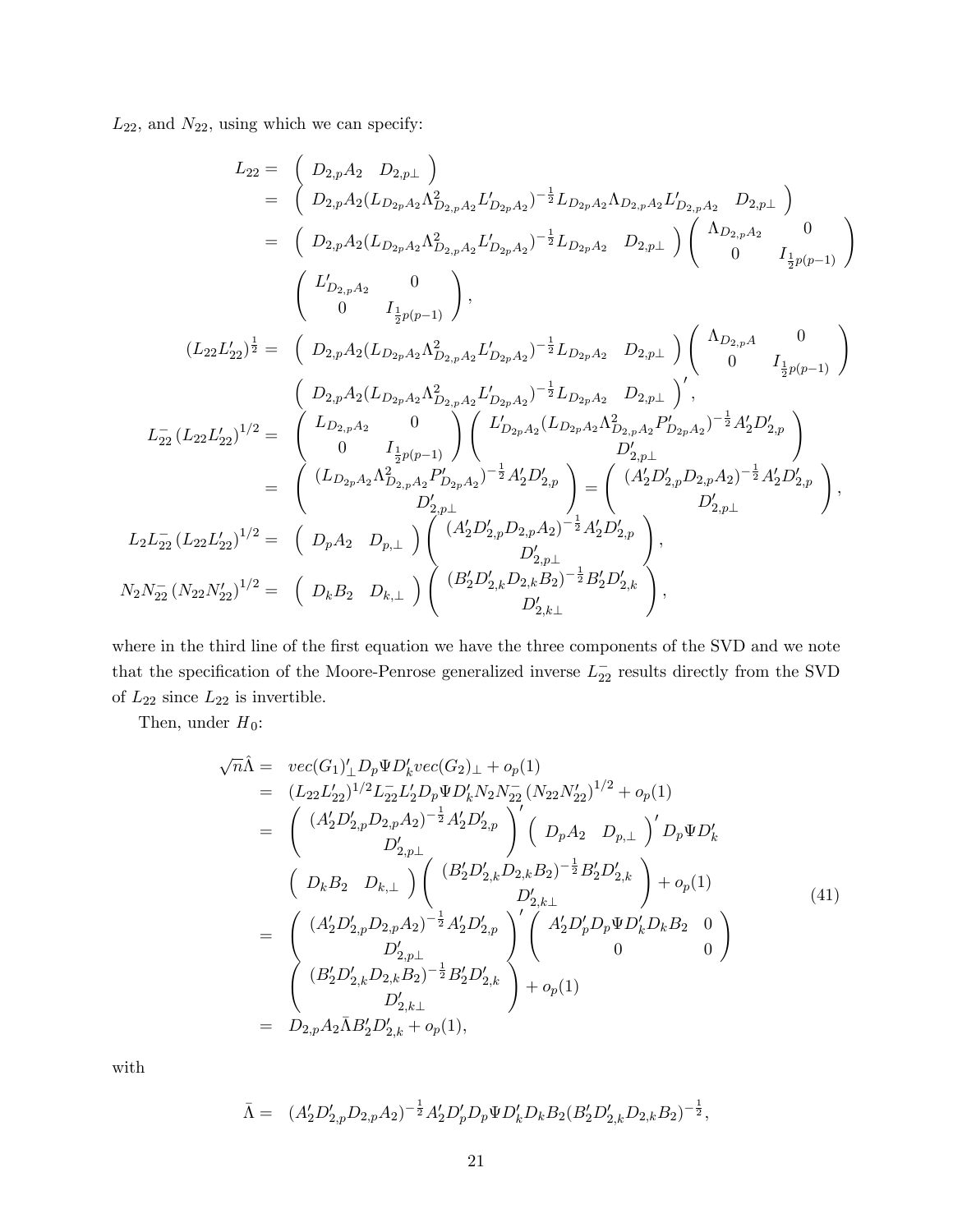which is a  $\left(\frac{1}{2}\right)$  $\frac{1}{2}p(p+1)-1 \times (\frac{1}{2})$  $\frac{1}{2}k(k+1)-1$ ) normally distributed random matrix with mean zero. The covariance matrix of  $vec(\bar{\Lambda})$  is:

$$
V_{vec}(\bar{\Lambda}) = \left( (B_2'D_k'D_k B_2)^{-\frac{1}{2}} B_2'D_k'D_k \otimes (A_2'D_p'D_p A_2)^{-\frac{1}{2}} A_2'D_p'D_p \right) V_{R^*} \times \left( (B_2'D_k'D_k B_2)^{-\frac{1}{2}} B_2'D_k'D_k \otimes (A_2'D_p'D_p A_2)^{-\frac{1}{2}} A_2'D_p'D_p \right)'.
$$

The above shows that the limit behavior of  $\sqrt{n}\hat{\Lambda}$  is degenerate normal because  $D_{2,p}A_2$  and  $D_{2,k}B_2$ are  $(p^2 - 1) \times (\frac{1}{2})$  $\frac{1}{2}p(p+1)-1)$  and  $(k^2-1) \times (\frac{1}{2})$  $\frac{1}{2}k(k+1)-1$  dimensional matrices so their number of rows exceeds the number of columns.

We now apply a weak law of large numbers to the sample average  $\hat{V}$  defined in (17). The matrix  $\hat{V}$  contains summands of eighth order products of  $f_i$  and the weak law of large numbers holds by the assumption that  $E([f_i\|^8) < \kappa$ . The convergence of the covariance matrix estimator involved in KPST is characterized by:

$$
\begin{array}{ll}\n\left(\begin{matrix}vec(G_2)_{\perp}\otimes vec(\hat{G}_1)_{\perp}\end{matrix}\right)^{'}\hat{V}\left(\begin{matrix}vec(G_2)_{\perp}\otimes vec(\hat{G}_1)_{\perp}\end{matrix}\right) & \frac{\rightarrow}{p} \\
\left(\begin{matrix}vec(G_2)_{\perp}\otimes vec(G_1)_{\perp}\end{matrix}\right)^{'}(D_k\otimes D_p)V_{R^*}(D_k\otimes D_p)\left(\begin{matrix}vec(G_2)_{\perp}\otimes vec(G_1)_{\perp}\end{matrix}\right) & \frac{\rightarrow}{p} \\
\left(\begin{matrix}D_kB_2 & D_{k,\perp}\end{matrix}\right)^{'}\left(\begin{matrix}B_2'D_{2,k}'D_{2,k}B_2\end{matrix}\right)^{-\frac{1}{2}}A_2'D_{2,k}'\right) & \frac{D_{2,k,\perp}}{2}\n\end{array}
$$
\n
$$
\begin{array}{ll}\n\left(D_pA_2 & D_{p,\perp}\end{array}\right)^{'}\left(\begin{matrix}A_2'D_{2,p}D_{2,p}A_2\end{matrix}\right)^{-\frac{1}{2}}A_2'D_{2,p}'\right) & \frac{D_{2,k,\perp}}{2}\n\end{array}
$$
\n
$$
\begin{array}{ll}\n\left(D_pA_2 & D_{p,\perp}\end{array}\right)^{'}\left(\begin{matrix}B_2'D_{2,k}'D_{2,k}B_2\end{matrix}\right)^{-\frac{1}{2}}A_2'D_{2,p}'\right) & \otimes \\
\left(D_pA_2 & D_{p,\perp}\end{array}\right)^{'}\left(\begin{matrix}B_2'D_{2,k}'D_{2,k}D_{2,k}B_2\end{matrix}\right)^{-\frac{1}{2}}A_2'D_{2,p}'\right) & \frac{D_{2,k,\perp}}{2}\n\end{array}
$$
\n
$$
\begin{array}{ll}\n\left(\begin{matrix}D_{2,k}B_2 & D_{2,k,\perp}\end{matrix}\right)^{'}\otimes\left(\begin{matrix}D_{2,k}A_2 & D_{2,k,\perp}\end{matrix}\right)^{'}\otimes\left(\begin{matrix}A_2'D_{2,p}'D_{2,p}A_2\end{matrix}\right)^{-\frac{1}{2}}A_2'D_p'D_p\right) \\
\left(\begin{matrix}B_2'D_{2,k}'D_{2,k}B_2\end{
$$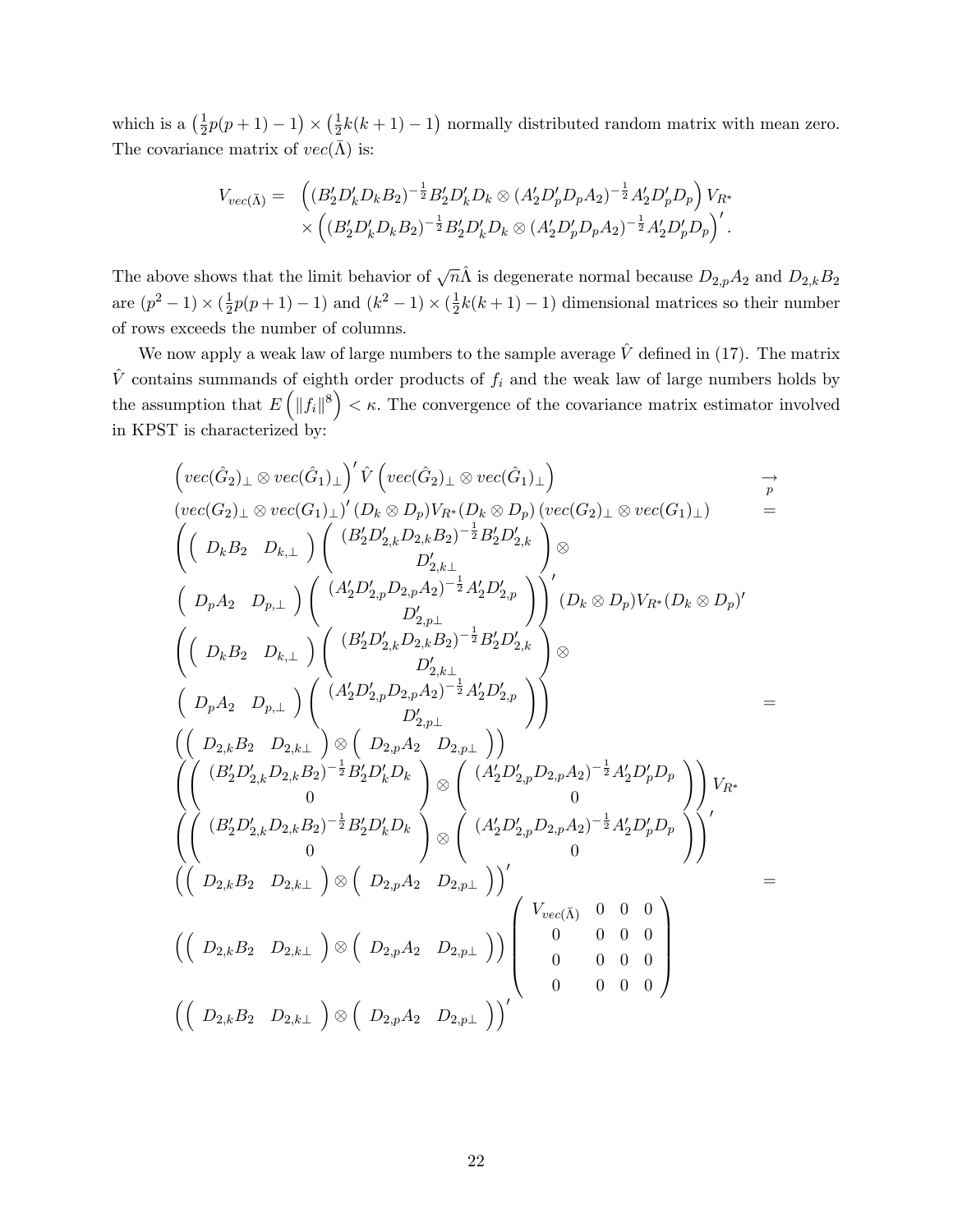The convergence behavior of KPST is then characterized by:

$$
KPST = n \times \left[ vec(vec(G_1)'_1 \mathcal{R}(\hat{R}) vec(G_2)_{\perp} ) \right]' \n= \left[ vec(vec(G_2)_{\perp} \otimes vec(G_1)_{\perp})' (D_k \otimes D_p) V_{R^*}(D_k \otimes D_p) (vec(G_2)_{\perp} \otimes vec(G_1)_{\perp}) \right]^{-} \n= vec(\bar{\Lambda})' (D_{2,k}B_2 \otimes D_{2,p}A_2)' \left( \begin{pmatrix} D_{2,k}B_2(B'_2D'_{2,k}D_{2,k}B_2)^{-1} & D_{2,p \perp} \\ D_{2,p}A_2(A'_2D'_{2,p}D_{2,p}A_2)^{-1} & D_{2,p \perp} \end{pmatrix} \right) \otimes \n= \left( \begin{array}{ccc} D_{2,p}A_2(A'_2D'_{2,p}D_{2,p}A_2)^{-1} & D_{2,p \perp} \\ D_{2,p}A_2(D'_2(B'_2D'_{2,p}A_2)^{-1} & D_{2,p \perp} \end{array}) \right) \left( \begin{array}{ccc} V_{vec(\bar{\Lambda})} & 0 & 0 & 0 \\ 0 & 0 & 0 & 0 \\ 0 & 0 & 0 & 0 \\ 0 & 0 & 0 & 0 \end{array} \right) \n= \left( \begin{array}{cc} (B'_2D'_{2,k}D_{2,k}B_2)^{-1}B'_2D'_{2,k} \\ D'_{2,p \perp} \end{array} \right) \otimes \left( \begin{array}{cc} (A'_2D'_{2,p}D_{2,p}A_2)^{-1}A'_2D'_{2,p} \\ D'_{2,p \perp} \end{array} \right) \right) \n= vec(\bar{\Lambda})' V_{vec(\bar{\Lambda})}^{-1} vec(\bar{\Lambda}) + o_p(1) \rightarrow \chi^2_{a},
$$

with  $a = \left(\frac{1}{2}\right)$  $\frac{1}{2}p(p+1)-1$   $(\frac{1}{2}k(k+1)-1)$ . The first part on the top line results from the convergence behavior of  $vec(\hat{G}_1)_\perp$  and the second equality results from (41) and  $vec(\hat{G}_2)_\perp$ . The expression in the third equality follows since

$$
\begin{pmatrix}\nD_{2,p}A_2 & D_{2,p\perp}\n\end{pmatrix}^{-1} = \begin{pmatrix}\n(A'_2D'_{2,p}D_{2,p}A_2)^{-1} & 0 \\
0 & I_{\frac{1}{2}p(p-1)}\n\end{pmatrix} \begin{pmatrix}\nD_{2,p}A_2 & D_{2,p\perp}\n\end{pmatrix}'.
$$
\n
$$
\begin{pmatrix}\nD_{2,k}B_2 & D_{2,k\perp}\n\end{pmatrix}^{-1} = \begin{pmatrix}\n(B'_2D'_{2,k}D_{2,k}B_2)^{-1} & 0 \\
0 & I_{\frac{1}{2}k(k-1)}\n\end{pmatrix} \begin{pmatrix}\nD_{2,k}B_2 & D_{2,k\perp}\n\end{pmatrix}'.
$$

**b.** Because  $\hat{L}_{22}^-(\hat{L}_{22}\hat{L}_{22}')^{1/2}$  and  $\hat{N}_{22}^-(\hat{N}_{22}\hat{N}_{22}')^{1/2}$  are (almost surely) invertible, KPST can be rewritten as:

$$
KPST = n \times \left[ vec(vec(\hat{G}_1)_{\perp}^{\prime} \mathcal{R}(\hat{R}) vec(\hat{G}_2)_{\perp} ) \right]^{'} \newline \left[ \left( vec(\hat{G}_2)_{\perp}^{\prime} \otimes vec(\hat{G}_1)_{\perp}^{\prime} \right) \hat{V}_{\bar{R}} \left( vec(\hat{G}_2)_{\perp} \otimes vec(\hat{G}_1)_{\perp} \right) \right]^{-} \newline \left[ vec(vec(\hat{G}_1)_{\perp}^{\prime} \mathcal{R}(\hat{R}) vec(\hat{G}_2)_{\perp} ) \right]^{'} \newline \left[ vec\left( \hat{L}_2^{\prime} \hat{L} \hat{\Sigma} \hat{N}^{\prime} \hat{N}_2 \right) \right]^{'} \left( \hat{N}_{22}^{-} \left( \hat{N}_{22} \hat{N}_{22}^{\prime} \right)^{1/2} \otimes \hat{L}_{22}^{-} (\hat{L}_{22} \hat{L}_{22}^{\prime})^{1/2} \right) \newline \left[ \left( \left( \hat{N}_{22} \hat{N}_{22}^{\prime} \right)^{1/2} \hat{N}_{22}^{\prime} \otimes (\bar{L}_{22} \bar{L}_{22}^{\prime})^{1/2} \bar{L}_{22}^{-} \right) \left( \hat{N}_2 \otimes \hat{L}_2 \right)^{\prime} (D_k \otimes D_p) \hat{V}_{\hat{R}^*} \newline \left( D_k \otimes D_p \right)^{\prime} \left( \hat{N}_2 \otimes \hat{L}_2 \right) \left( \hat{N}_{22}^{-} \left( \hat{N}_{22} \hat{N}_{22}^{\prime} \right)^{1/2} \otimes \bar{L}_{22}^{-} (\bar{L}_{22} \bar{L}_{22}^{\prime})^{1/2} \right) \right]^{-} \newline \left( \left( \hat{N}_{22} \hat{N}_{22}^{\prime} \right)^{1/2} \hat{N}_{22}^{-} \otimes (\bar{L}_{22} \bar{L}_{22}^{\prime})^{1/2} \bar{L}_{22}^{-} \right) \left( vec\left( \hat{L}_2^{\prime} \hat{L} \hat{\Sigma} \hat{N}^{\prime} \hat{N}_2 \right) \right)
$$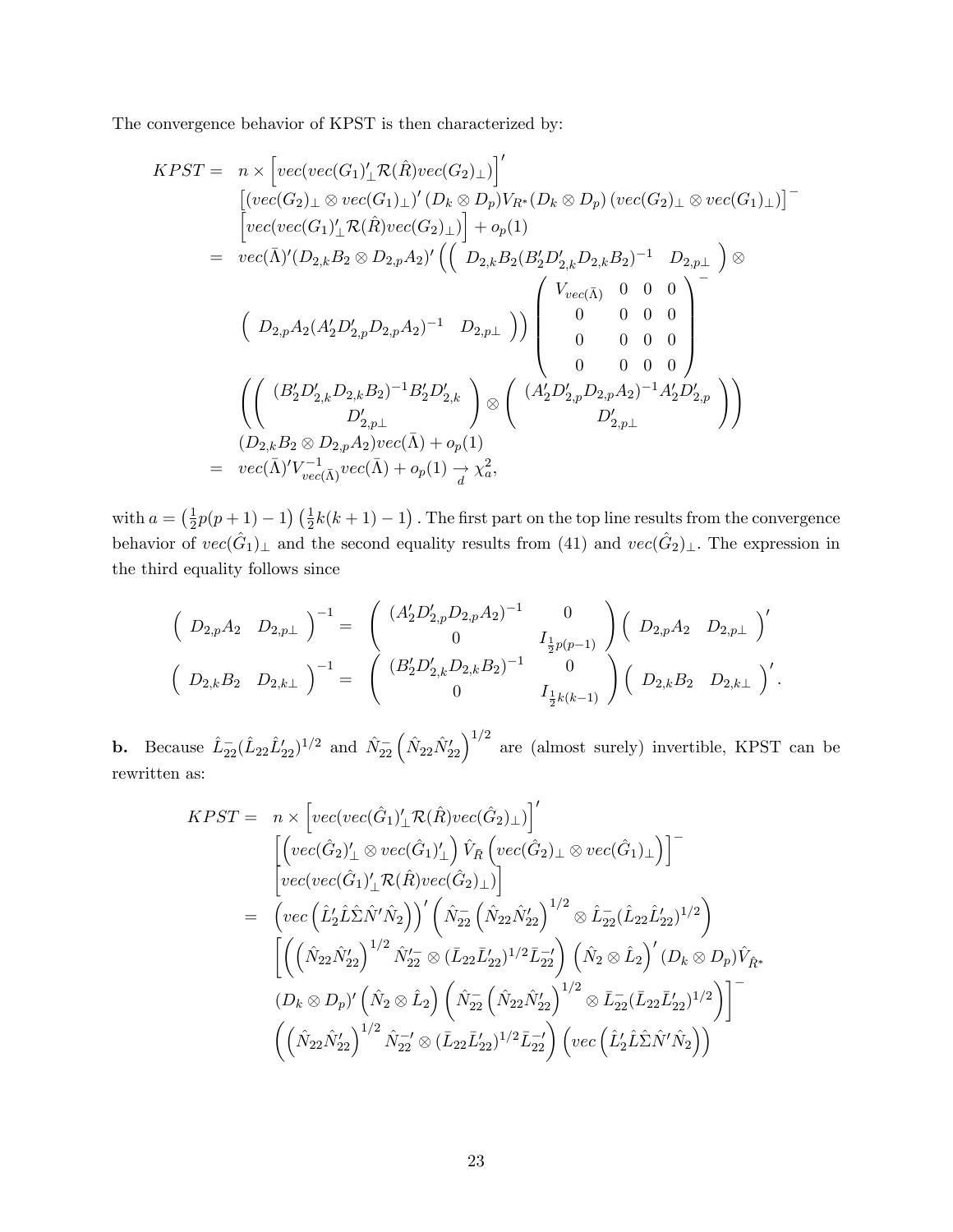$$
= n \times \left( vec \left( \hat{\Sigma}_2 \right) \right)' \left[ (\hat{N}_2 \otimes \hat{L}_2)' \hat{V} \left( \hat{N}_2 \otimes \hat{L}_2 \right) \right]^{-} \left( vec \left( \hat{\Sigma}_2 \right) \right)
$$
  
\n
$$
= n \times \left( vec \left( \left( \begin{array}{cc} \hat{\Sigma}_{22} & 0 \\ 0 & 0 \end{array} \right) \right) \right)' \left[ (\hat{N}_2 \otimes \hat{L}_2)' (D_k \otimes D_p) \hat{V}_{\hat{R}_N^*} \right]
$$
  
\n
$$
(D_k \otimes D_p)' \left( \hat{N}_2 \otimes \hat{L}_2 \right) \right]^{-} \left( vec \left( \left( \begin{array}{cc} \hat{\Sigma}_{22} & 0 \\ 0 & 0 \end{array} \right) \right) \right)
$$
  
\n
$$
= n \times vec \left( \hat{\Sigma}_{22} \right)' \left( \left( I_{\frac{1}{2}k(k+1)-1} & 0 \right) \otimes \left( I_{\frac{1}{2}p(p+1)-1} & 0 \right) \right)
$$
  
\n
$$
\left[ \left( \left( D'_k D_k \hat{B}_2 & 0 \right) \otimes \left( D'_p D_p \hat{A}_2 & 0 \right) \right)' \hat{V}_{\hat{R}^*} \left( \left( D'_k D_k \hat{B}_2 & 0 \right) \otimes \left( D'_p D_p \hat{A}_2 & 0 \right) \right) \right]^{-} \left( \left( I_{\frac{1}{2}k(k+1)-1} & 0 \right) \otimes \left( I_{\frac{1}{2}p(p+1)-1} & 0 \right) \right)' vec \left( \hat{\Sigma}_{22} \right)
$$
  
\n
$$
= n \times vec \left( \hat{\Sigma}_{22} \right)' \left[ \left( \hat{B}'_2 D'_k D_k \otimes \hat{A}'_2 D'_p D_p \right) \hat{V}_{\hat{R}^*} \left( D'_k D_k \hat{B}_2 \otimes D'_p D_p \hat{A}_2 \right) \right]^{-1} vec \left( \hat{\Sigma}_{22} \right).
$$

**c.** We show that if we replaced  $\mathcal{R}(\hat{R}) = D_p\hat{R}^*D_k^{\prime}$ , with

$$
\bar{R} = D_p (D'_p D_p)^{-\frac{1}{2}} \hat{R}^* (D'_k D_k)^{-\frac{1}{2}} D'_k
$$

in the definition of KPST, we obtain KPST<sup>\*</sup>, where the latter is defined as the statistic KPST when we use  $\hat{R}^*$  instead of  $\mathcal{R}(\hat{R})$ . To show this, we use SVDs of  $\bar{R} = \bar{L}\bar{\Sigma}\bar{N}'$  and  $\hat{R}^* = \hat{L}_{R^*}\hat{\Sigma}_{R^*}\hat{N}'_{R^*}$ which are related through:

$$
\bar{L} = \begin{pmatrix} D_p(D'_p D_p)^{-\frac{1}{2}} \hat{L}_{R^*} : D_{p,\perp} \end{pmatrix}
$$
  

$$
\bar{\Sigma} = \begin{pmatrix} \hat{\Sigma}_{R^*} & 0 \\ 0 & 0 \end{pmatrix}
$$
  

$$
\bar{N} = \begin{pmatrix} D_k(D'_k D_k)^{-\frac{1}{2}} \hat{N}_{R^*} : D_{k,\perp} \end{pmatrix}.
$$

To show that KPST using  $\bar{R}$ , indicated by KPST<sub> $\bar{R}$ </sub>, equals KPST<sup>\*</sup>, we analyze KPST<sub> $\bar{R}$ </sub>:

$$
KPST_{\bar{R}} = n \times [vec(vec(\bar{G}_1)'_{\perp} \bar{R}vec(\bar{G}_2)_{\perp})]'
$$
  

$$
[(vec(\bar{G}_2)'_{\perp} \otimes vec(\bar{G}_1)'_{\perp}) \hat{V}_{\bar{R}} (vec(\bar{G}_2)_{\perp} \otimes vec(\bar{G}_1)_{\perp})]^{-}
$$
  

$$
[vec(vec(\bar{G}_1)'_{\perp} \bar{R}vec(\bar{G}_2)_{\perp})]
$$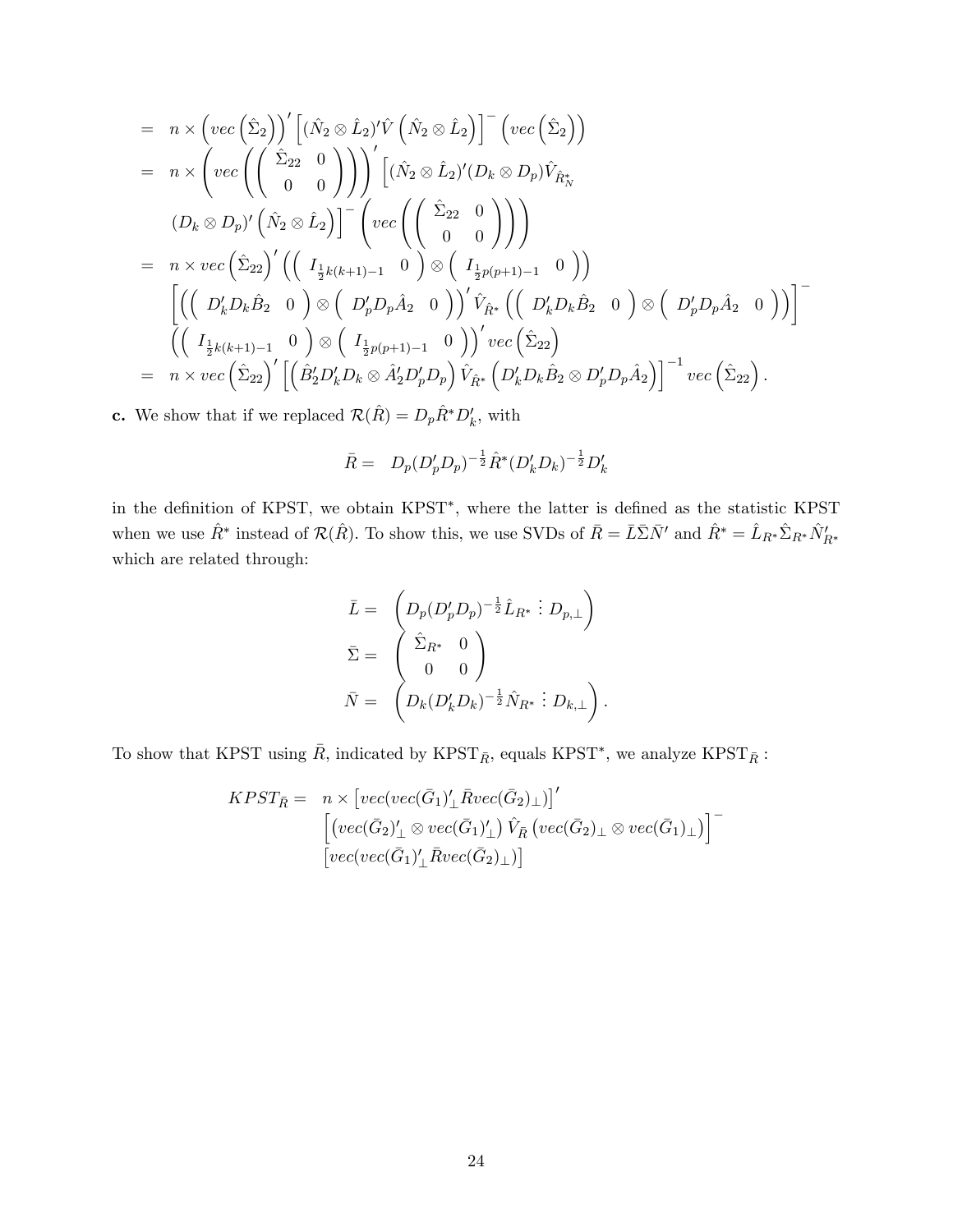$$
= \ \ \begin{array}{l} \displaystyle v e c \left(\left(\begin{array}{cc} \hat{\Sigma}_{2,R^*} & 0 \\ 0 & 0 \end{array}\right)\right)' \left((\bar{N}_{22}\bar{N}_{22}')^{1/2}\,\bar{N}_{22}'\otimes(\bar{L}_{22}\bar{L}_{22}')^{1/2}\bar{L}_{22}'\right)' \\ \displaystyle \left[\left((\bar{N}_{22}\bar{N}_{22}')^{1/2}\,\bar{N}_{22}'\otimes(\bar{L}_{22}\bar{L}_{22}')^{1/2}\bar{L}_{22}'\right) \\ \displaystyle \left((\bar{N}_{k}D_{k})^{-\frac{1}{2}}\,\bar{N}_{2,R^*}:D_{k,\perp}\right)\otimes\left(D_{p}(D'_{p}D_{p})^{-\frac{1}{2}}\,\hat{L}_{2,R^*}:D_{p,\perp}\right)\right)' \\ \displaystyle \left(D_{k}(D'_{k}D_{k})^{-\frac{1}{2}}\otimes D_{p}(D'_{p}D_{p})^{-\frac{1}{2}}\right) \hat{V}_{\hat{R}^{*}}\left(D_{k}(D'_{k}D_{k})^{-\frac{1}{2}}\otimes D_{p}(D'_{p}D_{p})^{-\frac{1}{2}}\right)' \\ \displaystyle \left((\bar{N}_{22}\,\bar{N}_{22}')^{\frac{1}{2}}\otimes\bar{L}_{22}(\bar{L}_{22}\bar{L}_{22}')^{1/2}\right) \right] \\ \displaystyle \left(\bar{N}_{22}^{-}\left(\bar{N}_{22}\bar{N}_{22}'\right)^{\frac{1}{2}}\otimes\bar{L}_{22}^{-}\left(\bar{L}_{22}\bar{L}_{22}')^{1/2}\right) \right) \\ \displaystyle \left((\bar{N}_{22}\bar{N}_{22}')^{\frac{1}{2}}\wedge\bar{N}_{22}'\otimes(\bar{L}_{22}\bar{L}_{22}')^{1/2}\bar{L}_{22}'\right) \ \ \begin{array}{l} \displaystyle v e c \left(\left(\begin{array}{cc} \hat{\Sigma}_{2,R^*}:D_{k,\perp} \\ 0&0 \end{array}\right)\right)' \left((\bar{N}_{22}\bar{N}_{22}')^{1/2}\,\bar{L}_{22}'\right)' \\ \displaystyle \left((\bar{N}_{22}\bar{N}_{22}')^{1/2}\,\bar{N}_{22}'\otimes(\bar{L}_{22}\bar
$$

which is the KPST expression using  $\hat{R}^*$  so it differs from KPST and where we also used that:

$$
\hat{V}_{\bar{R}} = \left( D_k (D'_k D_k)^{-\frac{1}{2}} \otimes D_p (D'_p D_p)^{-\frac{1}{2}} \right) \hat{V}_{\hat{R}^*} \left( D_k (D'_k D_k)^{-\frac{1}{2}} \otimes D_p (D'_p D_p)^{-\frac{1}{2}} \right)^{\prime}
$$
\n
$$
\bar{L}_2 = \left( D_p (D'_p D_p)^{-\frac{1}{2}} \hat{L}_{2,R^*} : D_{p,\perp} \right)
$$
\n
$$
\bar{N}_2 = \left( D_k (D'_k D_k)^{-\frac{1}{2}} \hat{N}_{2,R^*} : D_{k,\perp} \right).
$$

Since  $\hat{R}^*$  has the non-degenerate limiting distribution (10), the limiting distribution of KPST using  $\hat{R}^*$  directly results from Kleibergen and Paap (2006) and is also  $\chi^2_a$ .

To show (non-) invariance to orthonormal transformations of  $\hat{V}_i$  and  $Z_i$ , we consider a  $p \times p$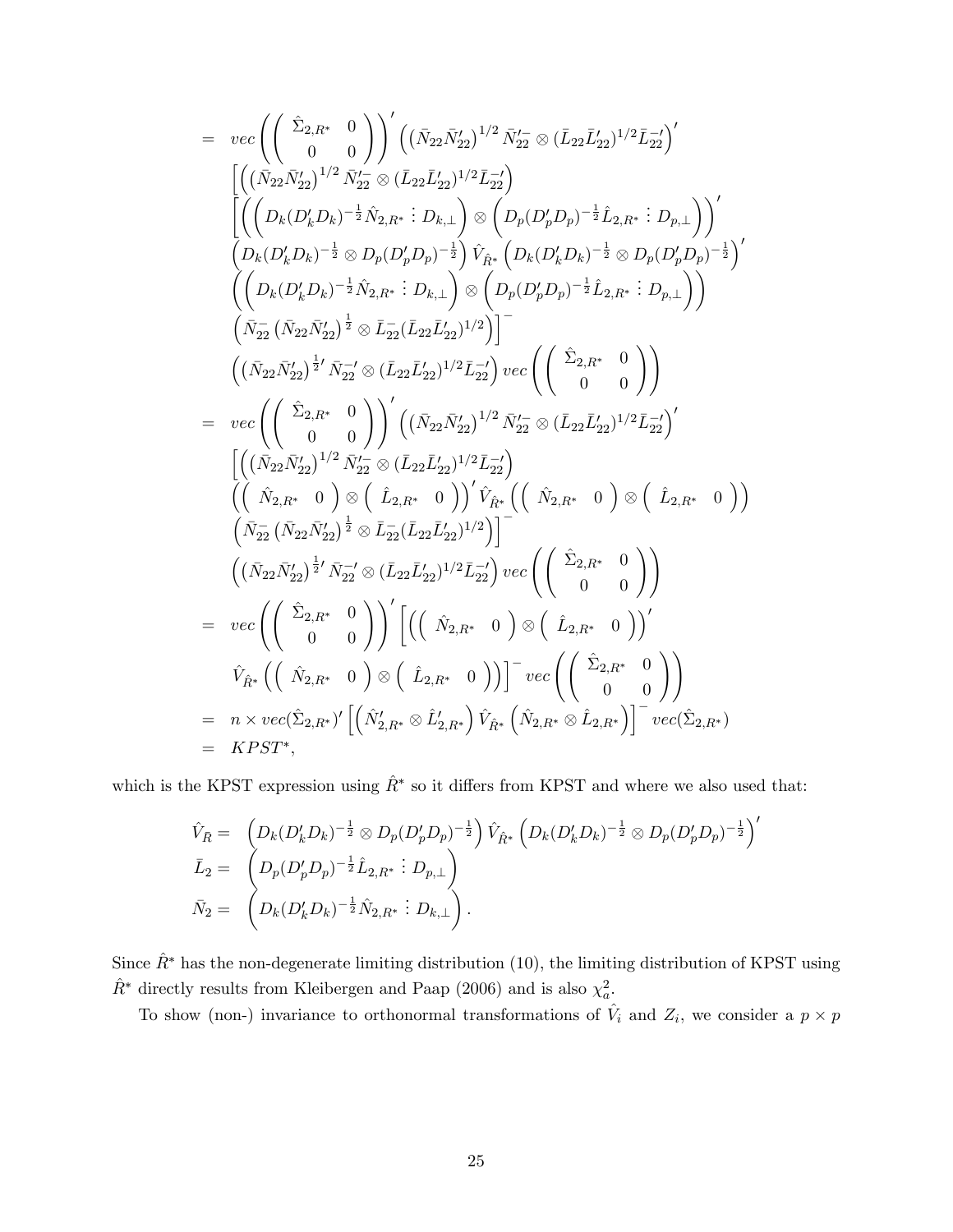dimensional orthonormal matrix  $Q$  using which we rotate  $\hat{V}_i$  to become  $Q\hat{V}_i$  so

$$
vec(Q\hat{V}_i\hat{V}'_iQ') = (Q \otimes Q)vec(\hat{V}_i\hat{V}'_i)
$$
  
= 
$$
(Q \otimes Q)D_pvech(\hat{V}_i\hat{V}'_i)
$$
  

$$
vech(Q\hat{V}_i\hat{V}'_iQ') = (D'_pD_p)^{-1}D'_p(Q \otimes Q)D_pvech(\hat{V}_i\hat{V}'_i),
$$

which implies that if we also rotate  $Z_i$  by the  $k \times k$  orthonormal matrix  $G$ :

$$
\frac{1}{n}\sum_{i=1}^{n} vec(Q\hat{V}_{i}\hat{V}'_{i}Q')vec(GZ_{i}Z'_{i}G')' =
$$
  

$$
(Q \otimes Q)D_{p} \left[ \frac{1}{n}\sum_{i=1}^{n} vec(\hat{V}_{i}\hat{V}'_{i'})vec(Z_{i}Z'_{i})' \right] D'_{k}(G \otimes G)',
$$

and

$$
\frac{1}{n}\sum_{i=1}^{n} vech(Q\hat{V}_{i}\hat{V}'_{i}Q')vech(GZ_{i}Z'_{i}G')' =
$$
\n
$$
(D'_{p}D_{p})^{-1}D'_{p}(Q \otimes Q)D_{p}\left[\frac{1}{n}\sum_{i=1}^{n} vech(\hat{V}_{i}\hat{V}'_{i})vech(Z_{i}Z'_{i})'\right]
$$
\n
$$
\times D'_{k}(G \otimes G)'D_{k}(D'_{k}D_{k})^{-1}.
$$

Hence, since  $Q$  and  $G$  are orthonormal, this implies that the different components of the SVD decomposition of  $\mathcal{R}(\hat{R})$  in (12) with the transformed  $\hat{R}$  become  $(Q \otimes Q)\hat{L}$ ,  $\hat{\Sigma}$  and  $(G \otimes G)\hat{N}$ . Since these rotations also transform the covariance matrix  $\hat{V}$  to  $(Q \otimes Q)\hat{V}$  ( $G \otimes G$ )', it immediately follows from the expression in KPST in (21) that KPST is invariant to rotations of  $V_i$  and  $Z_i$ . This is, however, not so for KPST\* because  $(D'_p D_p)^{-1} D'_p (Q \otimes Q) D_p$  and  $(D'_k D_k)^{-1} D'_k (G \otimes G)' D_k$  are not orthonormal so the singular vectors that result from the SVD of transformed  $\hat{R}^*$  are not mere multiplications of the singular vectors of untransformed  $\hat{R}^*$  by  $(D'_p D_p)^{-1} D'_p (Q \otimes Q) D_p$  and  $(D'_k D_k)^{-1} D'_k (G \otimes G)' D_k$ . This transformation thus also alters the singular values which implies that KPST is not invariant to orthonormal transformations of  $\hat{V}_i$  and  $Z_i$ .

**d.** Under  $H_0$  and joint limit sequences of k, p and n, we have to consider all components of  $vec(\Lambda)$ and its covariance matrix estimator. We can then specify  $vec(\Lambda)$  as in (15):

$$
vec(\hat{\Lambda})
$$
  
=  $(vec(\hat{G}_2) \perp \otimes vec(\hat{G}_1) \perp)' vec(\mathcal{R}(\hat{R}))$   
=  $(\left[vec(G_2) \perp + vec(\hat{G}_2) \perp - vec(G_2) \perp \right] \otimes \left[vec(G_1) \perp + vec(\hat{G}_1) \perp - vec(G_1) \perp \right])'$   
 $vec(\mathcal{R}(R) + \mathcal{R}(\hat{R}) - \mathcal{R}(R))$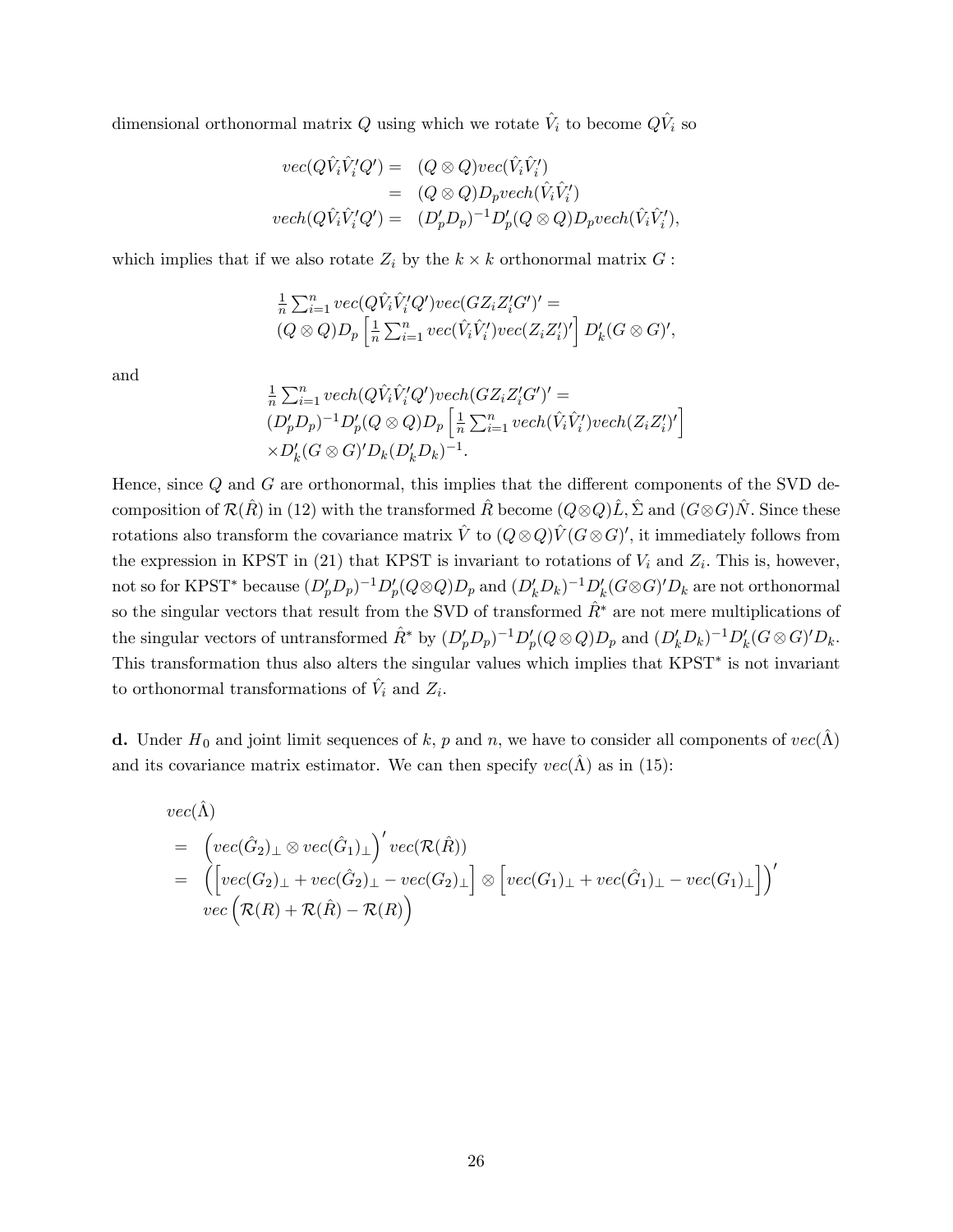$$
= (vec(G_2)_{\perp} \otimes vec(G_1)_{\perp})' vec(\mathcal{R}(R)) + ([vec(\hat{G}_2)_{\perp} - vec(G_2)_{\perp}] \otimes I_{p^2-1})'
$$
  
\n
$$
vec(vec(G_1)_{\perp} \mathcal{R}(R)) + (vec(G_2)_{\perp} \otimes vec(G_1)_{\perp})' vec(\mathcal{R}(\hat{R}) - \mathcal{R}(R)) + ([vec(\hat{G}_2)_{\perp} - vec(G_2)_{\perp}] \otimes vec(G_1)_{\perp})' vec(\mathcal{R}(\hat{R}) - \mathcal{R}(R)) + (I_{k^2-1} \otimes [vec(\hat{G}_1)_{\perp} - vec(G_1)_{\perp})' vec(\mathcal{R}(R) vec(G_2)_{\perp}) + ([vec(\hat{G}_2)_{\perp} - vec(G_2)_{\perp}] \otimes [vec(\hat{G}_1)_{\perp} - vec(G_1)_{\perp}]')' vec(\mathcal{R}(R)) + ([vec(\hat{G}_2)_{\perp} - vec(G_2)_{\perp}] \otimes [vec(\hat{G}_1)_{\perp} - vec(G_1)_{\perp}]')' vec(\mathcal{R}(\hat{R}) - \mathcal{R}(R)) + (vec(G_2)_{\perp} \otimes [vec(\hat{G}_1)_{\perp} - vec(G_1)_{\perp}]')' vec(\mathcal{R}(\hat{R}) - \mathcal{R}(R))
$$
  
\n
$$
= (vec(G_2)_{\perp} \otimes [vec(\hat{G}_1)_{\perp} - vec(G_1)_{\perp}]')' vec(\mathcal{R}(\hat{R}) - \mathcal{R}(R)) + ([vec(\hat{G}_2)_{\perp} - vec(G_2)_{\perp}] \otimes vec(G_1)_{\perp})' vec(\mathcal{R}(\hat{R}) - \mathcal{R}(R)) + ([vec(\hat{G}_2)_{\perp} - vec(G_2)_{\perp}] \otimes [vec(\hat{G}_1)_{\perp} - vec(G_1)_{\perp}]')' vec(\mathcal{R}(R)) + ([vec(\hat{G}_2)_{\perp} - vec(G_2)_{\perp}] \otimes [vec(\hat{G}_1)_{\perp} - vec(G_1)_{\perp}])' vec(\mathcal{R}(R)) + ([vec(\hat{G}_2)
$$

where we used that  $\mathcal{R}(R) = vec(G_1)vec(G_2)'$ , which results under  $H_0$  and because of (5), so  $vec(G_1)'_{\perp} \mathcal{R}(R) = 0, \, \mathcal{R}(R)vec(G_2)_{\perp} = 0, \, \text{and}$ 

$$
a := (vec(G_2) \perp \otimes vec(G_1) \perp)'vec(\mathcal{R}(\hat{R}) - \mathcal{R}(R))
$$
  
\n
$$
b := ( [vec(\hat{G}_2) \perp - vec(G_2) \perp] \otimes vec(G_1) \perp)'vec(\mathcal{R}(\hat{R}) - \mathcal{R}(R)) +
$$
  
\n
$$
( [vec(\hat{G}_2) \perp - vec(G_2) \perp] \otimes [vec(\hat{G}_1) \perp - vec(G_1) \perp] )'vec(\mathcal{R}(R)) +
$$
  
\n
$$
(vec(G_2) \perp \otimes [vec(\hat{G}_1) \perp - vec(G_1) \perp] )'vec(\mathcal{R}(\hat{R}) - \mathcal{R}(R))
$$
  
\n
$$
c := ( [vec(\hat{G}_2) \perp - vec(G_2) \perp] \otimes [vec(\hat{G}_1) \perp - vec(G_1) \perp] )'vec(\mathcal{R}(\hat{R}) - \mathcal{R}(R)) .
$$

The limit behavior of KPST results from the limit behavior of  $\alpha$  where we note that we specified both  $vec(G_1)_\perp$  and  $vec(G_2)_\perp$ , whose dimensions increase as k and p get larger, as orthonormal matrices,  $vec(G_1)'_\perp vec(G_1)_\perp \equiv I_{\frac{1}{2}k(k-1)}$  and  $vec(G_2)'_\perp vec(G_2)_\perp \equiv I_{\frac{1}{2}p(p-1)}$ . Hence the length of each column of  $vec(G_1)_\perp$  and  $vec(G_2)_\perp$  equals one and does not change when k and/or p increase.

From (10), it follows that  $\mathcal{R}(\hat{R}) - \mathcal{R}(R) = O_p(n^{-\frac{1}{2}})$ , and so the same holds for the convergences rates of  $vec(\hat{G}_1)_\perp - vec(G_1)_\perp$  and  $vec(\hat{G}_2)_\perp - vec(G_2)_\perp$ , see Kleibergen and Paap (2006). Since  $vec(\hat{G}_1)_\perp$  and  $vec(\hat{G}_2)_\perp$  are solved from  $\mathcal{R}(\hat{R}),$   $\mathcal{R}(\hat{R})-\mathcal{R}(R),$   $vec(\hat{G}_1)_\perp-vec(G_1)_\perp$  and  $vec(\hat{G}_2)_\perp$  $vec(G_2)_\perp$  are all jointly dependent. In a limiting sequence where the dimensions p and k jointly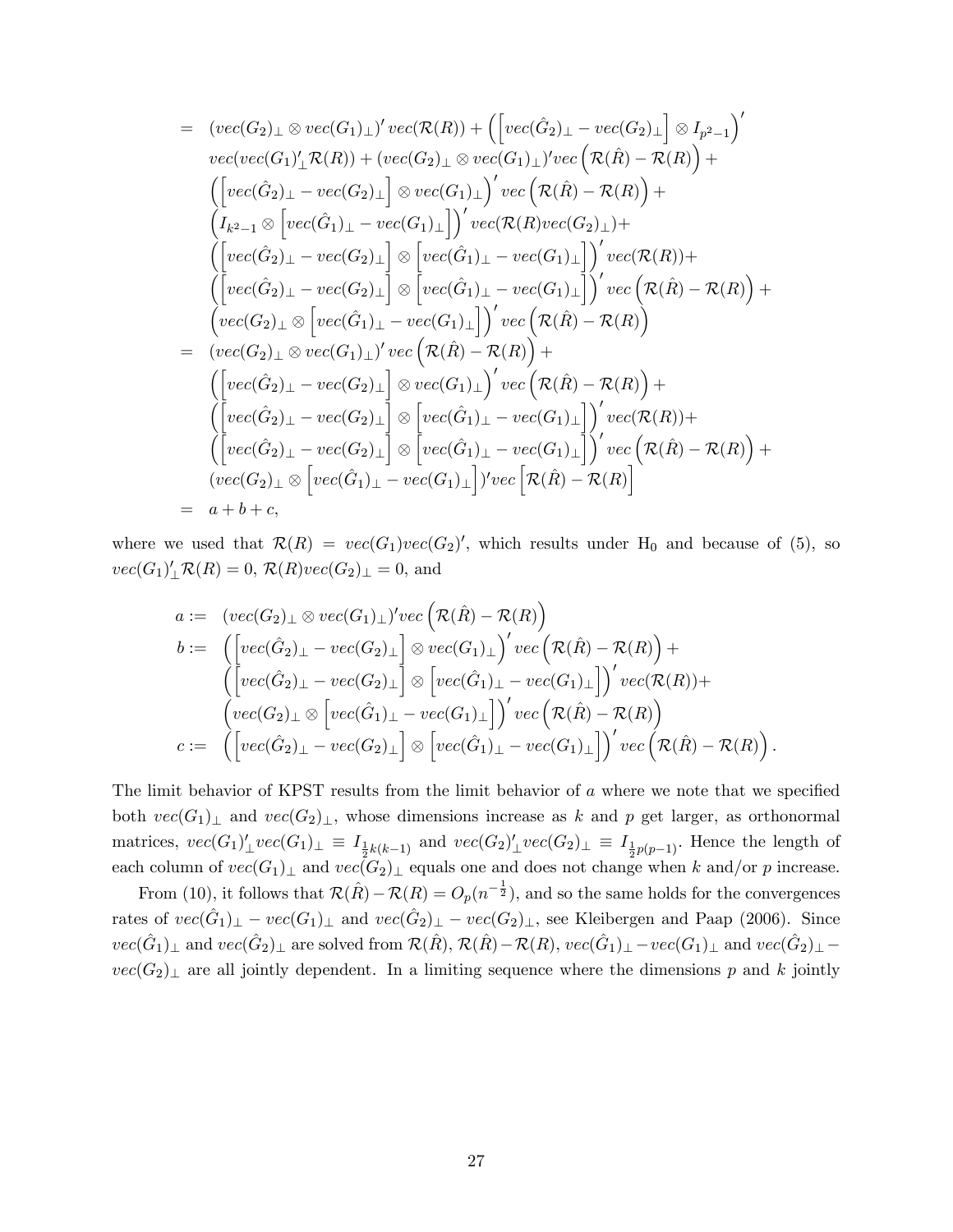increase with the sample size  $n$ , we then have the following convergence rates:

1. 
$$
(vec(G_2)_{\perp} \otimes vec(G_1)_{\perp})' vec\left(\mathcal{R}(\hat{R}) - \mathcal{R}(R)\right) = O_p\left(n^{-\frac{1}{2}}\right)
$$
  
\n2. 
$$
\left(\left[vec(\hat{G}_2)_{\perp} - vec(G_2)_{\perp}\right] \otimes vec(G_1)_{\perp}\right)' vec\left(\mathcal{R}(\hat{R}) - \mathcal{R}(R)\right) = O_p\left(\frac{k^2}{n}\right)
$$
  
\n3. 
$$
\left(vec(G_2)_{\perp} \otimes \left[vec(\hat{G}_1)_{\perp} - vec(G_1)_{\perp}\right]\right)' vec\left(\mathcal{R}(\hat{R}) - \mathcal{R}(R)\right) = O_p\left(\frac{p^2}{n}\right)
$$
  
\n4. 
$$
\left(\left[vec(\hat{G}_2)_{\perp} - vec(G_2)_{\perp}\right] \otimes \left[vec(\hat{G}_1)_{\perp} - vec(G_1)_{\perp}\right]\right)' vec\left(\mathcal{R}(R)) = O_p\left(\frac{(pk)^2}{n}\right)
$$
  
\n5. 
$$
\left(\left[vec(\hat{G}_2)_{\perp} - vec(G_2)_{\perp}\right] \otimes \left[vec(\hat{G}_1)_{\perp} - vec(G_1)_{\perp}\right]\right)'
$$
  
\n
$$
vec\left(\mathcal{R}(\hat{R}) - \mathcal{R}(R)\right) = O_p\left(\frac{p^2k^2}{n}\right).
$$

The individual elements of each of the above five components result from multiplying the first KPS matrix with the second vectorized matrix. This multiplication implies that the individual elements equal weighted summations where the number of elements where we sum over increases with the sequence of k and p. This affects the convergence rate of the individual elements. The convergence rate of the individual elements is then a function of the sum of the involved weights and the convergence rates of the multiplied components. Along these lines, we next establish the convergence rate for, say, the  $q$ -th element of each of the five components in the above expression:

1. 
$$
\begin{aligned} &1. \left[ (vec(G_2)_{\perp} \otimes vec(G_1)_{\perp})' vec\left(\mathcal{R}(\hat{R}) - \mathcal{R}(R)\right) \right]_q \\ &= \sum_{i=1}^{p^2} \sum_{j=1}^{k^2} \left[ vec(G_2)_{\perp} \right]_{jm} \left[ vec(G_1)_{\perp} \right]_{il} \left[ vec\left(\mathcal{R}(\hat{R}) - \mathcal{R}(R)\right) \right]_{(j-1)k^2 + i} \end{aligned}
$$

;

for  $m = 1 + \lfloor (q-1)/(k^2 - 1) \rfloor$ ,  $l = q - (p^2 - 1)(m - 1)$ , with  $\lfloor b \rfloor$  the entier function of a scalar b, which is of order  $O_p\left(n^{-\frac{1}{2}}\right)$ . This convergence rate results since  $vec\left(\mathcal{R}(\hat{R}) - \mathcal{R}(R)\right)$  is  $O_p\left(n^{-\frac{1}{2}}\right)$ and  $vec(G_1)_\perp$  and  $vec(G_2)_\perp$  are both orthonormal matrices. The sum of the weights  $[vec(G_2)_\perp]_{jm}$ and  $[vec(G_1)_\perp]_{il}$   $i = 1, ..., p^2, j = 1, ..., k^2$  in the above summation is therefore finite and does not grow with the sequence of  $k$  and  $p$ . Hence, it does not effect the convergence rate which then results from  $\mathcal{R}(\hat{R}) - \mathcal{R}(R) = O_p\left(n^{-\frac{1}{2}}\right)$ .

$$
2. \left[ \left( \left[ vec(\hat{G}_2)_{\perp} - vec(G_2)_{\perp} \right] \otimes vec(G_1)_{\perp} \right)' vec \left( \mathcal{R}(\hat{R}) - \mathcal{R}(R) \right) \right]_q
$$
  
=  $\sum_{i=1}^{p^2} \sum_{j=1}^{k^2} \left[ vec(\hat{G}_2)_{\perp} - vec(G_2)_{\perp} \right]_{jm} \left[ vec(G_1)_{\perp} \right]_{il} \left[ vec \left( \mathcal{R}(\hat{R}) - \mathcal{R}(R) \right) \right]_{(j-1)k^2 + i},$ 

for  $m = 1 + \lfloor (q-1)/(k^2 - 1) \rfloor$ ,  $l = q - (p^2 - 1)(m - 1)$ , which is of order  $O_p\left(\frac{k^2}{n}\right)$  $\frac{k^2}{n}$ ). This order results from the  $k^2$  dependent components  $\left[ vec(\hat{G}_2)_{\perp} - vec(G_2)_{\perp} \right]$  $\lim_{jm}$  and  $\left[ vec\left( \mathcal{R}(\hat{R}) - \mathcal{R}(R) \right) \right]$  $(j-1)k^2 + i$ that we sum over and that the sum of the weights in the summation is proportional to  $k^2$ . Each of the (dependent) components in  $\left[ vec(\hat{G}_2)_{\perp} - vec(G_2)_{\perp} \right]$  $\lim_{jm}$  and  $\left[ vec\left( \mathcal{R}(\hat{R}) - \mathcal{R}(R) \right) \right]$  $(j-1)k^2+i$ are  $O_p(n^{-\frac{1}{2}})$  so summing over  $k^2$  of them and multiplying through results in  $O_p(\frac{k^2}{n})$  $\frac{k^2}{n}$ ). The additional weights  $[vec(G_1)_\perp]_{il}$ ,  $i = 1, \ldots, p^2$ , are again such that their sum is finite so it does not grow with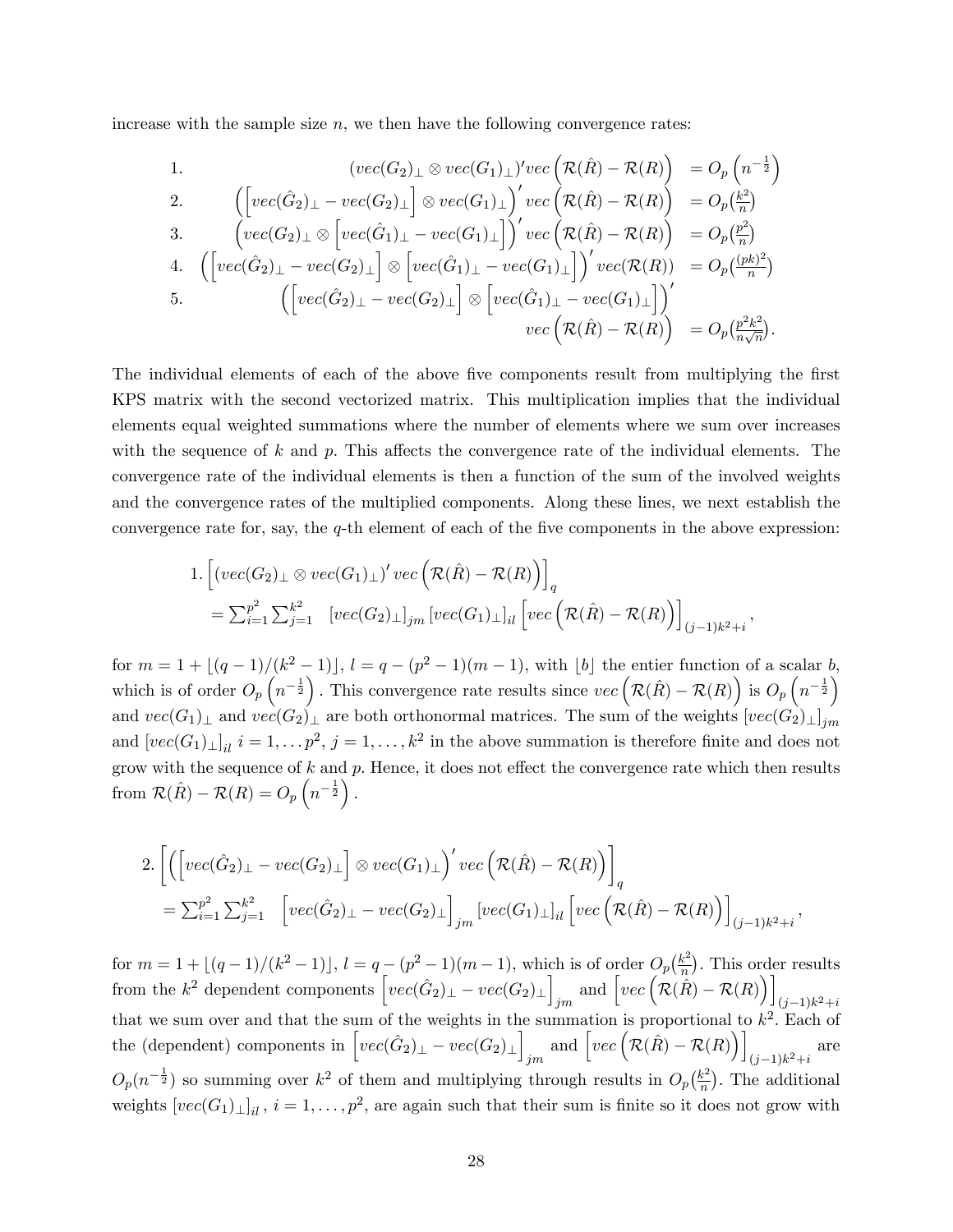the sequence of k and p because  $vec(G_1)_\perp$  is orthonormal. Hence, they do not affect the convergence rate.

$$
3. \left[ \left( \left[ vec(G_2)_{\perp} \right] \otimes \left[ vec(\hat{G}_1)_{\perp} - vec(G_1)_{\perp} \right] \right)' vec \left( \mathcal{R}(\hat{R}) - \mathcal{R}(R) \right) \right]_q
$$
  
=  $\sum_{i=1}^{p^2} \sum_{j=1}^{k^2} \left[ vec(G_2)_{\perp} \right]_{jm} \left[ vec(\hat{G}_1)_{\perp} - vec(G_1)_{\perp} \right]_{il} \left[ vec \left( \mathcal{R}(\hat{R}) - \mathcal{R}(R) \right) \right]_{(j-1)k^2 + i},$ 

which is of order  $O_p\left(\frac{p^2}{n}\right)$  $\frac{p^2}{n}$ . The argument for this convergence rate is identical to the one for 2.

$$
4. \left[ \left( \left[ vec(\hat{G}_2)_{\perp} - vec(G_2)_{\perp} \right] \otimes \left[ vec(\hat{G}_1)_{\perp} - vec(G_1)_{\perp} \right] \right)' vec(\mathcal{R}(R)) \right]_q
$$
  
=  $\sum_{i=1}^{p^2} \sum_{j=1}^{k^2} \left[ vec(\hat{G}_2)_{\perp} - vec(G_2)_{\perp} \right]_{jm} \left[ vec(\hat{G}_1)_{\perp} - vec(G_1)_{\perp} \right]_{il} \left[ vec(\mathcal{R}(R)) \right]_{(j-1)k^2 + i},$ 

which is of order  $O_p\left(\frac{(pk)^2}{n}\right)$  $\frac{k}{n_1}$ ). This order results from the double sum over  $p_1^2$  random variables in  $\left[ vec(\hat{G}_2)_{\perp} - vec(G_2)_{\perp} \right]$  and  $k^2$  random variables in  $\left[ vec(\hat{G}_1)_{\perp} - vec(G_1)_{\perp} \right]$  which are dependent. The sum of the weights is then proportional to  $(pk)^2$  and because the convergence rates of  $\left[vec(\hat{G}_1)_\perp - vec(G_1)_\perp\right]$  and  $\left[vec(\hat{G}_2)_\perp - vec(G_2)_\perp\right]$  are both  $O_p(n^{-\frac{1}{2}})$ , this then leads to the  $O_p(\frac{(pk)^2}{n})$  $\frac{(k)^2}{n}$  convergence rate.

$$
5. \left[ \left( \left[ vec(\hat{G}_2)_{\perp} - vec(G_2)_{\perp} \right] \otimes \left[ vec(\hat{G}_1)_{\perp} - vec(G_1)_{\perp} \right] \right)' vec \left( \mathcal{R}(\hat{R}) - \mathcal{R}(R) \right) \right]_q
$$
  
=  $\sum_{i=1}^{p^2} \sum_{j=1}^{k^2} \left[ vec(\hat{G}_2)_{\perp} - vec(G_2)_{\perp} \right]_{jm} \left[ vec(\hat{G}_1)_{\perp} - vec(G_1)_{\perp} \right]_{il} \left[ vec \left( \mathcal{R}(\hat{R}) - \mathcal{R}(R) \right) \right]_{(j-1)k^2 + i},$ 

is of order  $O_p\left(\frac{(pk)^2}{n\sqrt{n}}\right)$  $\frac{(pk)^2}{n\sqrt{n}}$  which follows allong the lines of the above results.

For the limit behavior of  $\sqrt{n}\hat{\Lambda}$  to just result from 1, so the limit behavior of KPST remains unaffected, it is then sufficient to have joint limit sequences that satisfy:

$$
\frac{(pk)^2}{\sqrt{n}} \to 0.
$$

For the estimator of the covariance matrix of  $\hat{\Lambda}$ , we further have

$$
\begin{array}{lcl} & \left(\left[vec(\hat{G}_2)\right]_{\perp}' \otimes \left[vec(\hat{G}_1)\right]_{\perp}'\right) \widehat{cov}(vec(\mathcal{R}(\hat{R}))) \left(\left[vec(\hat{G}_2)\right]_{\perp}' \otimes \left[vec(\hat{G}_1)\right]_{\perp}'\right) & = \\ & \left(\left[vec(G_2)_{\perp} + vec(\hat{G}_2)_{\perp} - vec(G_2)_{\perp}\right]' \otimes \left[vec(G_1)_{\perp} + vec(\hat{G}_1)_{\perp} - vec(G_1)_{\perp}\right]\right)' \\ & & \left(\mathrm{cov}(vec(\mathcal{R}(\hat{R}))) + \widehat{\mathrm{cov}}(vec(\mathcal{R}(\hat{R}))) - \mathrm{cov}(vec(\mathcal{R}(\hat{R})))\right) \\ & & \left(\left[vec(G_2)_{\perp} + vec(\hat{G}_2)_{\perp} - vec(G_2)_{\perp}\right] \otimes \left[vec(G_1)_{\perp} + vec(\hat{G}_1)_{\perp} - vec(G_1)_{\perp}\right]\right) & = \\ & & (vec(G_2)'_{\perp} \otimes vec(G_1)'_{\perp}) \, cov(vec(\mathcal{R}(\hat{R}))) \, (vec(G_2)'_{\perp} \otimes vec(G_1)'_{\perp})' + U & = \\ & & A_1 + B_1 + B_2 + B_3 + C_1 + C_2 + C_3 + C_4 + C_5 + C_6 + D_1 + \dots \end{array}
$$

where below we show that the maximal convergence rates besides the zero-th order component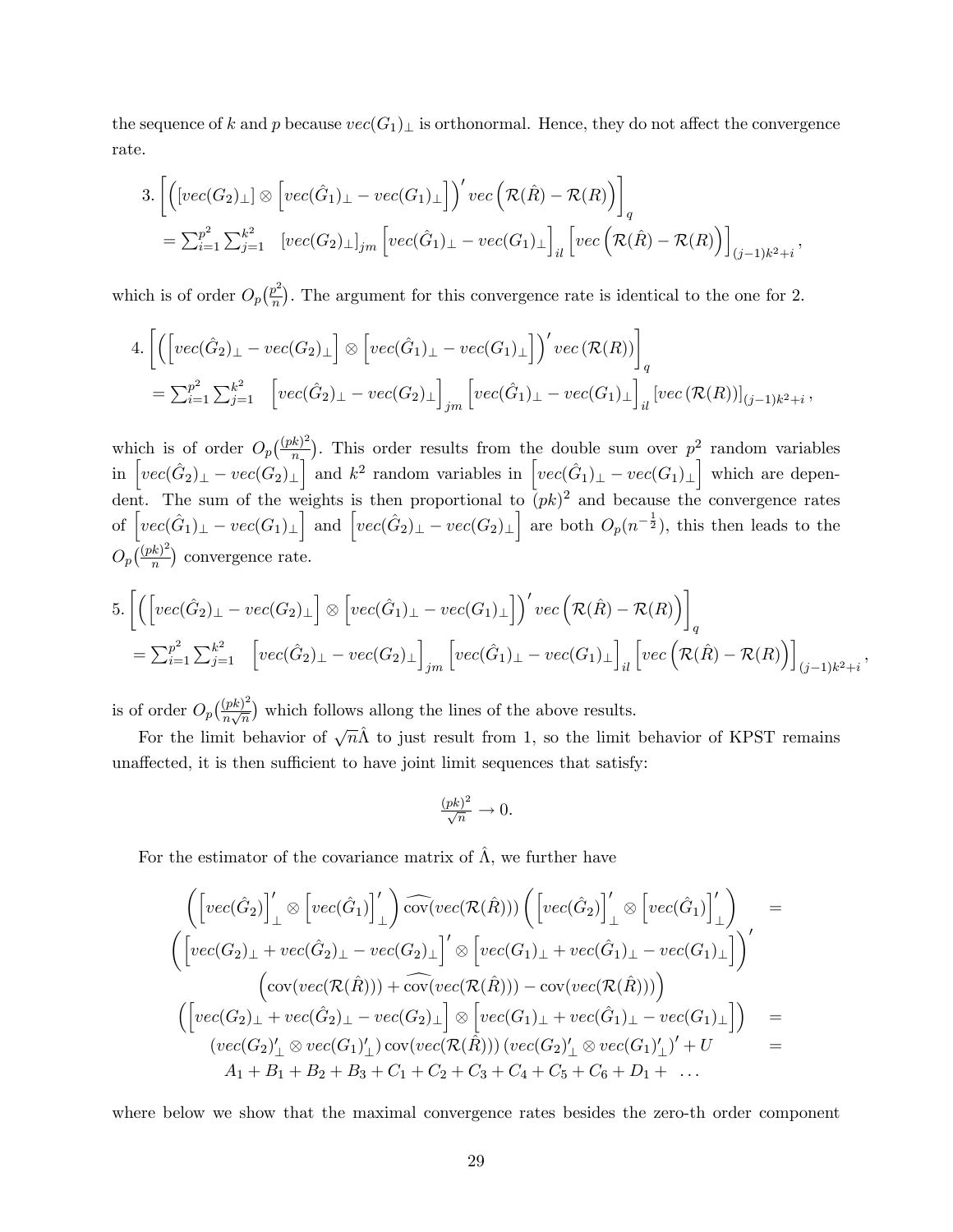are  $O_p(n^{-\frac{1}{2}}), O_p\left(\frac{(pk)^2}{n}\right)$ n ),  $O_p\left(\frac{k^4}{n}\right)$ n ),  $O_p\left(\frac{p^4}{n}\right)$ n ) and  $O_p\left(\frac{k^4p^4}{n\sqrt{n}}\right)$  $\frac{1}{n\sqrt{n}}$  : All these rates appear in an identical manner in the inverse of the estimator of the covariance matrix.<sup>7</sup> When taking the resulting inverse and accounting for the summations over the  $k^2p^2$  components in  $vec(\hat{\Lambda})$ , we obtain a slightly stronger condition than just for  $\hat{\Lambda}$ :

$$
\frac{(pk)^{16}}{n^3} \to 0,
$$

which results from the  $O_p(n^{-\frac{1}{2}})$  components from the inverse of the covariance matrix estimator paired with the  $O_p\left(\frac{(pk)^2}{n}\right)$  $\frac{k}{n}$  components from  $\hat{\Lambda}$  corrected for the multiplication by n and the double summation over  $p^2k^2$  components.<sup>8</sup> The rate that would result from  $\hat{\Lambda}$  is  $\frac{(pk)^{12}}{n^3} \to 0$ . The convergence rate is in between the rate implied by Newey and Windmeijer (2006) which would be  $\frac{k^4p^4}{n}$  $\frac{r}{n}$  for  $\hat{\Lambda}$  and  $\frac{k^6p^6}{n}$  $\frac{3p^6}{n}$  for convergence of the test statistic which is slightly stricter than our rate of  $\frac{(pk)^{16}}{n^3} \to 0$ .

Below, we state the rates of the different  $A, B, C$  and  $D$  (third order error) components where we only provide the rate for one of the  $D$  components since we just showed that they do not lead to the largest error rate because the  $O_p\left(\frac{k^4p^4}{n\sqrt{n}}\right)$  $\frac{1}{n\sqrt{n}}$ is less than the  $O_p\left(\frac{p^2k^2}{n}\right)$ n ) that results from some of the C components.

$$
A_1 = (vec(G_2)'_{\perp} \otimes vec(G_1)'_{\perp}) cov(vec(\mathcal{R}(\hat{R}))) (vec(G_2)_{\perp} \otimes vec(G_1)_{\perp}) = O(1)
$$
  
\n
$$
B_1 = \left( [vec(\hat{G}_2)_{\perp} - vec(G_2)_{\perp}]' \otimes vec(G_1)'_{\perp} \right) cov(vec(\mathcal{R}(\hat{R})))
$$
  
\n
$$
(vec(G_2)_{\perp} \otimes vec(G_1)_{\perp}) + (vec(G_2)'_{\perp} \otimes vec(G_1)'_{\perp})
$$
  
\n
$$
cov(vec(\mathcal{R}(\hat{R}))) \left( [vec(\hat{G}_2)_{\perp} - vec(G_2)_{\perp}] \otimes vec(G_1)_{\perp} \right) = O_p(n^{-\frac{1}{2}})
$$
  
\n
$$
B_2 = \left( vec(G_2)'_{\perp} \otimes [vec(\hat{G}_1)_{\perp} - vec(G_1)_{\perp}]' \right) cov(vec(\mathcal{R}(\hat{R})))
$$
  
\n
$$
(vec(G_2)'_{\perp} \otimes vec(G_1)'_{\perp})' + (vec(G_2)'_{\perp} \otimes vec(G_1)'_{\perp})
$$
  
\n
$$
cov(vec(\mathcal{R}(\hat{R}))) \left( vec(G_2)_{\perp} \otimes [vec(\hat{G}_1)_{\perp} - vec(G_1)_{\perp}]\right) = O_p(n^{-\frac{1}{2}})
$$
  
\n
$$
B_3 = (vec(G_2)'_{\perp} \otimes vec(G_1)'_{\perp}) \left[ cov(vec(\mathcal{R}(\hat{R}))) - cov(vec(\mathcal{R}(\hat{R}))) \right]
$$
  
\n
$$
(vec(G_2)'_{\perp} \otimes vec(G_1)'_{\perp})' \right)' = O_p(n^{-\frac{1}{2}})
$$

<sup>7</sup>To show this, one can use the Woodbury matrix identity which implies that for invertible  $m \times m$  matrices H and G, with  $H + G$  also invertible:  $(H + G)^{-1} = H^{-1} - H^{-1} (G^{-1} + H^{-1})^{-1} H^{-1}$ . <sup>8</sup>All combined we get:  $O_p\left(n\left(\frac{p^2k^2}{n}\right)\right)$  $\binom{p^2k^2}{n}\binom{p^2k^2}{n}$  $\left(\frac{(p^2k^2)}{n}\right)\frac{1}{\sqrt{n}}(k^2p^2)^2\right) = O_p\left(\frac{(p^2k^2)^4}{n\sqrt{n}}\right)$  $\left( \frac{p^2 k^2 \right)^4}{n \sqrt{n}} \right) = O_p \left( \frac{(p k)^{16}}{N^3} \right)$  $\frac{(nk)^{16}}{N^3}$ .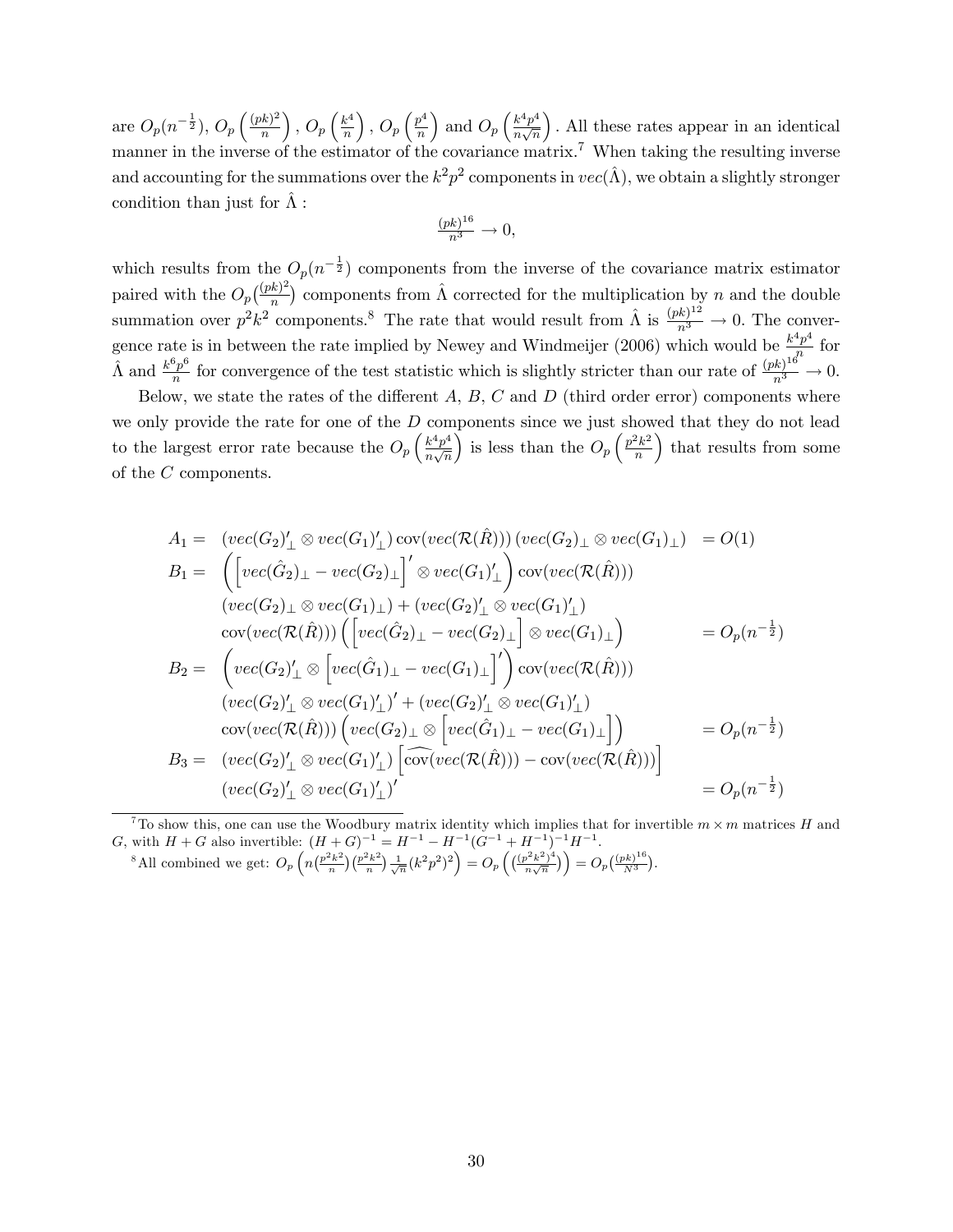$$
C_1 = \begin{pmatrix} \left[ vec(G_2)_\perp - vec(G_2)_\perp \right]' \otimes \left[ vec(G_1)_\perp - vec(G_1)_\perp \right]' \right) \\ \frac{cov(vec(R(\hat{R}))) (vec(G_2)_\perp \otimes vec(G_1)_\perp) + (vec(G_2)'_\perp \otimes vec(G_1)'_\perp)}{cov(vec(R(\hat{R})))} \right] \\ \frac{cov(vec(R(\hat{R}))) (vec(G_2)_\perp - vec(G_2)_\perp)}{cov(vec(R(\hat{R})))} \otimes vec(G_1)_\perp \otimes vec(G_1)_\perp} \otimes vec(G_1)_\perp \right) \\ C_2 = \begin{pmatrix} \left[ vec(\hat{G}_2)_\perp - vec(G_2)_\perp \right]' \otimes vec(G_1)_\perp} \right] cov(vec(R(\hat{R}))) \\ \frac{vec(G_2)_\perp - vec(G_2)_\perp}{cov(vec(G_1)_\perp - vec(G_1)_\perp} \right)' cov(vec(R(\hat{R}))) \\ \frac{vec(G_2)_\perp \otimes \left[ vec(\hat{G}_1)_\perp - vec(G_1)_\perp \right]'}{cov(vec(R(\hat{R})))} \\ \frac{vec(G_2)_\perp \otimes \left[ vec(G_2)_\perp \otimes vec(G_1)_\perp \right]}{cov(vec(R(\hat{R})))} \\ \frac{vec(G_2)_\perp \otimes \left[ vec(G_1)_\perp - vec(G_1)_\perp \right]}{cov(vec(R(\hat{R})))} \right) \\ \frac{vec(G_2)_\perp \otimes \left[ vec(G_2)_\perp - vec(G_2)_\perp \right]' \otimes vec(G_1)_\perp}{cov(vec(R(\hat{R})))} \\ \frac{vec(G_2)_\perp - vec(G_2)_\perp}{cov(vec(R(\hat{R})))} \otimes vec(G_1)_\perp} \right) cov(vec(R(\hat{R}))) \\ \frac{vec(G_2)_\perp - vec(G_2)_\perp}{cov(vec(R(\hat{R})))} \otimes vec(G_1)_\perp} \otimes vec(G_1)_\perp \right) \left[ cov(vec(R(\hat{R}))) - cov(vec(R(\hat{R}))) \right] \\ \frac{vec(G_2)_\perp - vec(G_2)_\perp}{cov(vec(R(\hat{R})))} \otimes vec(G_1)_\perp} \otimes vec(G_1)_\perp \right) \left[
$$

# References

- Acemoglu, D., D. Cantoni, S. Johnson, and J. A. Robinson (2011). The Consequences of Radical Reform: The French Revolution. American Economic Review  $101(7)$ , 3286-3307.
- Acemoglu, D. and S. Johnson (2005). Unbundling Institutions. Journal of Political Economy 113(5), 949-995.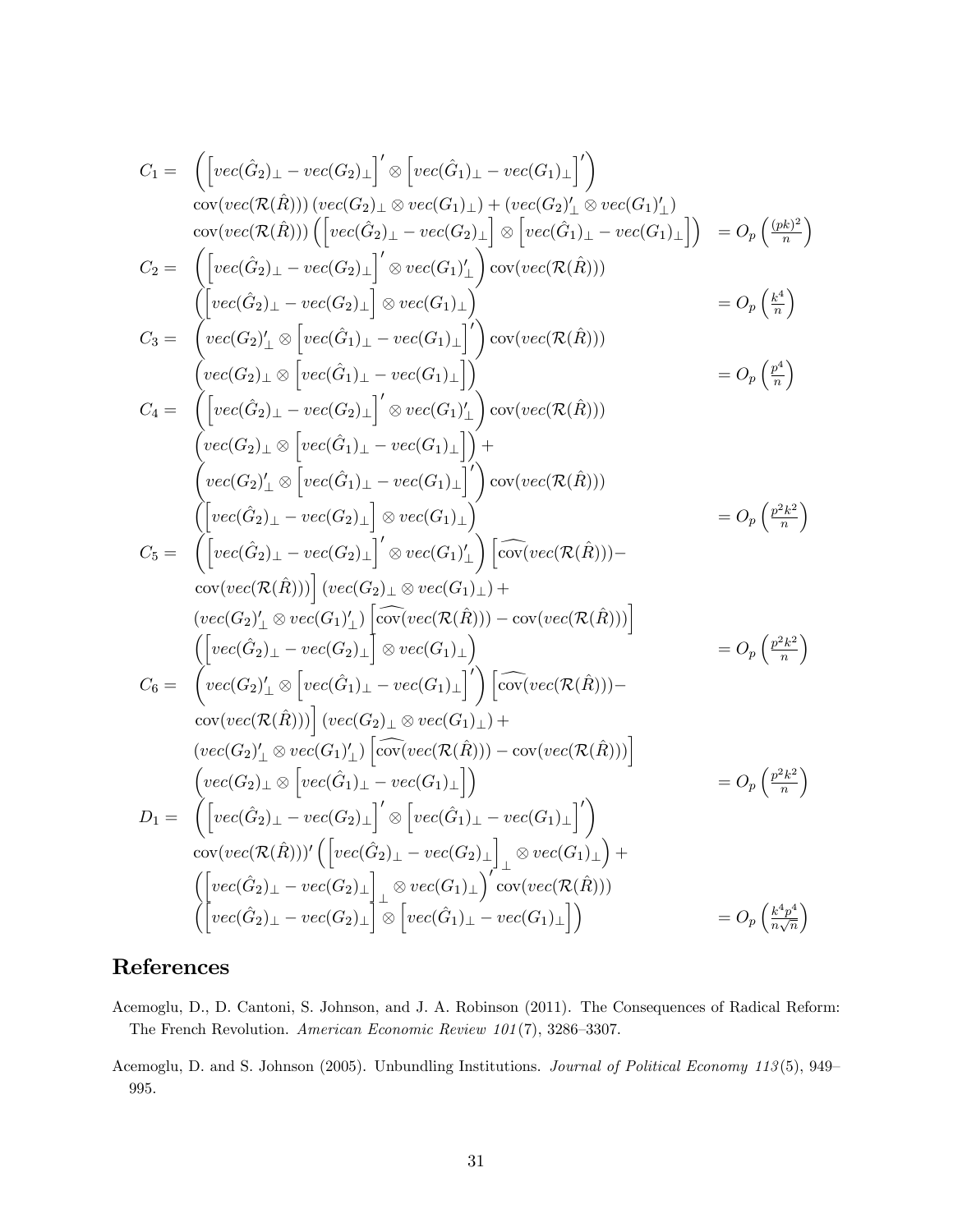- Acemoglu, D., S. Johnson, J. A. Robinson, and P. Yared (2008). Income and Democracy. American Economic Review  $98(3)$ , 808–42.
- Alesina, A., P. Giuliano, and N. Nunn (2013). On the Origins of Gender Roles: Women and the Plough. The Quarterly Journal of Economics  $128(2)$ , 469–530.
- Andrews, D. W. K. (1991). Heteroskedasticity and autocorrelation consistent covariance matrix estimation. Econometrica 59(3), 817-858.
- Andrews, D. W. K. (2017). Identification-robust subvector inference. Cowles Foundation Discussion Papers 3005, Cowles Foundation for Research, Yale University.
- Autor, D. H. and D. Dorn (2013). The Growth of Low-Skill Service Jobs and the Polarization of the US Labor Market. American Economic Review  $103(5)$ , 1553-97.
- Autor, D. H., D. Dorn, and G. H. Hanson (2013). The China Syndrome: Local Labor Market Effects of Import Competition in the United States. American Economic Review  $103(6)$ , 2121–68.
- Dahl, G. B. and L. Lochner (2012). The Impact of Family Income on Child Achievement: Evidence from the Earned Income Tax Credit. American Economic Review  $102(5)$ , 1927–56.
- Donald, S. G., N. Fortuna, and V. Pipiras (2007). On Rank Estimation in Suymmetric Matrices: The Case of Indefinite Matrix Estimators. Econometric Theory 23, 1217-1232.
- Dufour, J.-M. and M. Taamouti (2005). Projection-based statistical inference in linear structural models with possibly weak instruments. *Econometrica* **73**, 1351–1365.
- Duranton, G. and M. A. Turner (2011). The Fundamental Law of Road Congestion: Evidence from US Cities. American Economic Review  $101(6)$ , 2616–52.
- Genton, M. G. (2007). Separable approximatioms of space-time covariance matrices. *Environmetrics* 18, 681-695.
- Guggenberger, P., F. Kleibergen, and S. Mavroeidis (2019). A more powerful subvector Anderson Rubin test in linear instrumental variable regression.  $Quantitive\ Economics$  10, 487-526.
- Guggenberger, P., F. Kleibergen, and S. Mavroeidis (2021). A powerful Subvector Anderson Rubin Test in Linear Instrumental Variables Regression with Conditional Heteroskedasticity. Working Paper .
- Hansen, L. P. (1982). Large sample properties of generalized method of moments estimators. *Economet* $rica 50, 1029-1054.$
- Hansen, L. P., J. Heaton, and A. Yaron (1996). Finite sample properties of some alternative GMM estimators. Journal of Business and Economic Statistics 14, 262-280.
- Hansford, T. G. and B. T. Gomez (2010). Estimating the Electoral Effects of Voter Turnout. American Political Science Review  $104(2)$ , 268–288.
- Johnson, D. S., J. A. Parker, and N. S. Souleles (2006). Household Expenditure and the Income Tax Rebates of 2001. American Economic Review  $96(5)$ , 1589–1610.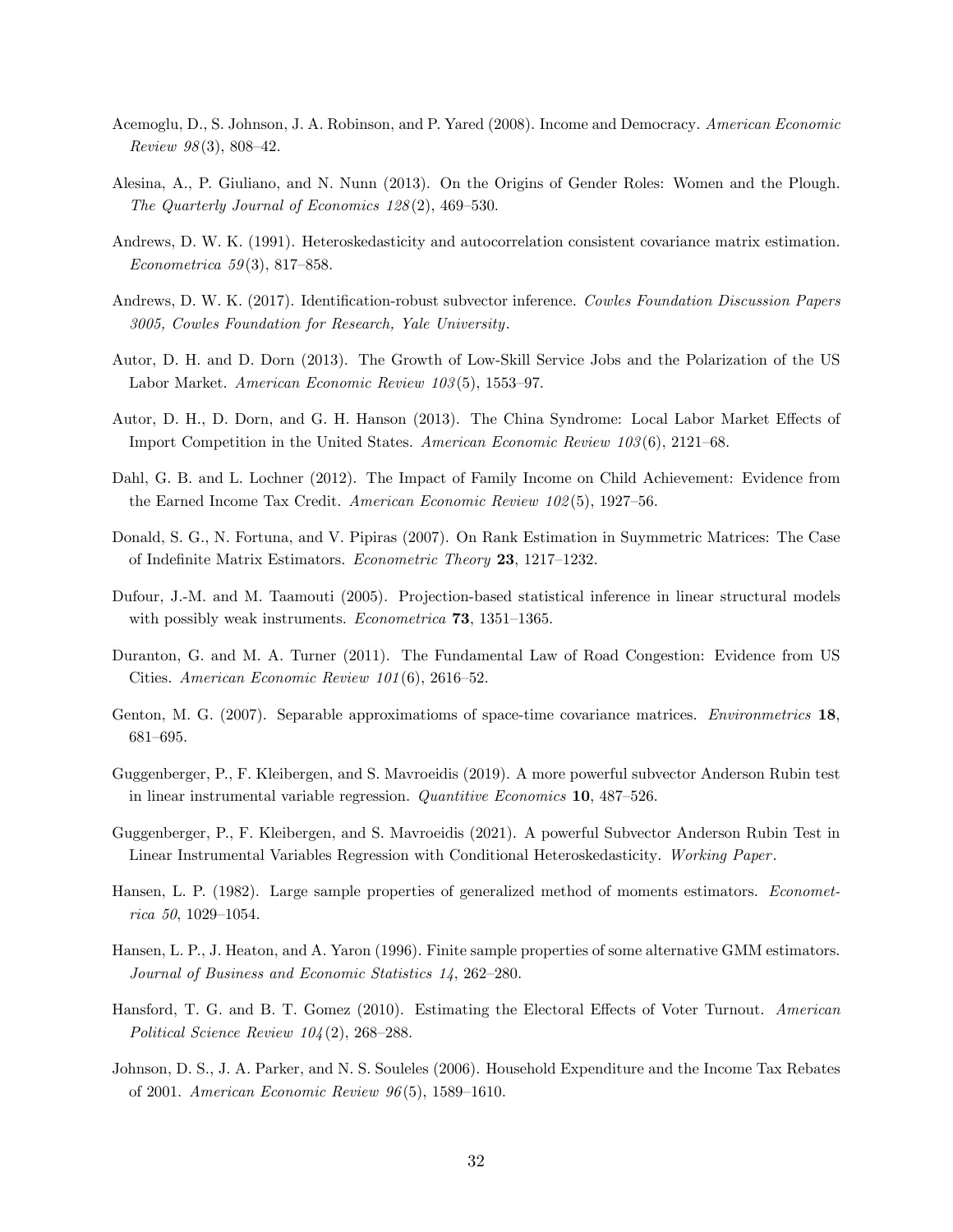- Kan, R. and C. Zhang (1999). Two-Pass Tests of Asset Pricing Models with Useless Factors. *Journal of* Finance  $54, 203 - 235$ .
- Kleibergen, F. (2009). Tests of Risk Premia in Linear Factor Models. Journal of Econometrics 149, 149–173.
- Kleibergen, F. (2021). Efficient size correct subset inference in homoskedastic linear instrumental variables regression. Journal of Econometrics  $221$ ,  $346-372$ .
- Kleibergen, F. and R. Paap (2006). Generalized reduced rank tests using the singular value decomposition. Journal of Econometrics  $133(1)$ , 97-126.
- Kleibergen, F. and Z. Zhan (2020). Robust Inference for Consumption-Based Asset Pricing. Journal of Finance  $75, 507 - 550$ .
- Ledoit, O. and M. Wolf (2012). Nonlinear shrinkage estimation of large-dimensional covariance matrices. Annals of Statistics  $40, 1024-1060$ .
- Ledoit, O. and M. Wolf (2015). Spectrum Estimation: a unified approach for covariance estimation and PCA in large dimensions. Journal of Multivariate Analysis 139, 360–384.
- Ledoit, O. and M. Wolf (2018). Optimal estimation of a large-dimensional covariance matrix under Stein's loss. Bernouilli 24, 3791-3832.
- Lu, N. and D. L. Zimmermann (2005). The likelihood ratio test for a separable covariance matrix. Statistics and Probability Letters  $73, 449-457$ .
- Miguel, E., S. Satyanath, and E. Sergenti (2004). Economic Shocks and Civil Conáict: An Instrumental Variables Approach. Journal of Political Economy  $112(4)$ , 725–753.
- Mitchell, M., M. Genton, and M. Gumpertz (2006). A likelihood ratio test for separability of ccovariance. Journal of Multivariate Analysis  $97, 1025-1043$ .
- Newey, W. and F. Windmeijer (2009). GMM with many weak moment conditions. *Econometrica 77*(3), 687-719.
- Newey, W. K. and K. D. West (1987). A simple, positive semidefinite, heteroskedasticity and autocorrelation consistent covariance matrix. *Econometrica* 55(3), 703–708.
- Nunn, N. (2008). The Long-Term Effects of Africa's Slave Trades. The Quarterly Journal of Economics  $123(1)$ ,  $139-176$ .
- Parker, J. A., N. S. Souleles, D. S. Johnson, and R. McClelland (2013). Consumer Spending and the Economic Stimulus Payments of 2008. American Economic Review  $103(6)$ , 2530-53.
- Tanaka, T., C. F. Camerer, and Q. Nguyen (2010). Risk and Time Preferences: Linking Experimental and Household Survey Data from Vietnam. American Economic Review  $100(1)$ , 557-71.
- Van Loan, C. and N. Pitsianis (1993). Approximation with kronecker products. In Linear algebra for large scale and real-time applications, NATO Adv. Sci. Inst. Ser. E Appl. Sci. 232, pp. 293–314. Kluwer Academic Publishers.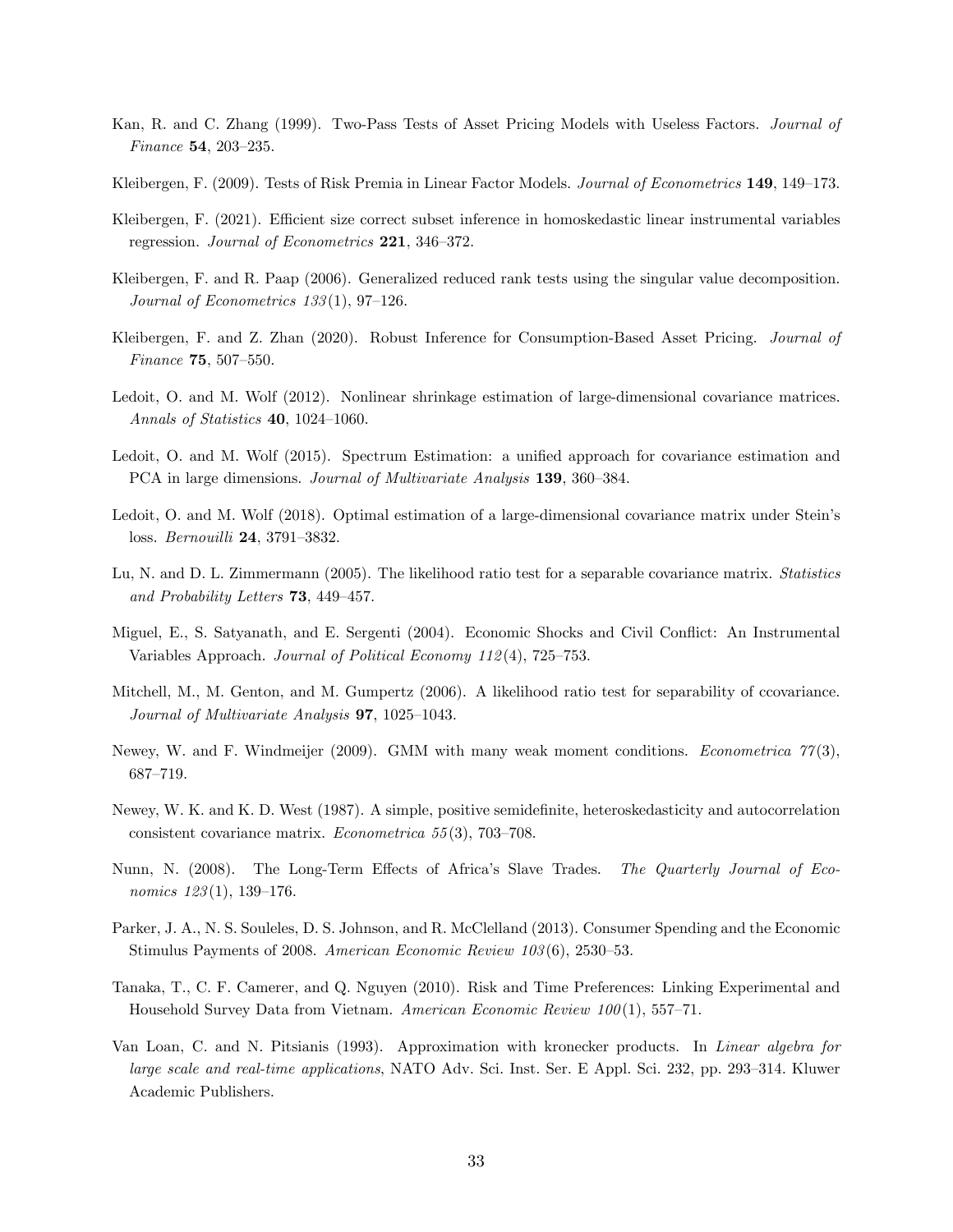- Velu, R. and K. Herman (2017). Separable Covariance Matrices and Kronecker Approximations. Procedia  $Computer\, Science$  108, 1019-1029.
- Voors, M. J., E. E. Nillesen, P. Verwimp, E. H. Bulte, R. Lensink, and D. P. Van Soest (2012). Violent Conflict and Behavior: A Field Experiment in Burundi. American Economic Review 102(2), 941-64.
- Werner, K., M. Jansson, and P. Stoica (2008). On estimation of covariance matrices with Kronecker product structure. IEEE Transactions of Signal Processing 56, 478-491.
- White, H. (1980). A heteroskedasticity-consistent covariance matrix estimator and a direct test for heteroskedasticity. Econometrica  $48(4)$ , 817–38.
- White, H. (1984). Asymptotic Theory for Econometricians. Academic Press.
- Yogo, M. (2004). Estimating the Elasticity of Intertemporal Substitution when Instruments are Weak. Review of Economics and Statistics  $86(3)$ , 797-810.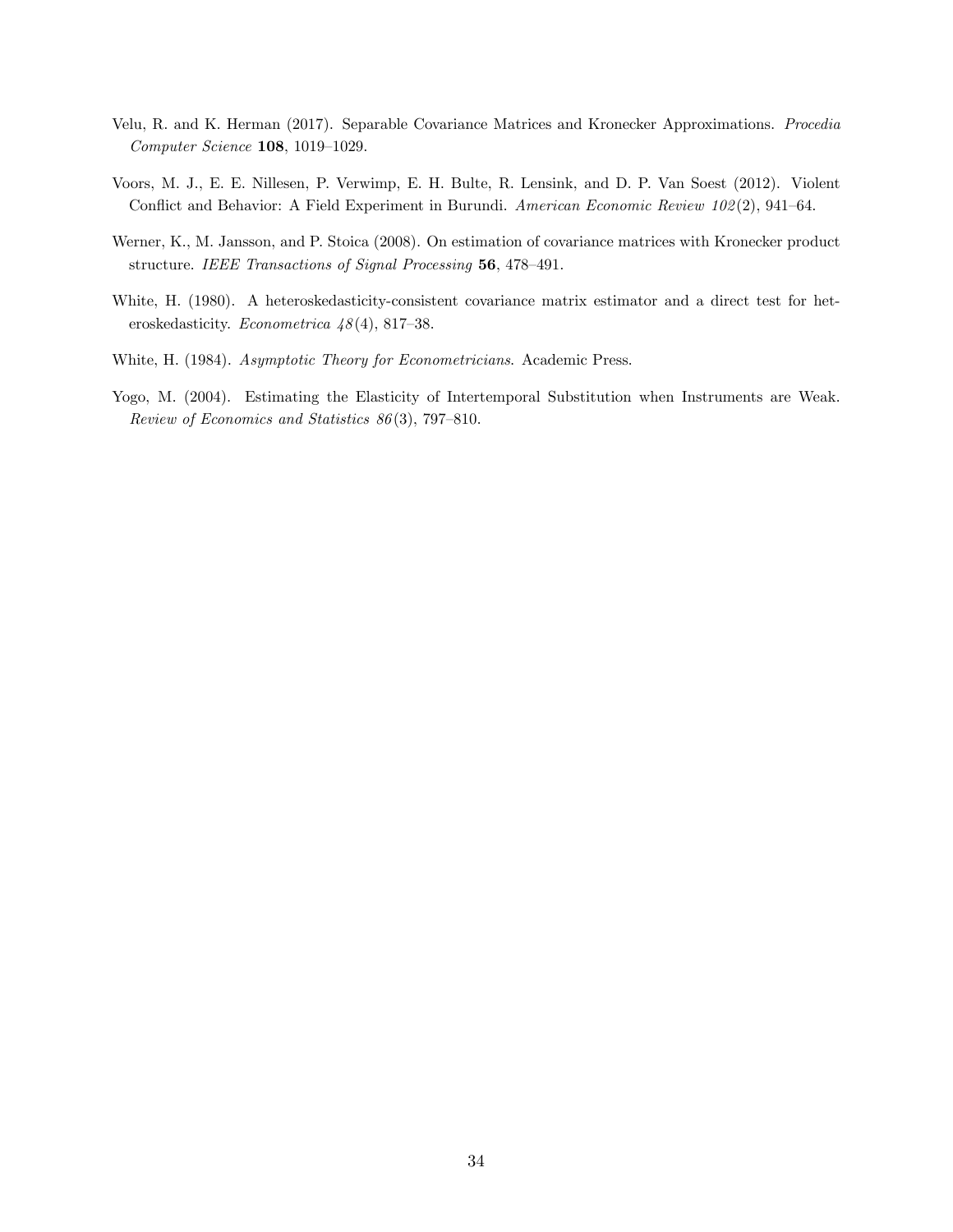# B Supplementary Appendix: Detailed empirical results

Tables 6 and 7 give detailed empirical results in the applications considered, with non-clustered and clustered data, respectively.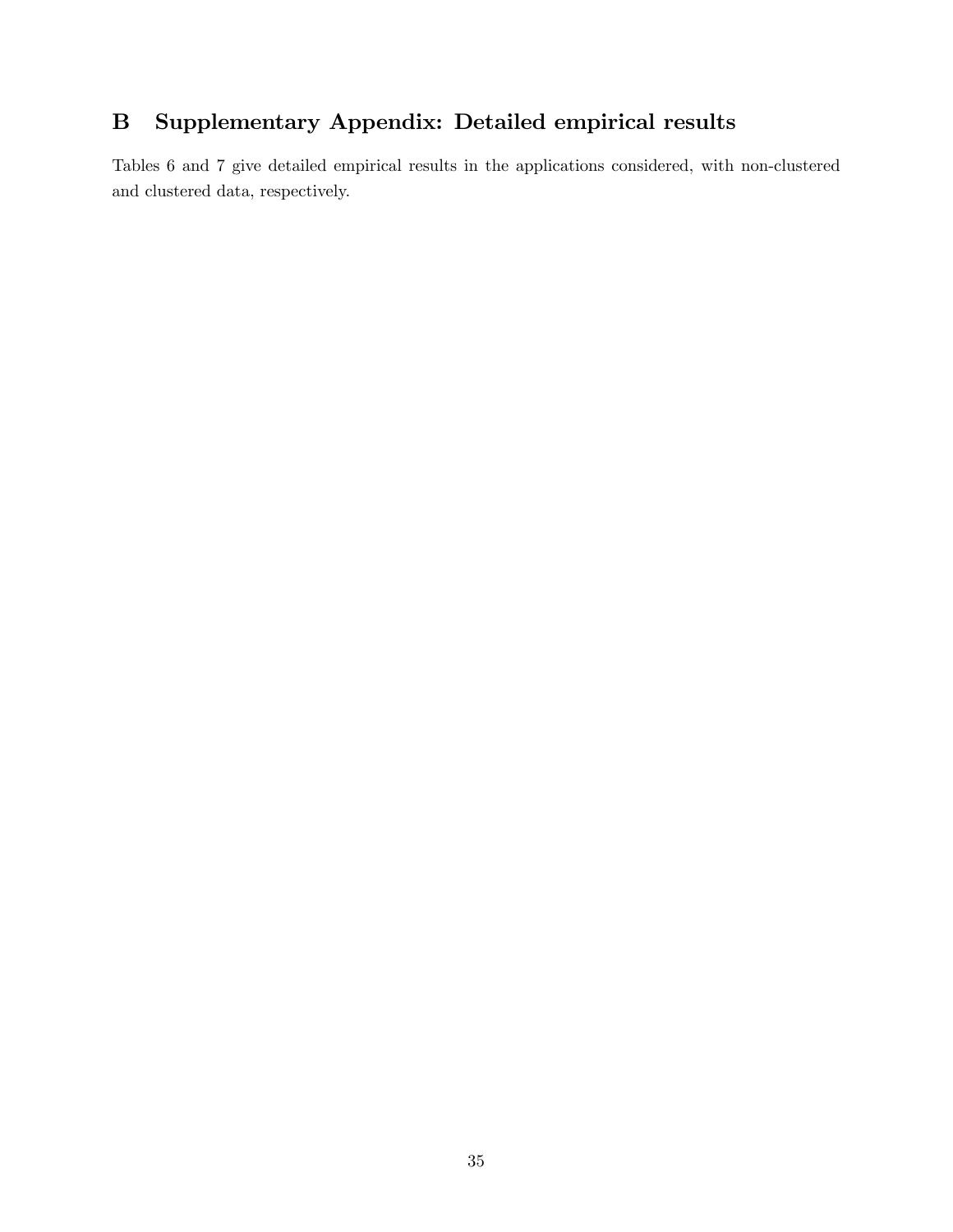| Paper                   | Specif.      | $\overline{Y}$                            | $\boldsymbol{Z}$                        | $\boldsymbol{p}$ | $\boldsymbol{k}$ | $\boldsymbol{n}$ | <b>KPST</b> | p val |
|-------------------------|--------------|-------------------------------------------|-----------------------------------------|------------------|------------------|------------------|-------------|-------|
| $\operatorname{TCN}$ 10 | T5.P2.C1     | Value function curvature, Income          | Rainfall, Head of Household Cannot      | 2                | 2                | 181              | 4.944       | 0.293 |
|                         |              |                                           | Work (dummy variable)                   |                  |                  |                  |             |       |
|                         | T5.P2.C2     | Value function curvature, Relative In-    | Rainfall, Head of Household Cannot      | 3                | $\overline{2}$   | 181              | 14.859      | 0.137 |
|                         |              | come, Mean Income                         | Work (dummy variable)                   |                  |                  |                  |             |       |
| Nunn 08                 | <b>T4.C1</b> | Log income in 2000, Slave exports         | Atlantic distance, Indian distance,     | 2                | $\overline{4}$   | $52\,$           | 32.307      | 0.02  |
|                         |              |                                           | Saharan distance, Red Sea distance      |                  |                  |                  |             |       |
|                         | T4.C2        | Log income in 2000, Slave exports,        | Atlantic distance, Indian distance,     | 2                | $\overline{4}$   | $52\,$           | 30.922      | 0.029 |
|                         |              | (X: Colonization effect)                  | Saharan distance, Red Sea distance      |                  |                  |                  |             |       |
|                         | T4.C3        | Log income in 2000, Slave exports,        | Atlantic distance, Indian distance,     | 2                | $\overline{4}$   | 52               | 34.597      | 0.011 |
|                         |              | $(X: Col. effect, geographical controls)$ | Saharan distance, Red Sea distance      |                  |                  |                  |             |       |
|                         | T4.C4        | Log income in 2000, Slave exports,        | Atlantic distance, Indian distance,     | $\overline{2}$   | $\overline{4}$   | 42               | 28.263      | 0.058 |
|                         |              | (X: Col. effect, geographical controls)   | Saharan distance, Red Sea distance      |                  |                  |                  |             |       |
| ${\rm AJ}$ 05           | T4.P1.C1     | Log GDP per capita, legal formalism,      | English legal origin, settler mortality | 3                | 2                | 51               | 8.18        | 0.611 |
|                         |              | constraint on executive                   |                                         |                  |                  |                  |             |       |
|                         | T4.P1.C2     | Log GDP per capita, legal formalism,      | English legal origin, population den-   | 3                | $\overline{2}$   | 60               | 25.969      | 0.004 |
|                         |              | constraint on executive                   | sity 1500                               |                  |                  |                  |             |       |
|                         | T4.P1.C3     | Log GDP per capita, constraint on         | English legal origin, settler mortality | 3                | $\overline{2}$   | 60               | 5.574       | 0.85  |
|                         |              | executive, procedural complexity          |                                         |                  |                  |                  |             |       |
|                         | T4.P1.C4     | Log GDP per capita, constraint on         | English legal origin, settler mortality | 3                | $\overline{2}$   | 61               | 10.916      | 0.364 |
|                         |              | executive, number of procedures           |                                         |                  |                  |                  |             |       |
|                         | T4.P1.C5     | Log GDP per capita, legal formalism,      | English legal origin, settler mortality | 3                | $\overline{2}$   | 51               | 7.075       | 0.718 |
|                         |              | average protection against risk of ex-    |                                         |                  |                  |                  |             |       |
|                         |              | propriation                               |                                         |                  |                  |                  |             |       |

Table 6: Applications of KPST.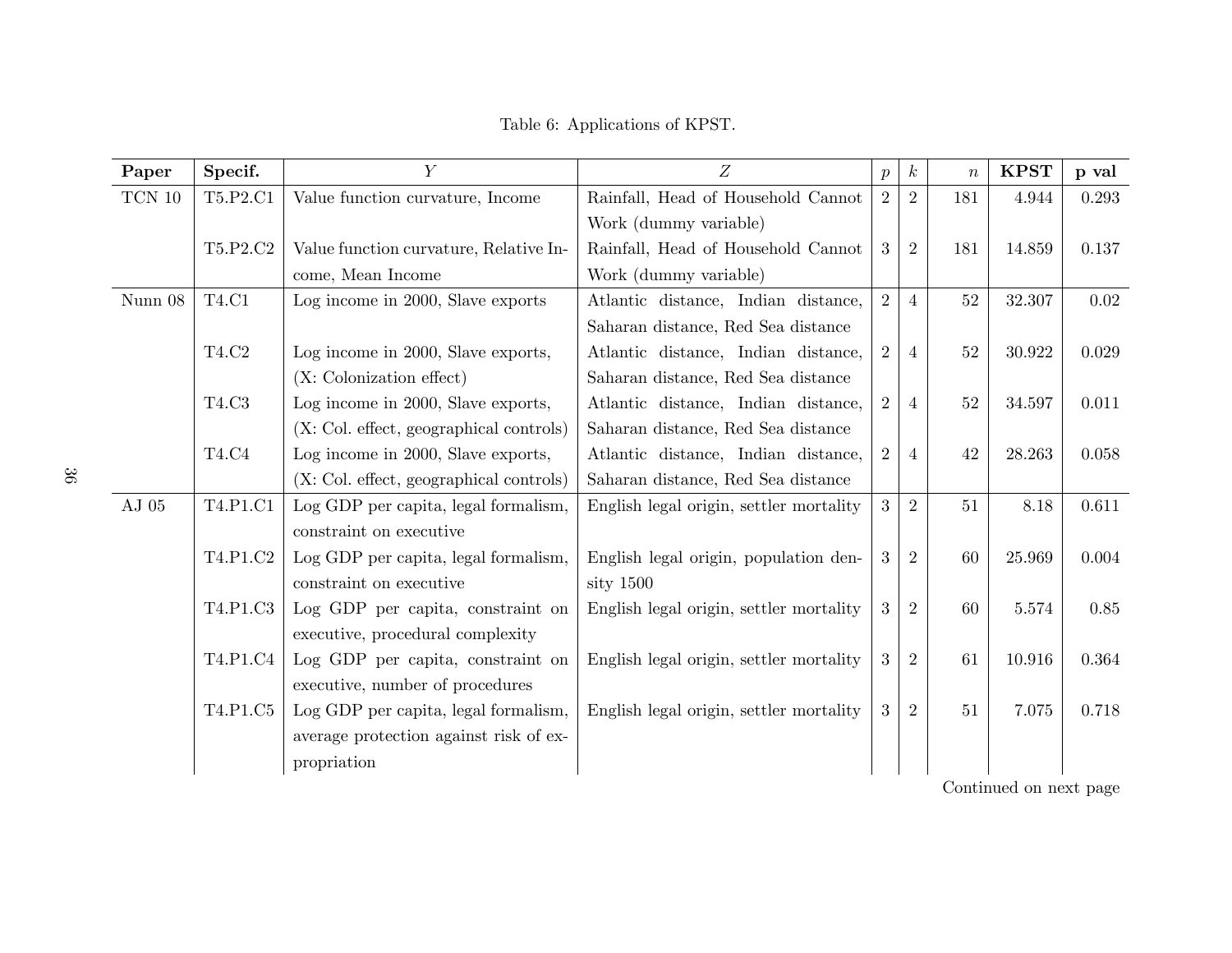| Paper | Specif.  | $\overline{Y}$                          | Z                                       | $\boldsymbol{p}$ | $\boldsymbol{k}$ | $\boldsymbol{n}$ | <b>KPST</b> | p val          |
|-------|----------|-----------------------------------------|-----------------------------------------|------------------|------------------|------------------|-------------|----------------|
|       | T4.P1.C6 | Log GDP per capita, legal formalism,    | English legal origin, settler mortality | 3                | $\overline{2}$   | 52               | 8.646       | 0.566          |
|       |          | private property                        |                                         |                  |                  |                  |             |                |
|       | T4.P2.C1 | Investment-GDP ratio, legal formal-     | English legal origin, settler mortality | 3                | $\overline{2}$   | 51               | 13.068      | 0.22           |
|       |          | ism, constraint on executive            |                                         |                  |                  |                  |             |                |
|       | T4.P2.C2 | Investment-GDP ratio, legal formal-     | English legal origin, population den-   | 3                | $\overline{2}$   | 60               | 36.298      | $\overline{0}$ |
|       |          | ism, constraint on executive            | sity 1500                               |                  |                  |                  |             |                |
|       | T4.P2.C3 | Investment-GDP ratio, constraint on     | English legal origin, settler mortality | 3                | $\overline{2}$   | 61               | 16.838      | 0.078          |
|       |          | executive, procedural complexity        |                                         |                  |                  |                  |             |                |
|       | T4.P2.C4 | Investment-GDP ratio, constraint on     | English legal origin, settler mortality | 3                | $\overline{2}$   | 62               | 14.82       | 0.139          |
|       |          | executive, number of procedures         |                                         |                  |                  |                  |             |                |
|       | T4.P2.C5 | Investment-GDP ratio, legal formal-     | English legal origin, settler mortality | 3                | $\overline{2}$   | 51               | 13.75       | 0.185          |
|       |          | ism, average protection against risk of |                                         |                  |                  |                  |             |                |
|       |          | expropriation                           |                                         |                  |                  |                  |             |                |
|       | T4.P2.C6 | Investment-GDP ratio, legal formal-     | English legal origin, settler mortality | 3                | $\overline{2}$   | 52               | 8.582       | 0.572          |
|       |          | ism, private property                   |                                         |                  |                  |                  |             |                |
|       | T5.P1.C1 | Private credit, legal formalism, con-   | English legal origin, settler mortality | 3                | $\overline{2}$   | 51               | 9.296       | 0.504          |
|       |          | straint on executive                    |                                         |                  |                  |                  |             |                |
|       | T5.P1.C2 | Private credit, legal formalism, con-   | English legal origin, population den-   | 3                | $\overline{2}$   | 60               | 31.406      | 0.001          |
|       |          | straint on executive                    | sity 1500                               |                  |                  |                  |             |                |
|       | T5.P1.C3 | Private credit, constraint on execu-    | English legal origin, settler mortality | 3                | $\overline{2}$   | 60               | 13.721      | 0.186          |
|       |          | tive, procedural complexity             |                                         |                  |                  |                  |             |                |
|       | T5.P1.C4 | Private credit, constraint on execu-    | English legal origin, settler mortality | 3                | $\overline{2}$   | 61               | 11.605      | 0.312          |
|       |          | tive, number of procedures              |                                         |                  |                  |                  |             |                |
|       | T5.P1.C5 | Private credit, legal formalism, aver-  | English legal origin, settler mortality | 3                | $\overline{2}$   | 51               | 12.206      | 0.272          |
|       |          | age protection against risk of expro-   |                                         |                  |                  |                  |             |                |
|       |          | priation                                |                                         |                  |                  |                  |             |                |

Table  $6$  – continued from previous page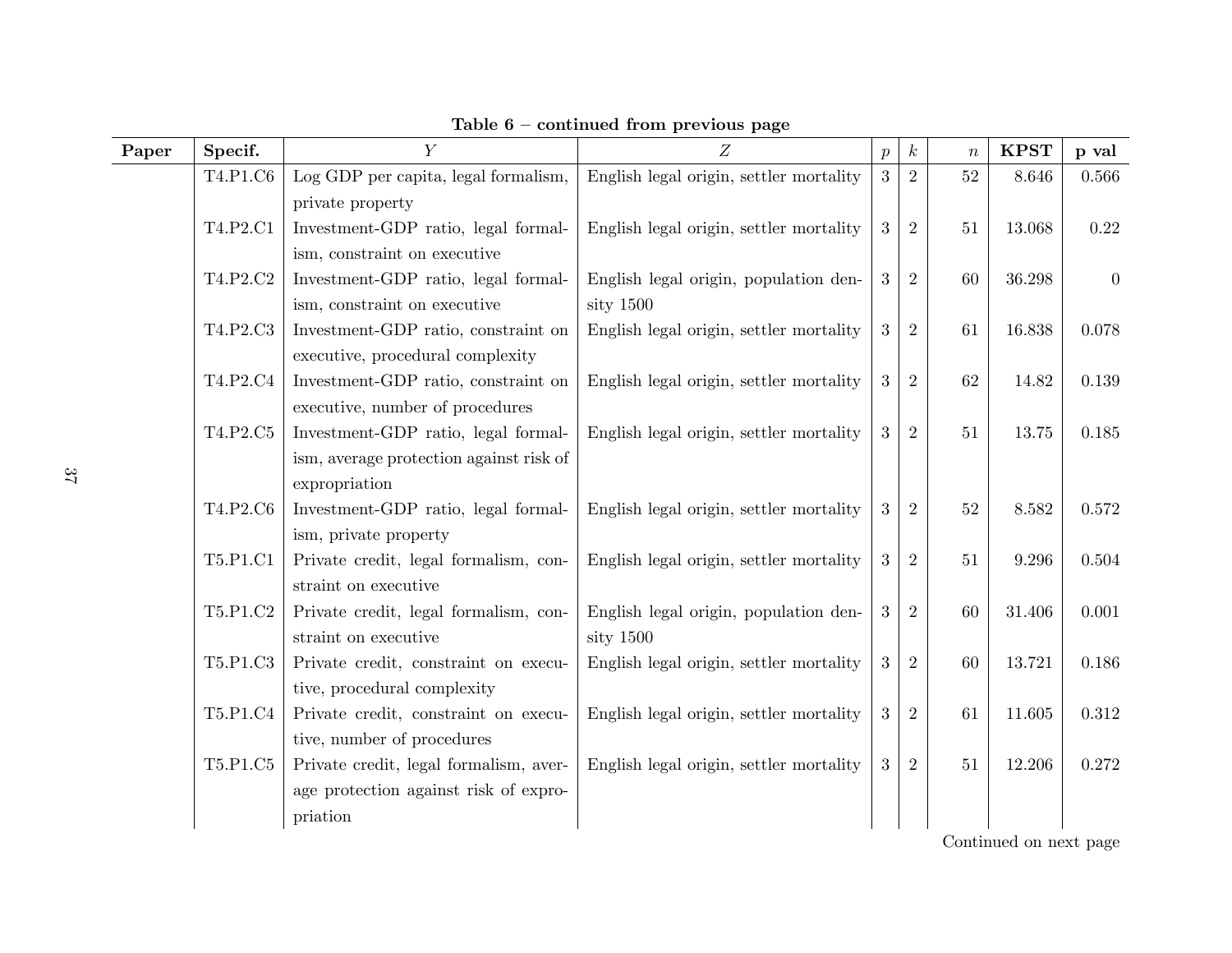| Paper        | Specif.     | $\overline{Y}$                          | Z                                       | $\boldsymbol{p}$ | $\boldsymbol{k}$ | $\boldsymbol{n}$ | <b>KPST</b> | p val            |
|--------------|-------------|-----------------------------------------|-----------------------------------------|------------------|------------------|------------------|-------------|------------------|
|              | T5.P1.C6    | Private credit, legal formalism, pri-   | English legal origin, settler mortality | 3                | $\overline{2}$   | 52               | 19.304      | 0.037            |
|              |             | vate property                           |                                         |                  |                  |                  |             |                  |
|              | T5.P2.C1    | Stock market capitalization, legal for- | English legal origin, settler mortality | 3                | $\overline{2}$   | 50               | 19.178      | 0.038            |
|              |             | malism, constraint on executive         |                                         |                  |                  |                  |             |                  |
|              | T5.P2.C2    | Stock market capitalization, legal for- | English legal origin, population den-   | 3                | $\overline{2}$   | 59               | 19.405      | 0.035            |
|              |             | malism, constraint on executive         | sity $1500$                             |                  |                  |                  |             |                  |
|              | T5.P2.C3    | Stock market capitalization, con-       | English legal origin, settler mortality | 3                | $\overline{2}$   | $59\,$           | 34.566      | $\boldsymbol{0}$ |
|              |             | straint on executive, procedural com-   |                                         |                  |                  |                  |             |                  |
|              |             | plexity                                 |                                         |                  |                  |                  |             |                  |
|              | T5.P2.C4    | Stock market capitalization, con-       | English legal origin, settler mortality | 3                | $\overline{2}$   | 59               | 28.06       | 0.002            |
|              |             | straint on executive, number of pro-    |                                         |                  |                  |                  |             |                  |
|              |             | cedures                                 |                                         |                  |                  |                  |             |                  |
|              | T5.P2.C5    | Stock market capitalization, legal for- | English legal origin, settler mortality | 3                | $\overline{2}$   | $50\,$           | 35.531      | $\overline{0}$   |
|              |             | malism, average protection against      |                                         |                  |                  |                  |             |                  |
|              |             | risk of expropriation                   |                                         |                  |                  |                  |             |                  |
|              | T5.P2.C6    | Stock market capitalization, legal for- | English legal origin, settler mortality | 3                | $\overline{2}$   | 51               | 21.344      | 0.019            |
|              |             | malism, private property                |                                         |                  |                  |                  |             |                  |
| $\rm{HG}$ 10 | $\rm T1.C2$ | Democratic vote share,<br>turnout,      | Rainfall, rainfall*partisan composi-    | $\overline{4}$   | 3                | 27401            | 507.919     | $\overline{0}$   |
|              |             | turnout * partisan composition,         | tion, raninfall*Republican incumbent    |                  |                  |                  |             |                  |
|              |             | turnout * Republican incumbent          |                                         |                  |                  |                  |             |                  |
|              | T1.C3       | Democratic vote share, turnout,         | Rainfall, rainfall*partisan composi-    | $\overline{4}$   | 3                | 27401            | 457.962     | $\overline{0}$   |
|              |             | partisan composition,<br>$turnout$ *    | tion, raninfall*Republican incumbent    |                  |                  |                  |             |                  |
|              |             | turnout * Republican incumbent          |                                         |                  |                  |                  |             |                  |
| AGN 13       | T8.P3.C1    | Female LF participation, Traditional    | environment, Plough-<br>Plough-neg.     | $\overline{2}$   | $\overline{2}$   | 160              | 6.191       | 0.185            |
|              |             | plough use                              | pos. environment                        |                  |                  |                  |             |                  |

Table  $6$  – continued from previous page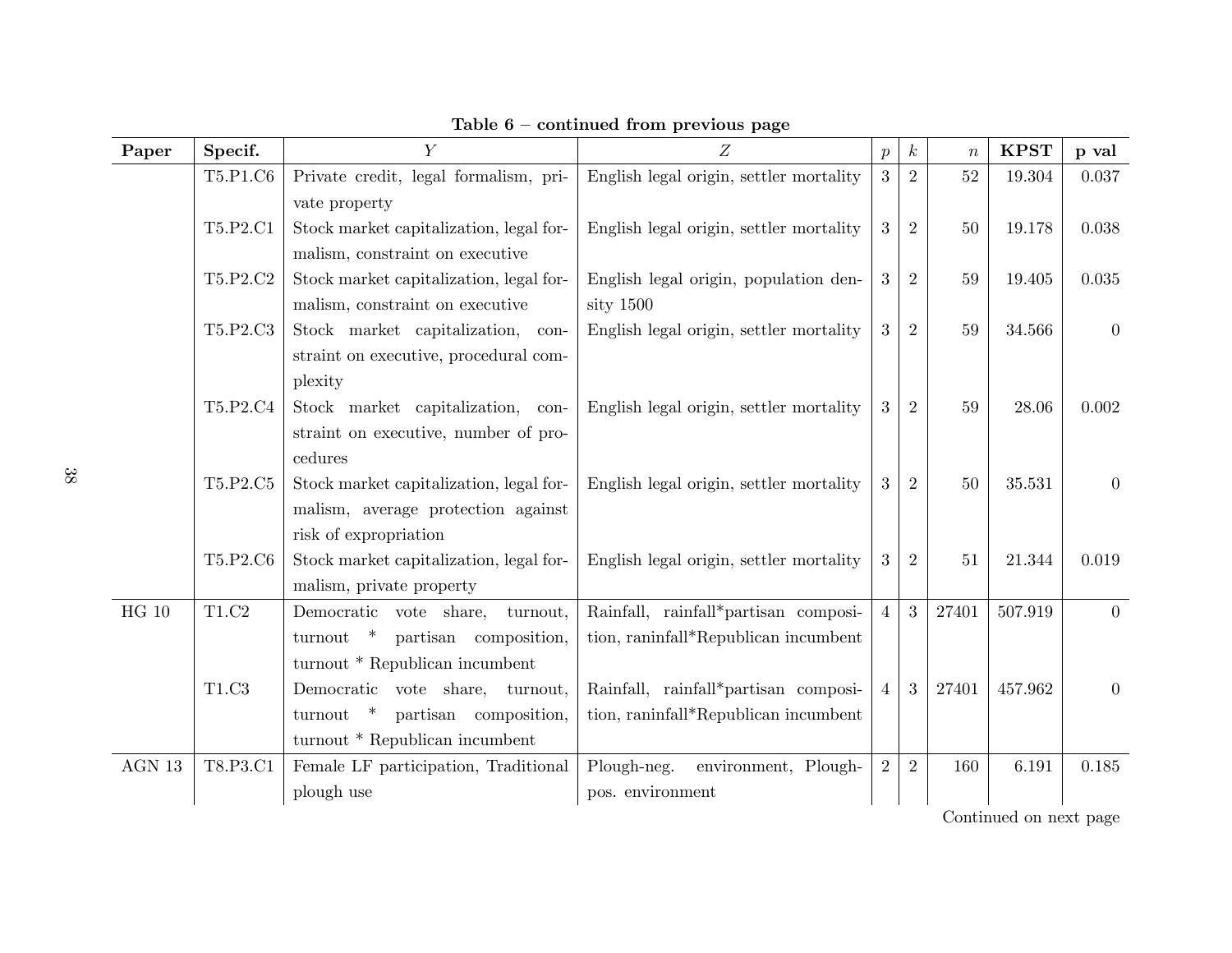| Paper   | Specif.                     | $\overline{Y}$                        | Z                                                                                                        | $\boldsymbol{p}$ | $\boldsymbol{k}$ | $\, n$ | <b>KPST</b> | p val |
|---------|-----------------------------|---------------------------------------|----------------------------------------------------------------------------------------------------------|------------------|------------------|--------|-------------|-------|
|         | T8.P3.C2                    | Female LF participation, Traditional  | Plough-neg.<br>environment, Plough-                                                                      | $\overline{2}$   | $\overline{2}$   | 160    | 4.939       | 0.294 |
|         |                             | plough use                            | pos. environment                                                                                         |                  |                  |        |             |       |
|         | T8.P3.C3                    | Share firm ownership female, Tradi-   | environment, Plough-<br>Plough-neg.                                                                      | $\overline{2}$   | $\overline{2}$   | 122    | $3.586\,$   | 0.465 |
|         |                             | tional plough use                     | pos. environment                                                                                         |                  |                  |        |             |       |
|         | T8.P3.C4                    | Share firm ownership female, Tradi-   | Plough-neg.<br>environment, Plough-                                                                      | $\overline{2}$   | $\overline{2}$   | 122    | 6.785       | 0.148 |
|         |                             | tional plough use                     | pos. environment                                                                                         |                  |                  |        |             |       |
|         | T8.P3.C5                    | Share political position female, Tra- | Plough-neg.<br>environment, Plough-<br>$\overline{2}$                                                    |                  | $\overline{2}$   | 140    | 9.29        | 0.054 |
|         |                             | ditional plough use                   | pos. environment                                                                                         |                  |                  |        |             |       |
|         | T8.P3.C6                    | Share political position female, Tra- | Plough-neg.<br>environment, Plough-                                                                      | $\overline{2}$   | $\overline{2}$   | 140    | 10.982      | 0.027 |
|         |                             | ditional plough use                   | pos. environment                                                                                         |                  |                  |        |             |       |
| Yogo 04 | $\mathop{\rm AUL}$          | cons growth, risk-free rtn            |                                                                                                          | $\sqrt{2}$       | $\overline{4}$   | 114    | 16.628      | 0.549 |
|         |                             | cons growth, stk mkt rtn              | $2\,$<br>$\overline{2}$<br>$\overline{2}$<br>$\overline{2}$                                              |                  |                  | 114    | 22.879      | 0.195 |
|         | CAN                         | cons growth, risk-free rtn            |                                                                                                          |                  |                  | 115    | 24.078      | 0.152 |
|         |                             | cons growth, stk mkt rtn              |                                                                                                          |                  |                  | 115    | 32.528      | 0.019 |
|         | <b>FRA</b>                  | cons growth, risk-free rtn            |                                                                                                          |                  |                  | 113    | 28.015      | 0.062 |
|         |                             | cons growth, stk mkt rtn              |                                                                                                          | $\overline{2}$   | 4                | 113    | 25.608      | 0.109 |
|         | $\operatorname{GER}$        | cons growth, risk-free rtn            |                                                                                                          | $\overline{2}$   | 4                | 79     | 25.452      | 0.113 |
|         |                             | cons growth, stk mkt rtn              |                                                                                                          | $\overline{2}$   | $\overline{4}$   | 79     | 31.24       | 0.027 |
|         | <b>ITA</b>                  | cons growth, risk-free rtn            |                                                                                                          | $\overline{2}$   | 4                | 106    | 18.266      | 0.438 |
|         |                             | cons growth, stk mkt rtn              | Twice lagged nominal interest                                                                            | $\overline{2}$   | 4                | 106    | 25.889      | 0.102 |
|         | JAP                         | cons growth, risk-free rtn            | $\overline{2}$<br>rate, inflation, consumption growth,<br>$\overline{2}$<br>and log dividend-price ratio |                  | $\overline{4}$   | 114    | 22.835      | 0.197 |
|         |                             | cons growth, stk mkt rtn              |                                                                                                          |                  | 4                | 114    | 16.132      | 0.583 |
|         | $\mathop{\rm NTH}\nolimits$ | cons growth, risk-free rtn            | $\overline{2}$<br>$\overline{2}$                                                                         |                  |                  | 86     | $20.969\,$  | 0.281 |
|         |                             | cons growth, stk mkt rtn              |                                                                                                          |                  |                  | 86     | 21.762      | 0.243 |
|         | $\operatorname{SWD}$        | cons growth, risk-free rtn            |                                                                                                          | $\sqrt{2}$       | 4                | 116    | 18.967      | 0.394 |
|         |                             | cons growth, stk mkt rtn              |                                                                                                          | $\sqrt{2}$       | 4                | 116    | 29.714      | 0.04  |

Table  $6$  – continued from previous page

39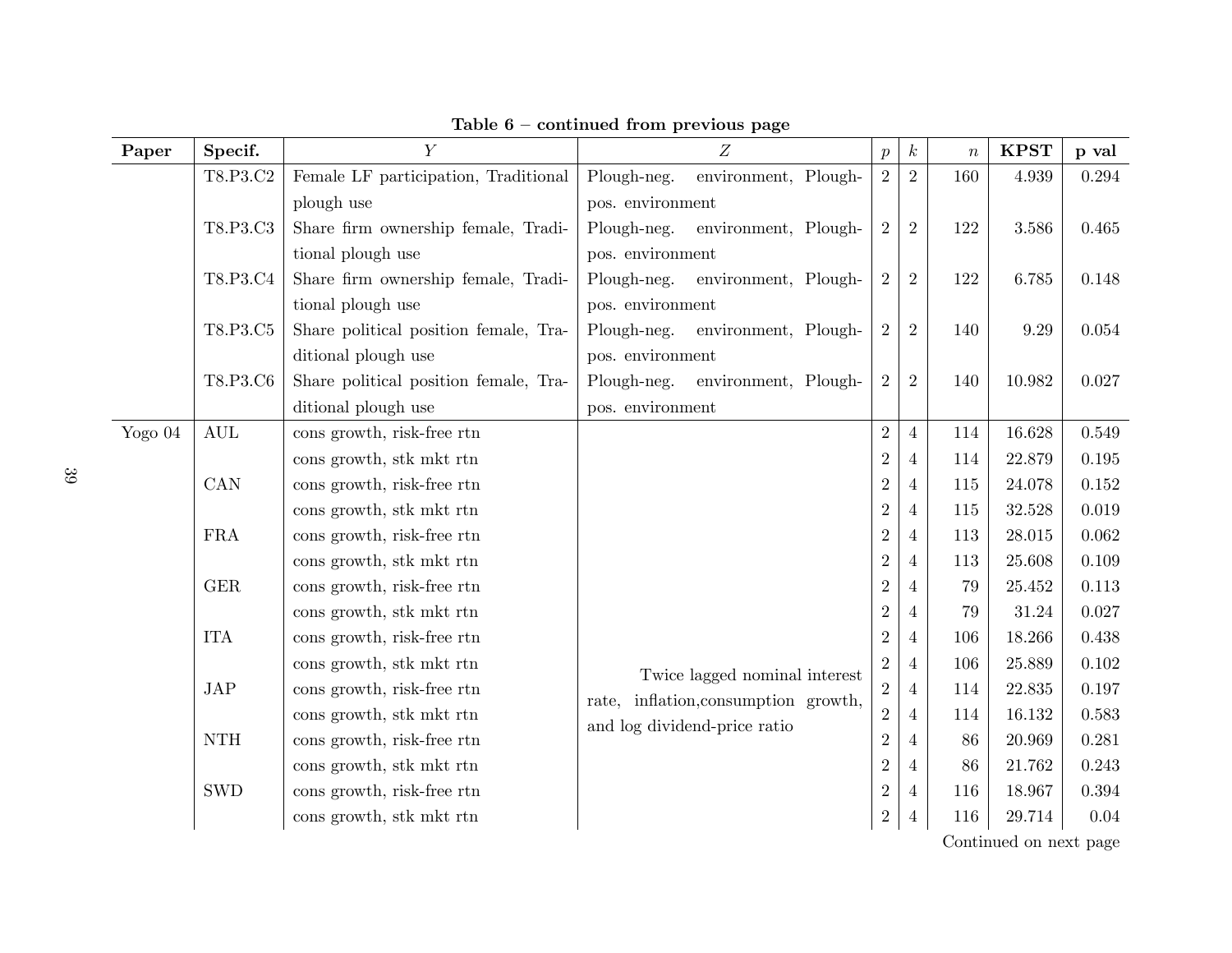| Paper | Specif.    |                            | Ζ | $\boldsymbol{p}$ | $\boldsymbol{k}$ | $\boldsymbol{n}$ | <b>KPST</b> | p val |
|-------|------------|----------------------------|---|------------------|------------------|------------------|-------------|-------|
|       | <b>SWT</b> | cons growth, risk-free rtn |   | $\overline{2}$   | 4                | 91               | 14.889      | 0.67  |
|       |            | cons growth, stk mkt rtn   |   | 2                | $\overline{4}$   | 91               | 43.768      | 0.001 |
|       | UK         | cons growth, risk-free rtn |   | $\overline{2}$   | 4                | 115              | 30.148      | 0.036 |
|       |            | cons growth, stk mkt rtn   |   | $\overline{2}$   | 4                | 115              | 19.94       | 0.336 |
|       | US         | cons growth, risk-free rtn |   | 2                | $\overline{4}$   | 114              | 18.478      | 0.425 |
|       |            | cons growth, stk mkt rtn   |   | $\overline{2}$   | 4                | 114              | 22.373      | 0.216 |

Table  $6$  – continued from previous page

Specification T: table; P: panel; C: column.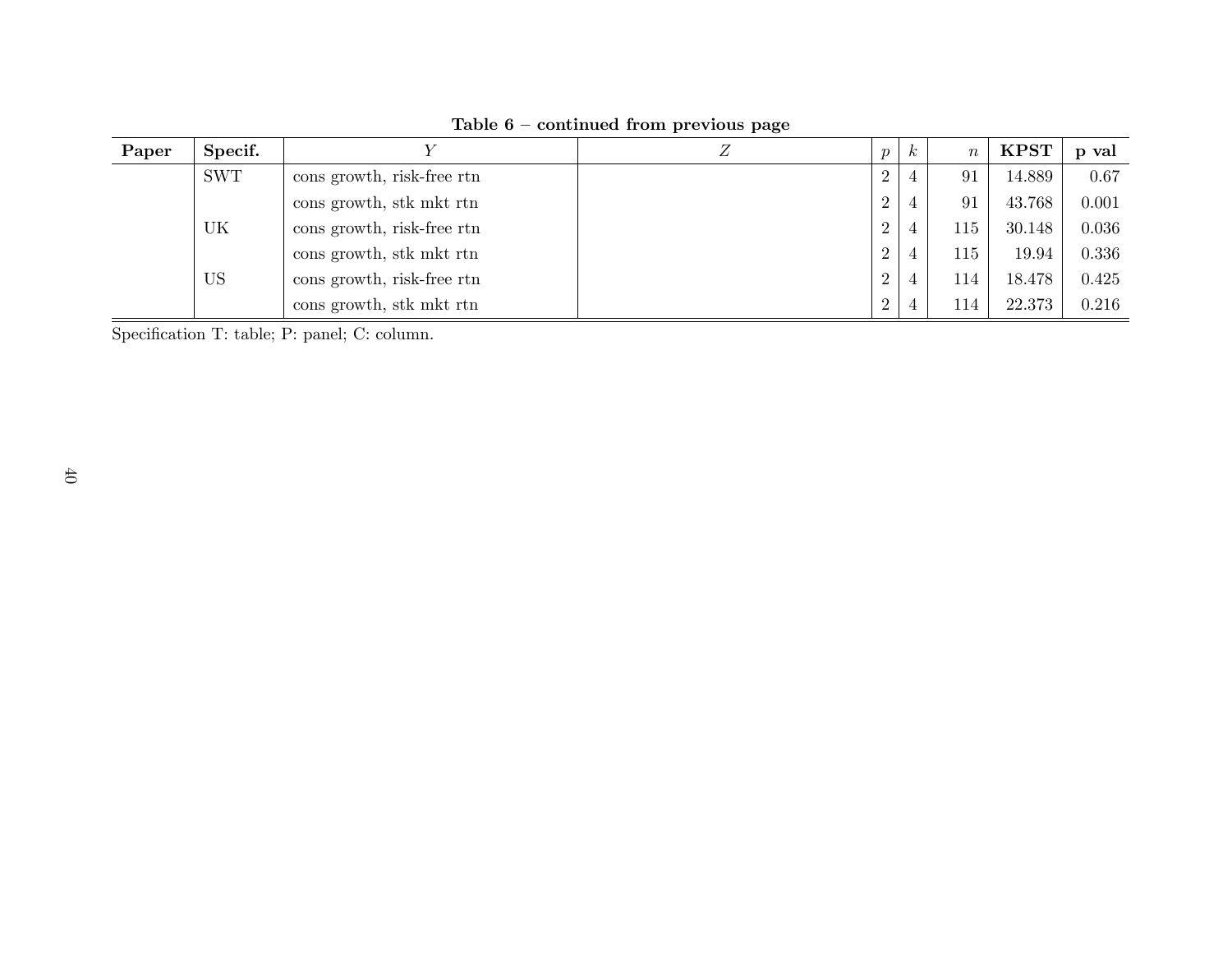| Specif.    | $\overline{Y}$        | Z                               | $p_{\parallel}$ | $k_{\rm}$      | $\boldsymbol{n}$ | <b>KPST</b> | p val | $n_c$ | $KPST_c$ | p val |
|------------|-----------------------|---------------------------------|-----------------|----------------|------------------|-------------|-------|-------|----------|-------|
| A J R Y 08 |                       |                                 |                 |                |                  |             |       |       |          |       |
| T5.C5      | Freedom House measure | Savings rate in $t-2$ ,         | $\overline{2}$  | 2              | 891              | 23.86       | 0.000 | 134   | 20.204   | 0.001 |
|            | of democracy, Log GDP | Democracy in t-1                |                 |                |                  |             |       |       |          |       |
|            | per capita in t-1     |                                 |                 |                |                  |             |       |       |          |       |
| T5.C7      | Freedom House measure | Savings rate in $t-2$ ,         | $\overline{2}$  | $\overline{2}$ | 471              | $21.85\,$   | 0.000 | 98    | 6.037    | 0.303 |
|            | of democracy, Log GDP | labour share of income          |                 |                |                  |             |       |       |          |       |
|            | per capita in t-1     |                                 |                 |                |                  |             |       |       |          |       |
| T5.C8.S1   | Freedom House measure | Savings rate in $t-2$ ,         | 2               | $\overline{2}$ | 471              | 17.21       | 0.002 | 98    | 13.500   | 0.019 |
|            | of democracy, Log GDP | democracy in t-1                |                 |                |                  |             |       |       |          |       |
|            | per capita in t-1     | $X:$ democracy in t-2, t-3      |                 |                |                  |             |       |       |          |       |
| T5.C8.S2   | Freedom House measure | Savings rate in $t-2$ ,         | $\overline{2}$  | $\overline{2}$ | 471              | 14.96       | 0.005 | 98    | 11.738   | 0.039 |
|            | of democracy, Log GDP | democracy in t-2                |                 |                |                  |             |       |       |          |       |
|            | per capita in t-1     | $X:$ democracy in $t-1$ , $t-3$ |                 |                |                  |             |       |       |          |       |
| T5.C8.S3   | Freedom House measure | Savings rate in $t-2$ ,         | $\overline{2}$  | $\overline{2}$ | 471              | 6.83        | 0.145 | 98    | 4.388    | 0.495 |
|            | of democracy, Log GDP | democracy in $t-3$              |                 |                |                  |             |       |       |          |       |
|            | per capita in t-1     | $X:$ democracy in $t-1$ , $t-2$ |                 |                |                  |             |       |       |          |       |
| T5.C9      | Freedom House measure | Savings rate in $t-2$ , $t-3$   | $\overline{2}$  | $\overline{2}$ | 796              | 12.14       | 0.016 | 125   | 18.960   | 0.002 |
|            | of democracy, Log GDP |                                 |                 |                |                  |             |       |       |          |       |
|            | per capita in t-1     |                                 |                 |                |                  |             |       |       |          |       |
| T6.C5      | Freedom House measure | Trade-weighted (tw) log         | $\overline{2}$  | $\overline{2}$ | 796              | 4.71        | 0.318 | 125   | 12.970   | 0.024 |
|            | of democracy, Log GDP | GDP in t-1, democracy           |                 |                |                  |             |       |       |          |       |
|            | per capita in t-1     | $\text{in } t-1$                |                 |                |                  |             |       |       |          |       |

Table 7: Applications of cluster KPST.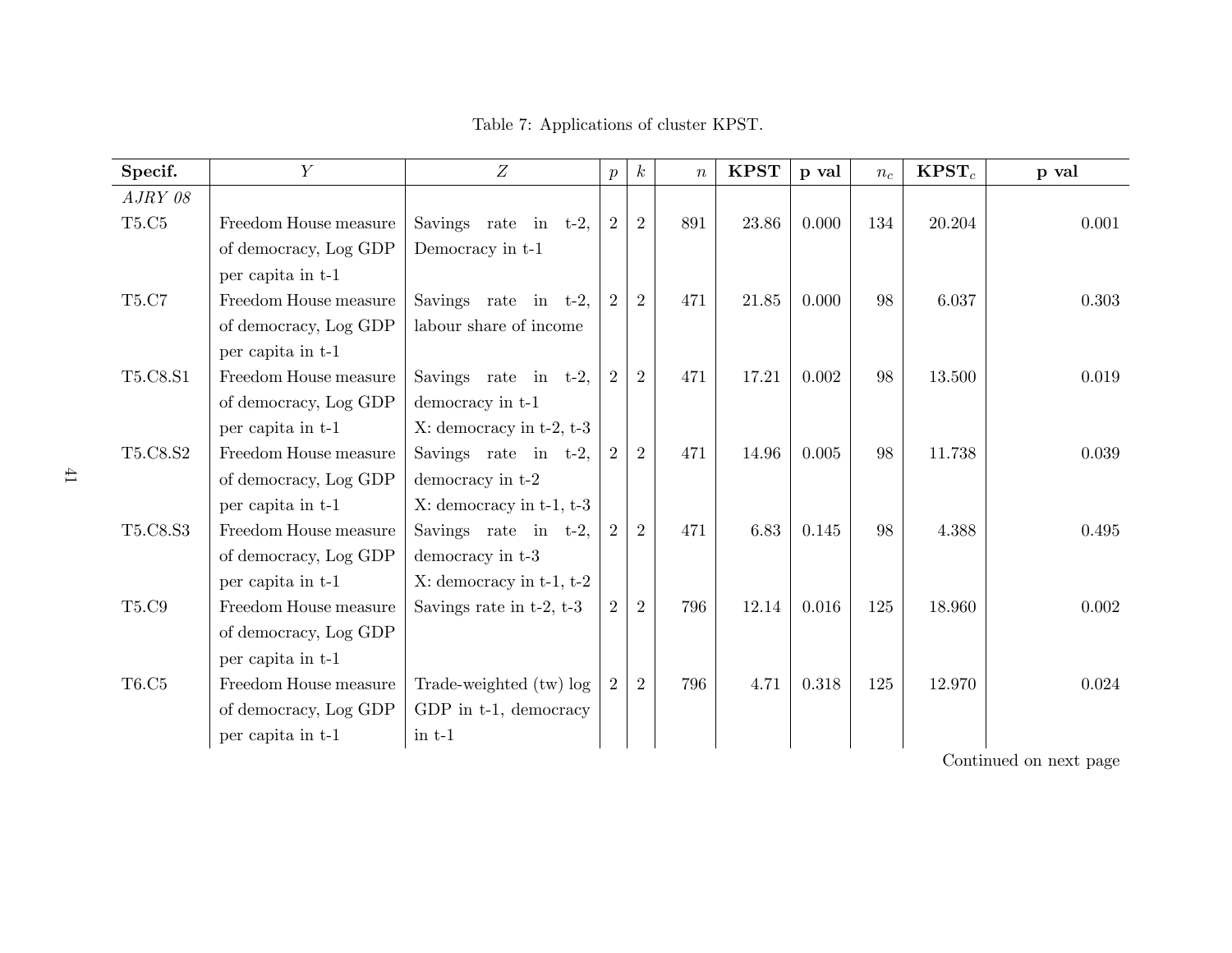| Specif.        | $\overline{Y}$           | Z                              | $\boldsymbol{p}$ | $\boldsymbol{k}$ | $\boldsymbol{n}$ | <b>KPST</b> | p val | $n_c$ | $KPST_c$ | p val |
|----------------|--------------------------|--------------------------------|------------------|------------------|------------------|-------------|-------|-------|----------|-------|
| T6.C7          | Freedom House measure    | tw log GDP in t-1, tw          | 2                | $\overline{2}$   | 796              | 10.18       | 0.037 | 125   | 11.808   | 0.038 |
|                | of democracy, Log GDP    | democracy in t-1               |                  |                  |                  |             |       |       |          |       |
|                | per capita in t-1        |                                |                  |                  |                  |             |       |       |          |       |
| T6.C9          | Freedom House measure    | tw $log$ GDP in $t-1$ , $t-2$  | $\overline{2}$   | $\overline{2}$   | 796              | 12.83       | 0.012 | 125   | 12.121   | 0.033 |
|                | of democracy, Log GDP    |                                |                  |                  |                  |             |       |       |          |       |
|                | per capita in t-1        |                                |                  |                  |                  |             |       |       |          |       |
| $JPS$ 06       |                          |                                |                  |                  |                  |             |       |       |          |       |
| T4.P1.C5       | Dollar change in strict  | I (rebate $t+1$ ), I (rebate   | 3                | 2                | 12730            | 1062.30     | 0.000 | 6253  | 386.388  | 0.000 |
|                | non-durables, rebate in  | $\mathbf{t}$                   |                  |                  |                  |             |       |       |          |       |
|                | $t+1, t$                 |                                |                  |                  |                  |             |       |       |          |       |
| T4.P1.C6       | Dollar change in non-    | I (rebate $t+1$ ), I (rebate   | 3                | 2                | 12730            | 1062.05     | 0.000 | 6253  | 377.982  | 0.000 |
|                | durable goods, rebate in | t)                             |                  |                  |                  |             |       |       |          |       |
|                | $t+1, t$                 |                                |                  |                  |                  |             |       |       |          |       |
| T4.P2.C5       | Dollar change in strict  | I (rebate $t+1$ ), I (rebate   | $\overline{4}$   | 3 <sup>1</sup>   | 15022            | 1635.13     | 0.000 | 6295  | 1128.150 | 0.000 |
|                | non-durables, rebate in  | t), I (rebate $t-1$ )          |                  |                  |                  |             |       |       |          |       |
|                | $t+1, t, t-1$            |                                |                  |                  |                  |             |       |       |          |       |
| T4.P2.C6       | Dollar change in non-    | I (rebate $t+1$ ), I (rebate   | $\overline{4}$   | 3                | 15022            | 1666.13     | 0.000 | 6295  | 1140.060 | 0.000 |
|                | durable goods, rebate in | $t$ , I (rebate $t-1$ )        |                  |                  |                  |             |       |       |          |       |
|                | $t+1, t, t-1$            |                                |                  |                  |                  |             |       |       |          |       |
| <b>PSJM 13</b> |                          |                                |                  |                  |                  |             |       |       |          |       |
| T4.P1.C5       | Nondurable<br>spending,  | I $(ESP \; by$<br>$check)$ , I | 3                | 2                | 17281            | 457.30      | 0.000 | 8038  | 314.724  | 0.000 |
|                | ESP by check, ESP by     | (ESP)<br>electronic<br>by      |                  |                  |                  |             |       |       |          |       |
|                | electronic transfer      | transfer)                      |                  |                  |                  |             |       |       |          |       |

Table  $7$  – continued from previous page

 $\ensuremath{\left\vert }\right\vert$  Continued on next page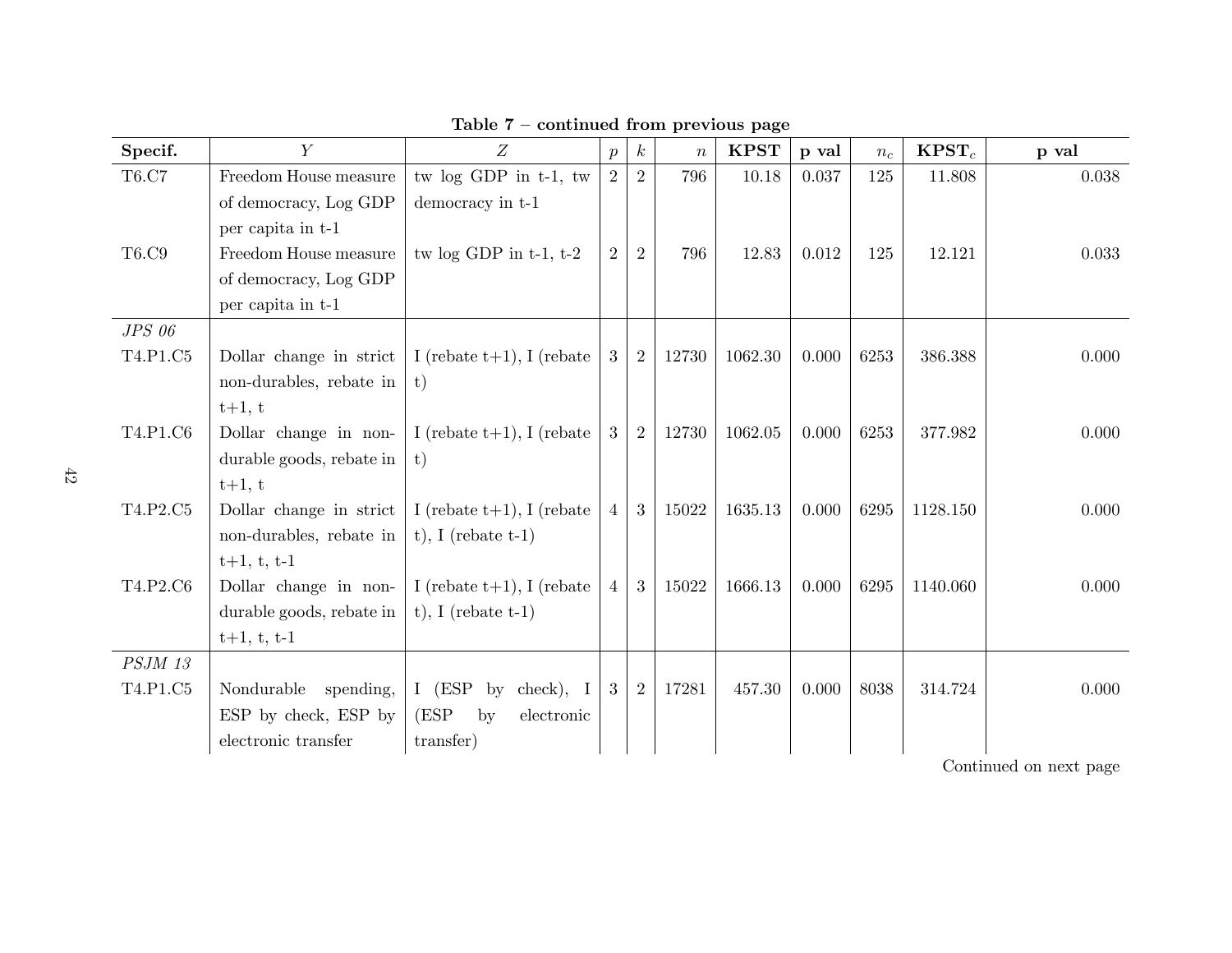| Specif.   | $\overline{Y}$                         | $\boldsymbol{Z}$                        | $\overline{p}$ | $\boldsymbol{k}$ | $\boldsymbol{n}$ | <b>KPST</b> | p val | $n_c$ | $KPST_c$ | p val |
|-----------|----------------------------------------|-----------------------------------------|----------------|------------------|------------------|-------------|-------|-------|----------|-------|
| T4.P1.C6  | All spending, ESP by                   | $I$ (ESP<br>$check)$ , I<br>$_{\rm by}$ | 3              | 2                | 17281            | 458.98      | 0.000 | 8038  | 288.445  | 0.000 |
|           | check, ESP by elec-                    | (ESP<br>electronic<br>by                |                |                  |                  |             |       |       |          |       |
|           | tronic transfer                        | transfer)                               |                |                  |                  |             |       |       |          |       |
| $ADH$ 13  |                                        |                                         |                |                  |                  |             |       |       |          |       |
| T10.P3.C1 | $\Delta$ mfg empl, $\Delta$ trade      | $\Delta$ trade other-China, $\Delta$    | $\overline{2}$ | $\overline{2}$   | 1444             | 20.00       | 0.001 | 48    | 27.125   | 0.000 |
|           | US-China net input pw                  | net input other-China                   |                |                  |                  |             |       |       |          |       |
|           | (nipw)                                 |                                         |                |                  |                  |             |       |       |          |       |
| T10.P3.C2 | $\Delta$ nonmig empl,<br>$\Delta$      | $\Delta$ trade other-China, $\Delta$    | $\overline{2}$ | $\overline{2}$   | 1444             | 22.95       | 0.000 | 48    | 24.312   | 0.000 |
|           | trade US-China nipw                    | net input other-China                   |                |                  |                  |             |       |       |          |       |
| T10.P3.C3 | $\Delta$ mfg log wage, $\Delta$        | $\Delta$ trade other-China, $\Delta$    | $\overline{2}$ | $\overline{2}$   | 1444             | 31.27       | 0.000 | 48    | 19.553   | 0.002 |
|           | trade US-China nipw                    | net input other-China                   |                |                  |                  |             |       |       |          |       |
| T10.P3.C4 | $\Delta$ mfg log wage, $\Delta$        | $\Delta$ trade other-China, $\Delta$    | $\overline{2}$ | $\overline{2}$   | 1444             | 19.40       | 0.001 | 48    | 22.269   | 0.000 |
|           | trade US-China nipw                    | net input other-China                   |                |                  |                  |             |       |       |          |       |
| T10.P3.C5 | $\Delta$ nonmig log wage, $\Delta$     | $\Delta$ trade other-China, $\Delta$    | $\overline{2}$ | $\overline{2}$   | 1444             | 100.88      | 0.000 | 48    | 10.514   | 0.062 |
|           | trade US-China nipw                    | net input other-China                   |                |                  |                  |             |       |       |          |       |
| T10.P3.C6 | $\Delta$ log transfers, $\Delta$ trade | $\Delta$ trade other-China, $\Delta$    | $\overline{2}$ | $\overline{2}$   | 1444             | 21.82       | 0.000 | 48    | 16.716   | 0.005 |
|           | US-China nipw                          | net input other-China                   |                |                  |                  |             |       |       |          |       |
| T10.P4.C1 | $\Delta$ mfg empl, $\Delta$ US-        | $\Delta$ trade other-China, $\Delta$    | $\overline{2}$ | $\overline{2}$   | 1444             | 16.52       | 0.002 | 48    | 10.187   | 0.070 |
|           | China net imports pw                   | net exports other-China                 |                |                  |                  |             |       |       |          |       |
| T10.P4.C2 | $\Delta$ nonmig empl, $\Delta$ US-     | $\Delta$ trade other-China, $\Delta$    | $\overline{2}$ | $\overline{2}$   | 1444             | 18.44       | 0.001 | 48    | 10.014   | 0.075 |
|           | China net imp pw                       | net exports other-China                 |                |                  |                  |             |       |       |          |       |
| T10.P4.C3 | $\Delta$ mfg log wage, $\Delta$ US-    | $\Delta$ trade other-China, $\Delta$    | $\overline{2}$ | $\overline{2}$   | 1444             | 37.44       | 0.000 | 48    | 13.290   | 0.021 |
|           | China net imp pw                       | net exports other-China                 |                |                  |                  |             |       |       |          |       |
| T10.P4.C4 | $\Delta$ nonmig log wage, $\Delta$     | $\Delta$ trade other-China, $\Delta$    | $\overline{2}$ | $\overline{2}$   | 1444             | 11.21       | 0.024 | 48    | 11.072   | 0.050 |
|           | US-China net imp pw                    | net exports other-China                 |                |                  |                  |             |       |       |          |       |

Table  $7$  – continued from previous page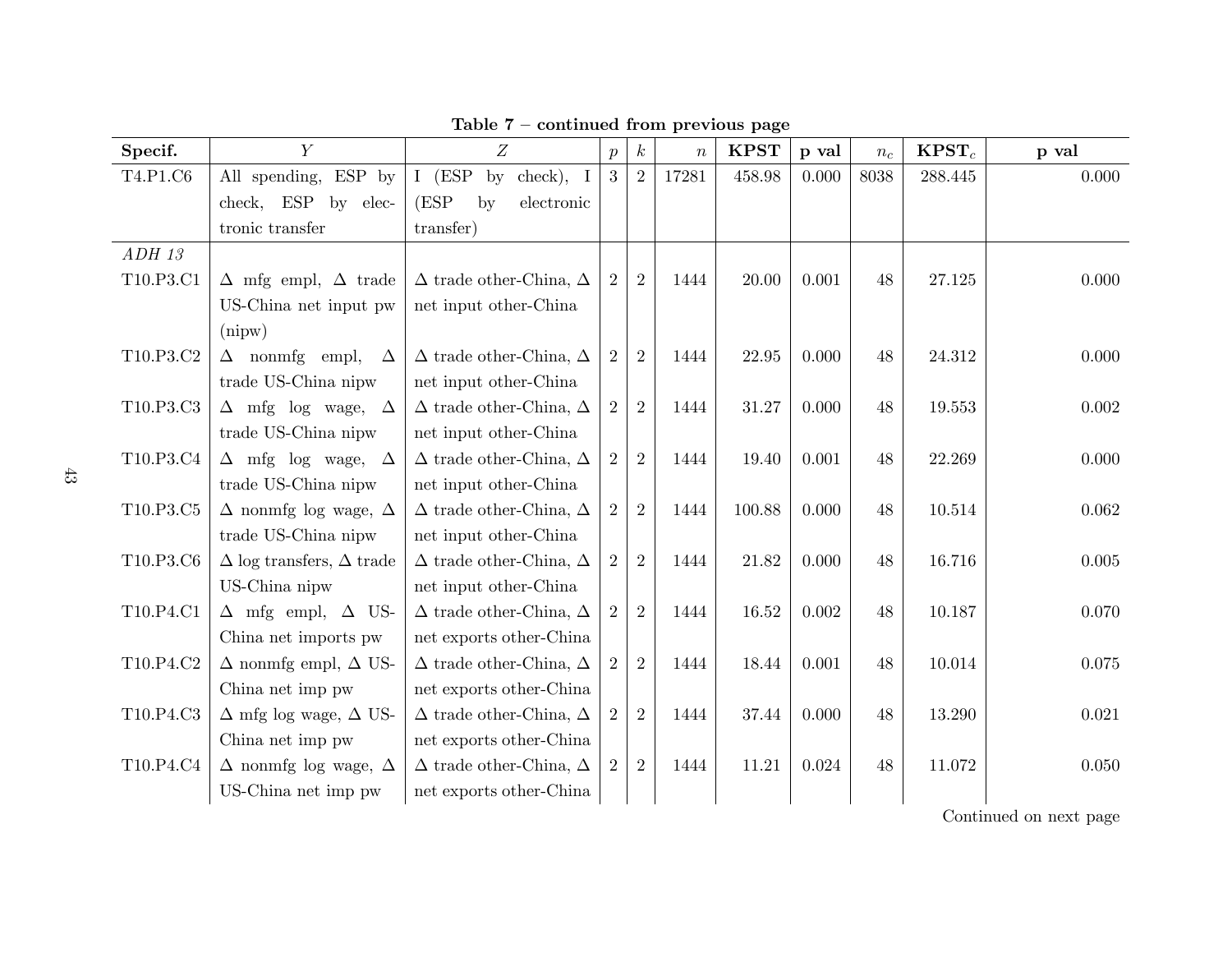| Specif.   | $\overline{Y}$                       | Z                                    | $\boldsymbol{p}$ | $\boldsymbol{k}$ | $\boldsymbol{n}$ | <b>KPST</b> | p val | $n_c$ | $K\mathrm{PST}_c$ | p val |
|-----------|--------------------------------------|--------------------------------------|------------------|------------------|------------------|-------------|-------|-------|-------------------|-------|
| T10.P4.C5 | $\Delta$ log transfers, $\Delta$ US- | $\Delta$ trade other-China, $\Delta$ | 2                | $\overline{2}$   | 1444             | 41.77       | 0.000 | 48    | 9.138             | 0.104 |
|           | China net imp pw                     | net exports other-China              |                  |                  |                  |             |       |       |                   |       |
| T10.P4.C6 | $\Delta$ avg household inc, $\Delta$ | $\Delta$ trade other-China, $\Delta$ | 2                | $\overline{2}$   | 1444             | 18.08       | 0.001 | 48    | 13.395            | 0.020 |
|           | US-China net imp pw                  | net exports other-China              |                  |                  |                  |             |       |       |                   |       |
| T10.P6.C1 | $\Delta$ mfg empl, $\Delta$ net      | $\Delta$ ntf other-China, $\Delta$   | $\overline{2}$   | $\overline{2}$   | 1444             | 16.57       | 0.002 | 48    | 14.213            | 0.014 |
|           | trade factor (ntf) US-               | net export factor (nef)              |                  |                  |                  |             |       |       |                   |       |
|           | China                                | other-China                          |                  |                  |                  |             |       |       |                   |       |
| T10.P6.C2 | $\Delta$ nonmig empl, $\Delta$ ntf   | $\Delta$ ntf other-China, $\Delta$   | 2                | $\overline{2}$   | 1444             | 43.88       | 0.000 | 48    | 15.611            | 0.008 |
|           | US-China                             | nef other-China                      |                  |                  |                  |             |       |       |                   |       |
| T10.P6.C3 | $\Delta$ mfg log wage, $\Delta$ ntf  | $\Delta$ ntf other-China, $\Delta$   | 2                | $\overline{2}$   | 1444             | 24.54       | 0.000 | 48    | 12.087            | 0.034 |
|           | US-China                             | nef other-China                      |                  |                  |                  |             |       |       |                   |       |
| T10.P6.C4 | $\Delta$ nonmig log wage, $\Delta$   | $\Delta$ ntf other-China, $\Delta$   | $\overline{2}$   | $\overline{2}$   | 1444             | 10.81       | 0.029 | 48    | 18.869            | 0.002 |
|           | ntf US-China                         | nef other-China                      |                  |                  |                  |             |       |       |                   |       |
| T10.P6.C5 | $\Delta$ log transfers, $\Delta$ ntf | $\Delta$ ntf other-China, $\Delta$   | $\overline{2}$   | $\overline{2}$   | 1444             | 15.56       | 0.004 | 48    | 16.692            | 0.005 |
|           | US-China                             | nef other-China                      |                  |                  |                  |             |       |       |                   |       |
| T10.P6.C6 | $\Delta$ avg household inc, $\Delta$ | $\Delta$ ntf other-China, $\Delta$   | $\overline{2}$   | $\overline{2}$   | 1444             | 16.46       | 0.002 | 48    | 29.073            | 0.000 |
|           | ntf US-China                         | nef other-China                      |                  |                  |                  |             |       |       |                   |       |
| $AD$ 13   |                                      |                                      |                  |                  |                  |             |       |       |                   |       |
| T5.P2.C1  | Growth of service em-                | 1950<br>employment                   | 2                | 3                | 2166             | 141.50      | 0.000 | 48    | 57.891            | 0.000 |
|           | ployment, Share of rou-              | share<br>$_{\rm by}$<br>$commut-$    |                  |                  |                  |             |       |       |                   |       |
|           | tine employment $(t-1)$              | ing<br>excluding<br>zone             |                  |                  |                  |             |       |       |                   |       |
|           |                                      | corresponding<br>those               |                  |                  |                  |             |       |       |                   |       |
|           |                                      | to observation:<br>1980;             |                  |                  |                  |             |       |       |                   |       |
|           |                                      | 1990;2000.                           |                  |                  |                  |             |       |       |                   |       |

Table  $7$  – continued from previous page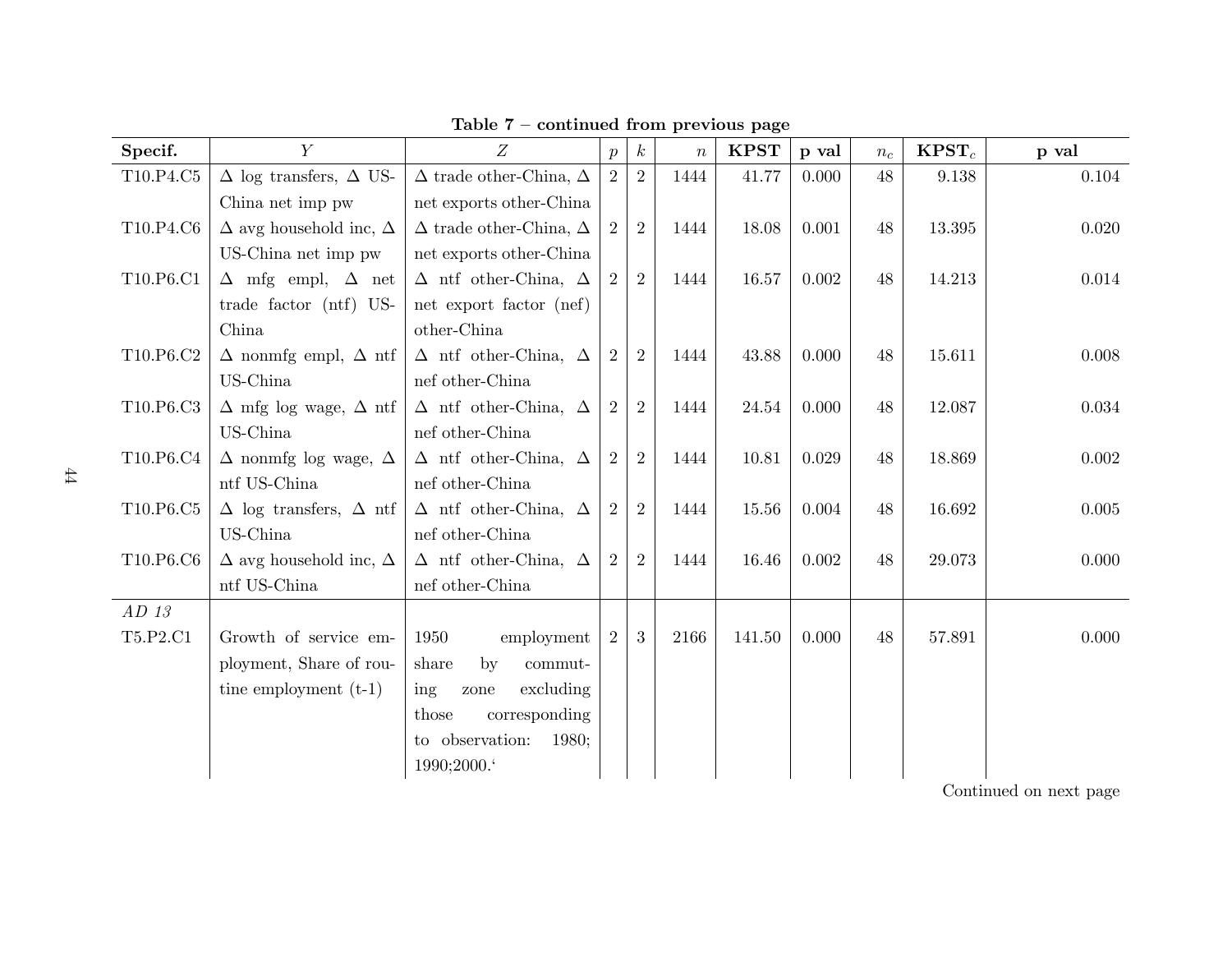| Specif.    | $\overline{Y}$          | $\overline{Z}$                           | $\boldsymbol{p}$ | $\boldsymbol{k}$ | $\boldsymbol{n}$ | <b>KPST</b> | p val | $n_c$ | $K\mathrm{PST}_c$ | p val |
|------------|-------------------------|------------------------------------------|------------------|------------------|------------------|-------------|-------|-------|-------------------|-------|
| $T5.P2.C2$ | Growth of service em-   | 1951<br>employment                       | 2                | $\overline{3}$   | 2166             | 122.97      | 0.000 | 48    | 41.735            | 0.000 |
|            | ployment, Share of rou- | share<br>by<br>$\operatorname{commut}$ - |                  |                  |                  |             |       |       |                   |       |
|            | tine employment $(t-1)$ | excluding<br>ing<br>zone                 |                  |                  |                  |             |       |       |                   |       |
|            |                         | corresponding<br>those                   |                  |                  |                  |             |       |       |                   |       |
|            |                         | to observation:<br>1980;                 |                  |                  |                  |             |       |       |                   |       |
|            |                         | 1990;2000.                               |                  |                  |                  |             |       |       |                   |       |
| T5.P2.C3   | Growth of service em-   | 1952<br>employment                       | 2                | 3                | 2166             | 140.57      | 0.000 | 48    | 52.603            | 0.000 |
|            | ployment, Share of rou- | by<br>$commut-$<br>share                 |                  |                  |                  |             |       |       |                   |       |
|            | tine employment $(t-1)$ | excluding<br>$\frac{1}{2}$<br>zone       |                  |                  |                  |             |       |       |                   |       |
|            |                         | corresponding<br>those                   |                  |                  |                  |             |       |       |                   |       |
|            |                         | to observation:<br>1980;                 |                  |                  |                  |             |       |       |                   |       |
|            |                         | 1990;2000.                               |                  |                  |                  |             |       |       |                   |       |
| T5.P2.C4   | Growth of service em-   | 1953<br>employment                       | 2                | 3                | 2166             | 118.33      | 0.000 | 48    | 47.893            | 0.000 |
|            | ployment, Share of rou- | by<br>share<br>commut-                   |                  |                  |                  |             |       |       |                   |       |
|            | tine employment $(t-1)$ | excluding<br>ing<br>zone                 |                  |                  |                  |             |       |       |                   |       |
|            |                         | corresponding<br>those                   |                  |                  |                  |             |       |       |                   |       |
|            |                         | to observation:<br>1980;                 |                  |                  |                  |             |       |       |                   |       |
|            |                         | 1990;2000.                               |                  |                  |                  |             |       |       |                   |       |
| T5.P2.C5   | Growth of service em-   | 1954<br>employment                       | $\overline{2}$   | 3                | 2166             | 106.08      | 0.000 | 48    | 47.248            | 0.000 |
|            | ployment, Share of rou- | share<br>by<br>commut-                   |                  |                  |                  |             |       |       |                   |       |
|            | tine employment $(t-1)$ | ing<br>excluding<br>zone                 |                  |                  |                  |             |       |       |                   |       |
|            |                         | corresponding<br>those                   |                  |                  |                  |             |       |       |                   |       |
|            |                         | to observation:<br>1980;                 |                  |                  |                  |             |       |       |                   |       |
|            |                         | 1990;2000.                               |                  |                  |                  |             |       |       |                   |       |

Table  $7$  – continued from previous page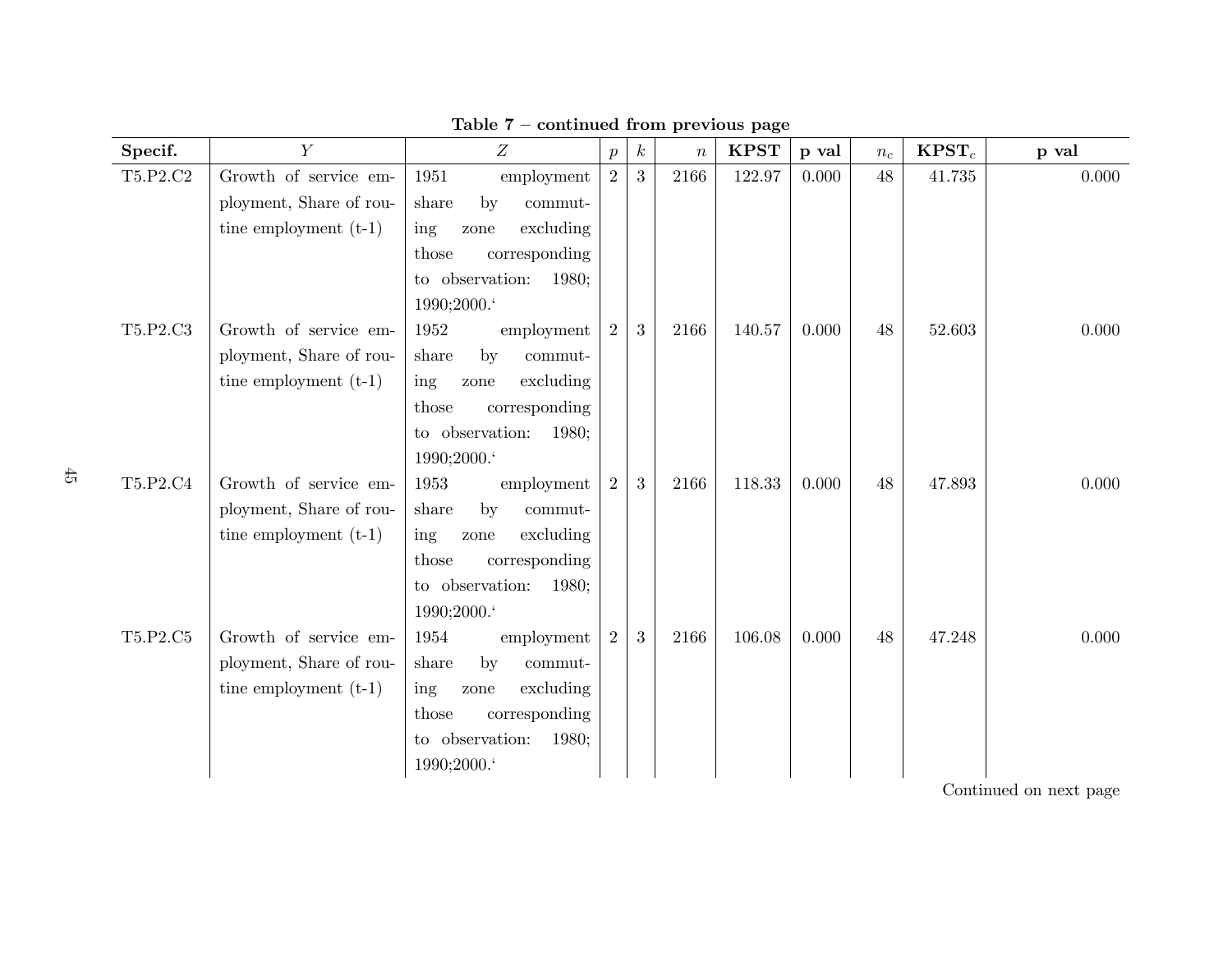| Specif.     | $\overline{Y}$           | Z                        | $\boldsymbol{p}$ | $\boldsymbol{k}$ | $\boldsymbol{n}$ | <b>KPST</b> | p val | $n_c$ | $KPST_c$ | p val |
|-------------|--------------------------|--------------------------|------------------|------------------|------------------|-------------|-------|-------|----------|-------|
| T5.P2.C6    | Growth of service em-    | 1955<br>employment       | 2                | 3                | 2166             | 146.81      | 0.000 | 48    | 43.400   | 0.000 |
|             | ployment, Share of rou-  | by<br>share<br>$commut-$ |                  |                  |                  |             |       |       |          |       |
|             | tine employment $(t-1)$  | excluding<br>ing<br>zone |                  |                  |                  |             |       |       |          |       |
|             |                          | corresponding<br>those   |                  |                  |                  |             |       |       |          |       |
|             |                          | to observation:<br>1980; |                  |                  |                  |             |       |       |          |       |
|             |                          | 1990;2000.               |                  |                  |                  |             |       |       |          |       |
| T5.P2.C7    | Growth of service em-    | 1956<br>employment       | 2                | 3                | 2166             | 101.50      | 0.000 | 48    | 32.647   | 0.002 |
|             | ployment, Share of rou-  | by<br>share<br>commut-   |                  |                  |                  |             |       |       |          |       |
|             | tine employment $(t-1)$  | excluding<br>ing<br>zone |                  |                  |                  |             |       |       |          |       |
|             |                          | corresponding<br>those   |                  |                  |                  |             |       |       |          |       |
|             |                          | to observation:<br>1980; |                  |                  |                  |             |       |       |          |       |
|             |                          | 1990;2000.               |                  |                  |                  |             |       |       |          |       |
| $ACJR$ 11   |                          |                          |                  |                  |                  |             |       |       |          |       |
| T6.P.3.C2   | Urbanization in Ger-     | French presence in 1850, | 2                | 3                | 74               | 12.74       | 0.239 | 13    | 112.422  | 0.000 |
|             | many, reform index       | $1875$ and $1900\,$      |                  |                  |                  |             |       |       |          |       |
| $MSS$ $04$  |                          |                          |                  |                  |                  |             |       |       |          |       |
| $\rm T4.C5$ | conflict<br>Civil<br>>25 | lagged<br>Current<br>and | 3 <sup>1</sup>   | 2                | 743              | 10.30       | 0.414 | 41    | 31.022   | 0.003 |
|             | deaths,<br>Economic      | rainfall                 |                  |                  |                  |             |       |       |          |       |
|             | growth rate $(t)$        |                          |                  |                  |                  |             |       |       |          |       |
| T4.C6       | Civil<br>conflict<br>>25 | Current<br>lagged<br>and | 3                | 2                | 743              | 5.18        | 0.879 | 41    | 37.682   | 0.000 |
|             | deaths,<br>Economic      | rainfall                 |                  |                  |                  |             |       |       |          |       |
|             | growth rate $(t)$        |                          |                  |                  |                  |             |       |       |          |       |
| T4.C7       | Civil conflict<br>>1000  | lagged<br>Current<br>and | 3 <sup>1</sup>   | $\sqrt{2}$       | 743              | $5.35\,$    | 0.867 | 41    | 42.052   | 0.000 |
|             | deaths,<br>Economic      | rainfall                 |                  |                  |                  |             |       |       |          |       |
|             | growth rate $(t)$        |                          |                  |                  |                  |             |       |       |          |       |

Table  $7$  – continued from previous page